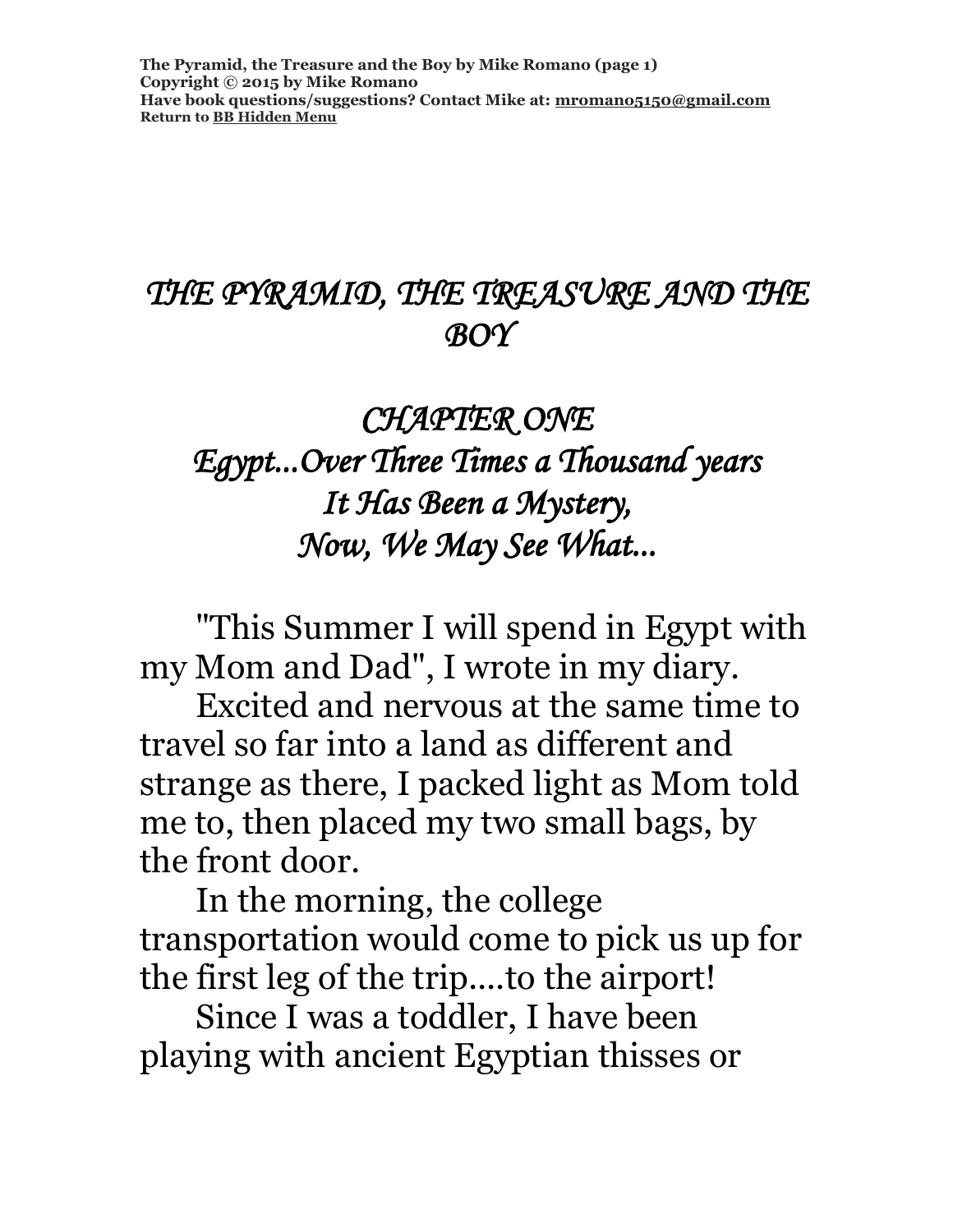that's, till I seemed to become as much an expert as my Dad, so to hear him say.

I can speak a pretty good Egyptian tongue and Hieroglyphics come as second nature to me, as easy to read as my ninth grade English reader.

To hear me ramble on it would seem I'm more pumped up for this trip and exploration than my Dad!

Well, it's gonna be a great time to finally see the things my Dad has been studying all these years and teaching at college.

That night, visions of Ancient Egypt ran completely free and insane through my mind. I could see myself in the middle of a Pharaoh's court, all dressed up in their robes and jewels! So cool, I almost believed myself there.

Morning came early and I dragged myself away from my royal dreams of ancient times so I may get dressed and ready for a real adventure of not so quite an amazing reality, or so I thought.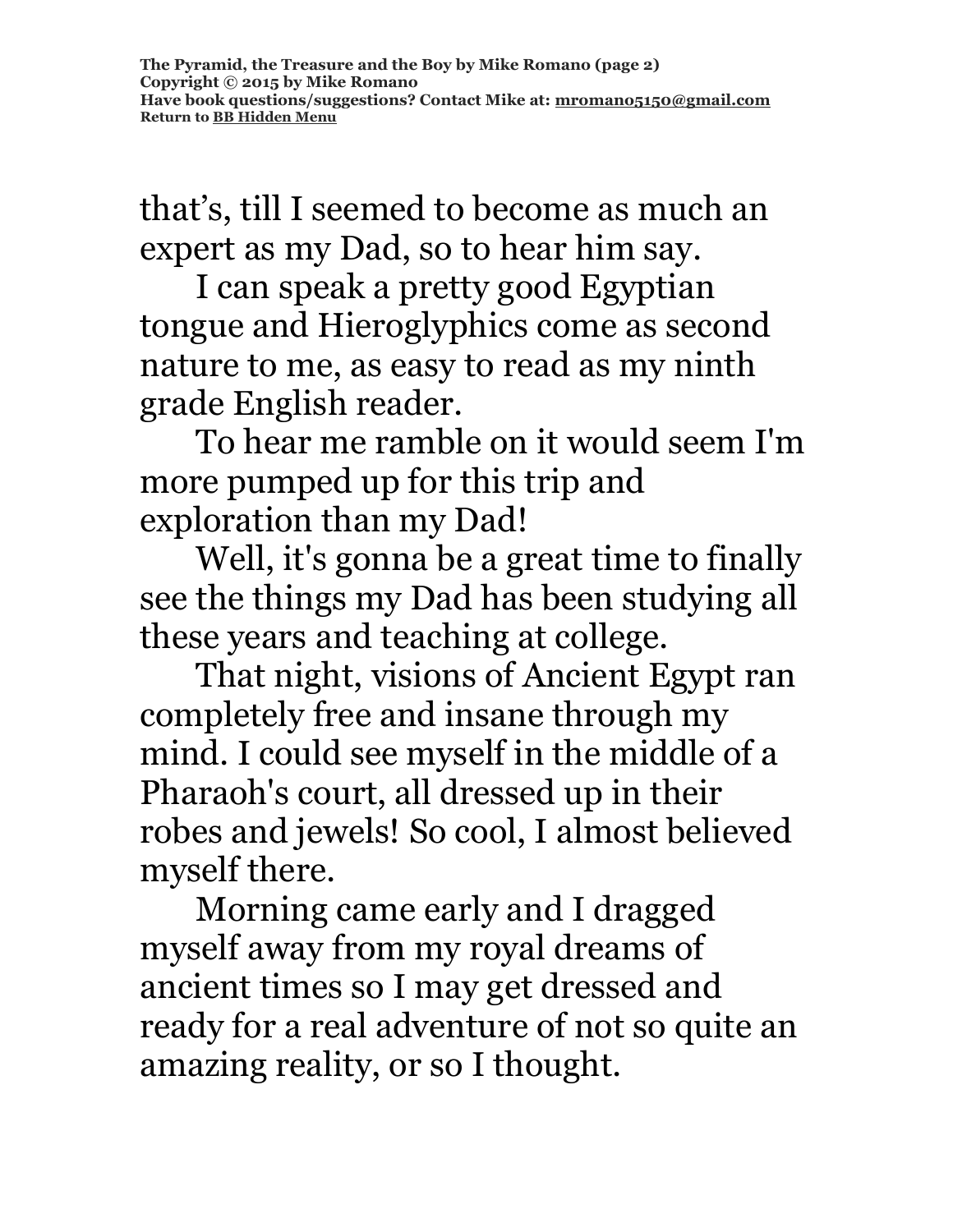We were all in the front room awaiting the college's transportation when we heard the horn of the car blow.

"Wow," a limousine! We all poured into the long limo and off to the airport we went.

Almost couldn't control myself as I wanted to yell for the built up excitement inside me, but Dad gave me the look and I remained as calm as I could.

The trip to the airport seemed to take only moments and up the stairs to the private plane we climbed.

I had been on a big plane before, but never a small private one, sure was fancy inside. The seats were extra big and swiveled!

The captain said, "Buckle up your seat belts and get ready." We were off!

I had my laptop to brush up on all things Egyptian...and to listen to Dad's Rock and Roll music, my favorite.

Time sped by and strangely, my mind conjured up all kindsa stories about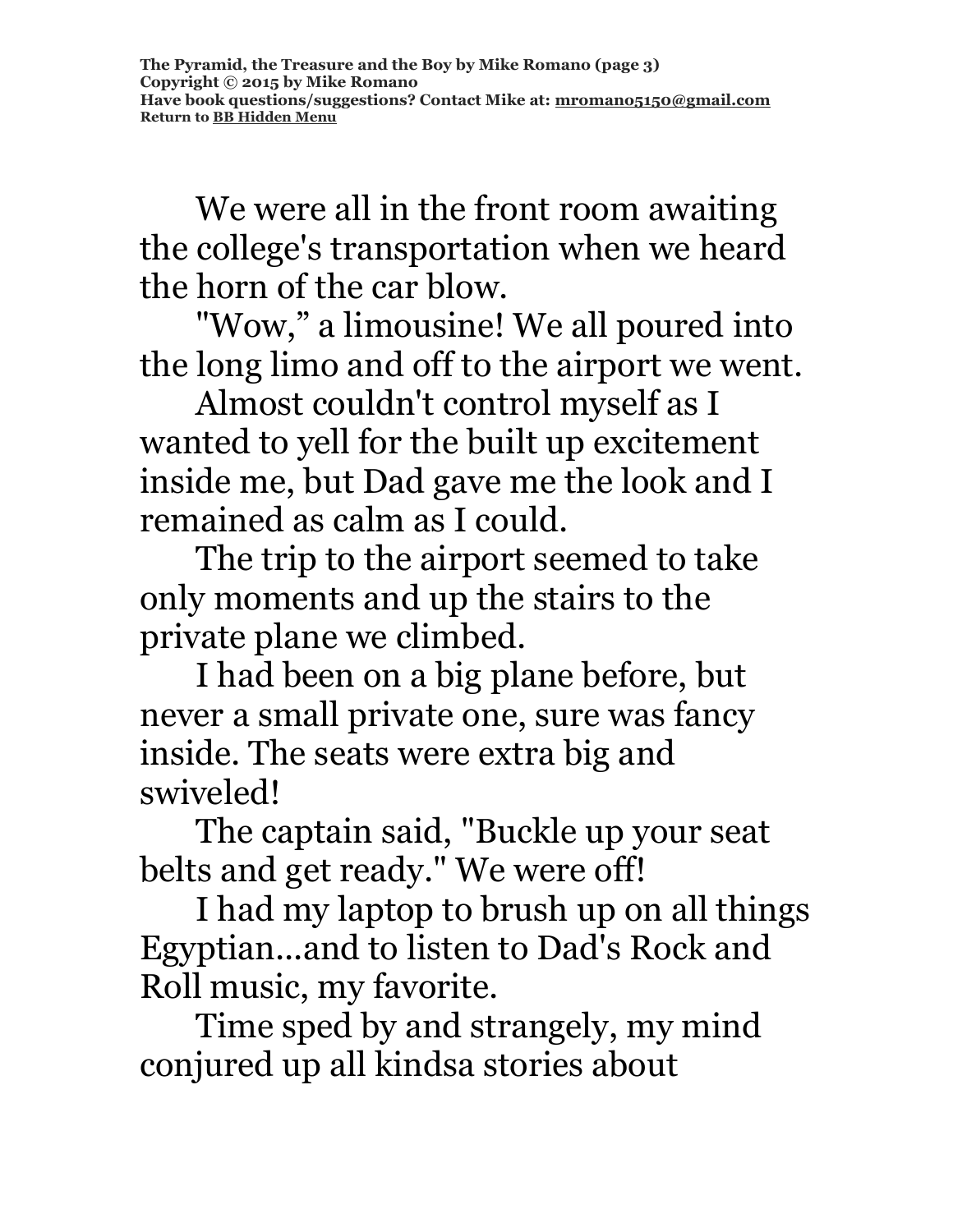different circumstances in the olden times I could have fit into, then, "Wow." I heard the Captain say, "Buckle up, we are coming into Cairo Airport for a landing."

"Were here," I guess I said out loud to my Dad's smile and little laugh by Mom.

As the plane door opened, I was hit by a wall of "Hot" breeze that almost gave me an instant tan.

We're here, I said to myself .... now, let's see what I can discover.

### *END CHAPTER ONE*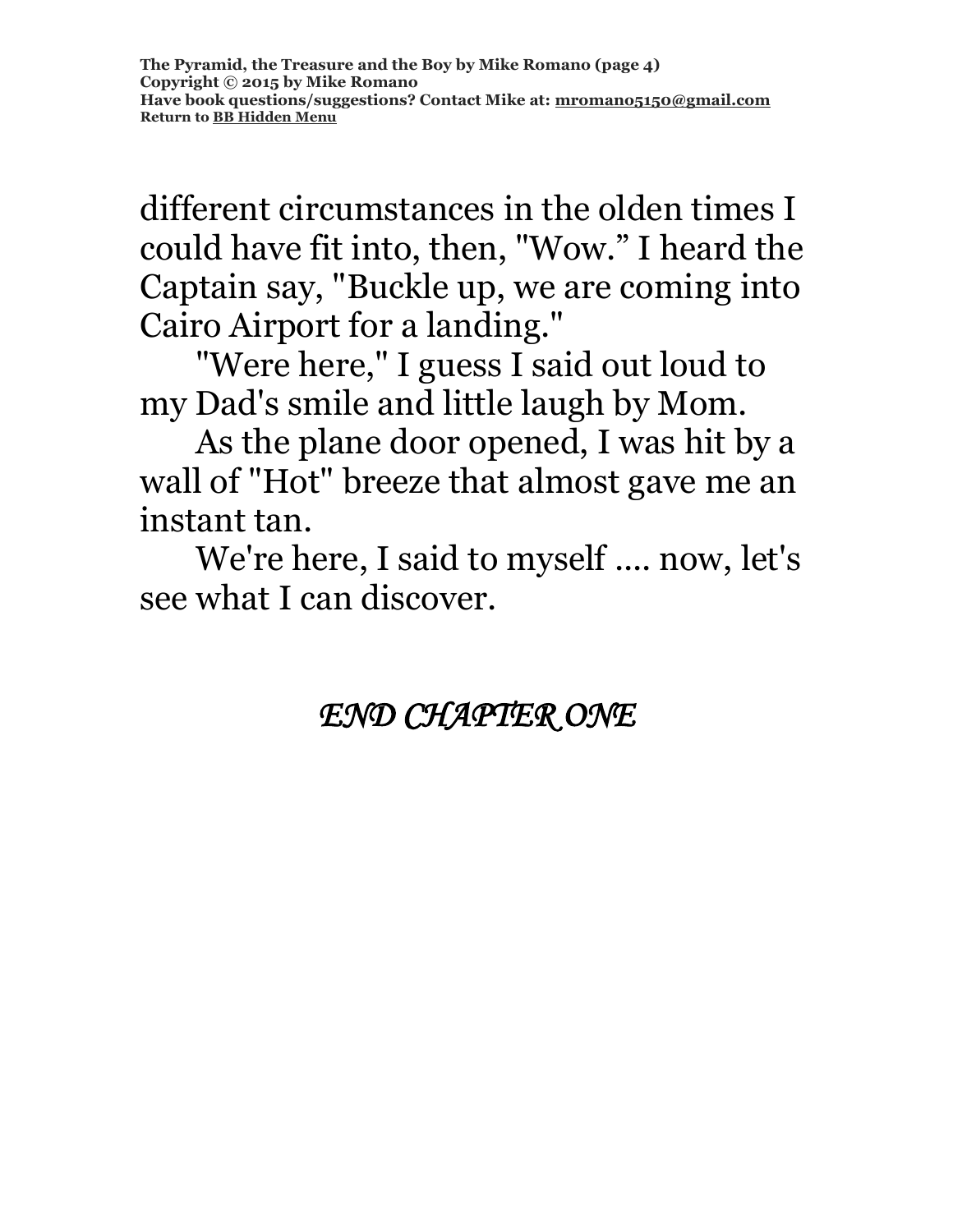# *CHAPTER TWO*

# *Hey....I Can Read These Walls As Good as Dad! Won't Tell Him Though.*

Getting through customs was a breeze what with the government passes to help them with their studies.

Me, Mom and Dad hopped into an S.U.V. as our luggage stuffed into the back, then we were on our way to where we'd stay.

We kept driving farther from the city towards the spot Dad said had the most tombs. It seemed to be desolate and just desert till we pulled around this tall rock hill and there they were. About two dozen large built homes, all solar powered with a central huge building for all the work to go on in.

Piling out of the truck and walking the fifty feet to the front door proved to be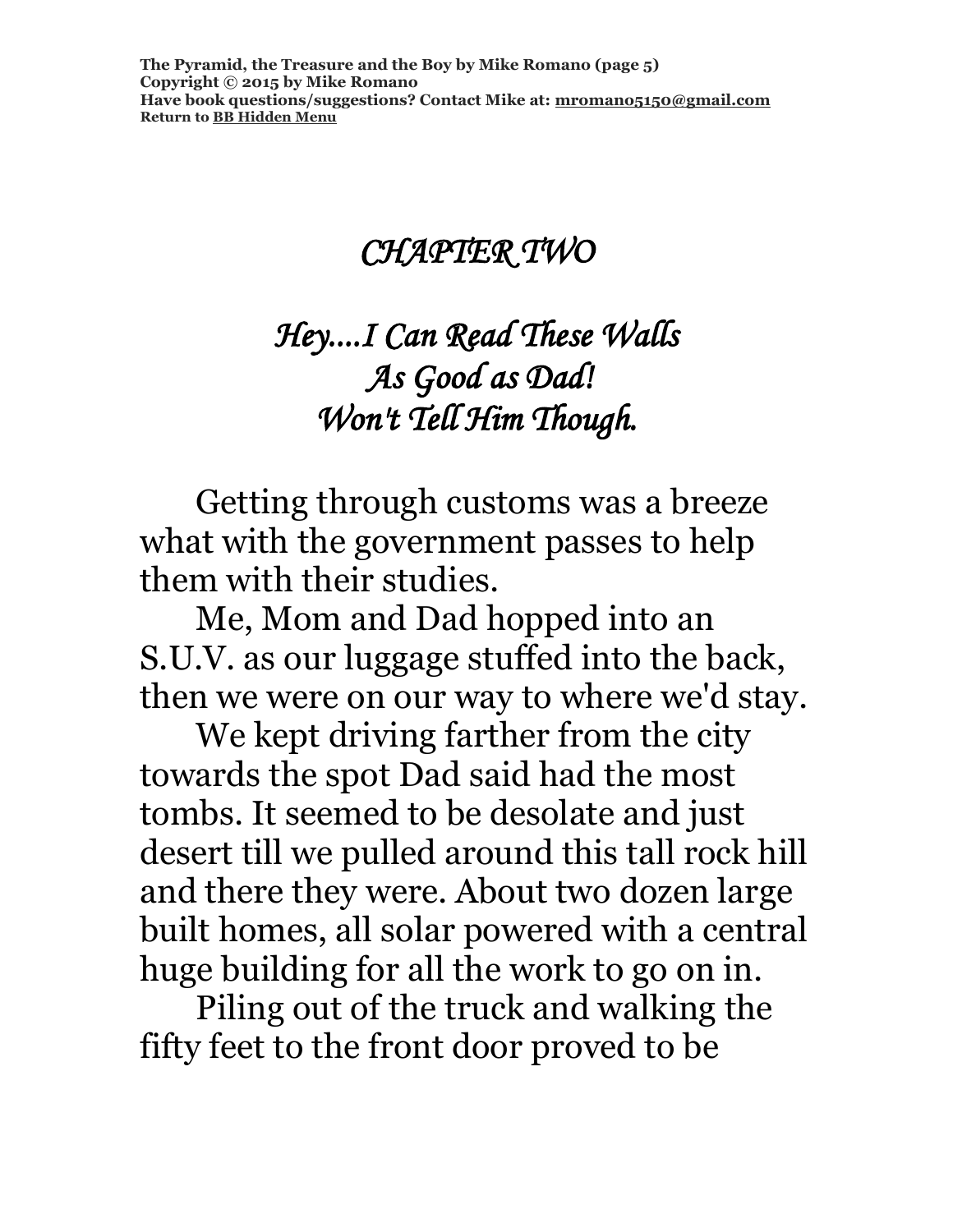challenging as it was well over one hundred degrees!

As soon as I passed the doorway, the home's air condition smacked me in the face like a welcomed friend.

Mom unpacked while Me and Dad went to the facility to see what was going to be his job.

Into his office we went to a huge pile of carved stones all adorned with colorful hieroglyphics.

"Hey," I thought to myself, I can read these, well most of them anyway.

Dad went right to work, leaving me to my own curiosities.

After half an hour of just looking around, I saw this oddly shaped stone way off in the corner of the big "Stone Room" as I called it.

Let's see. It's a story about a boy of the court of some Pharaoh who was the son of one of his...let me see, eighteenth wife!?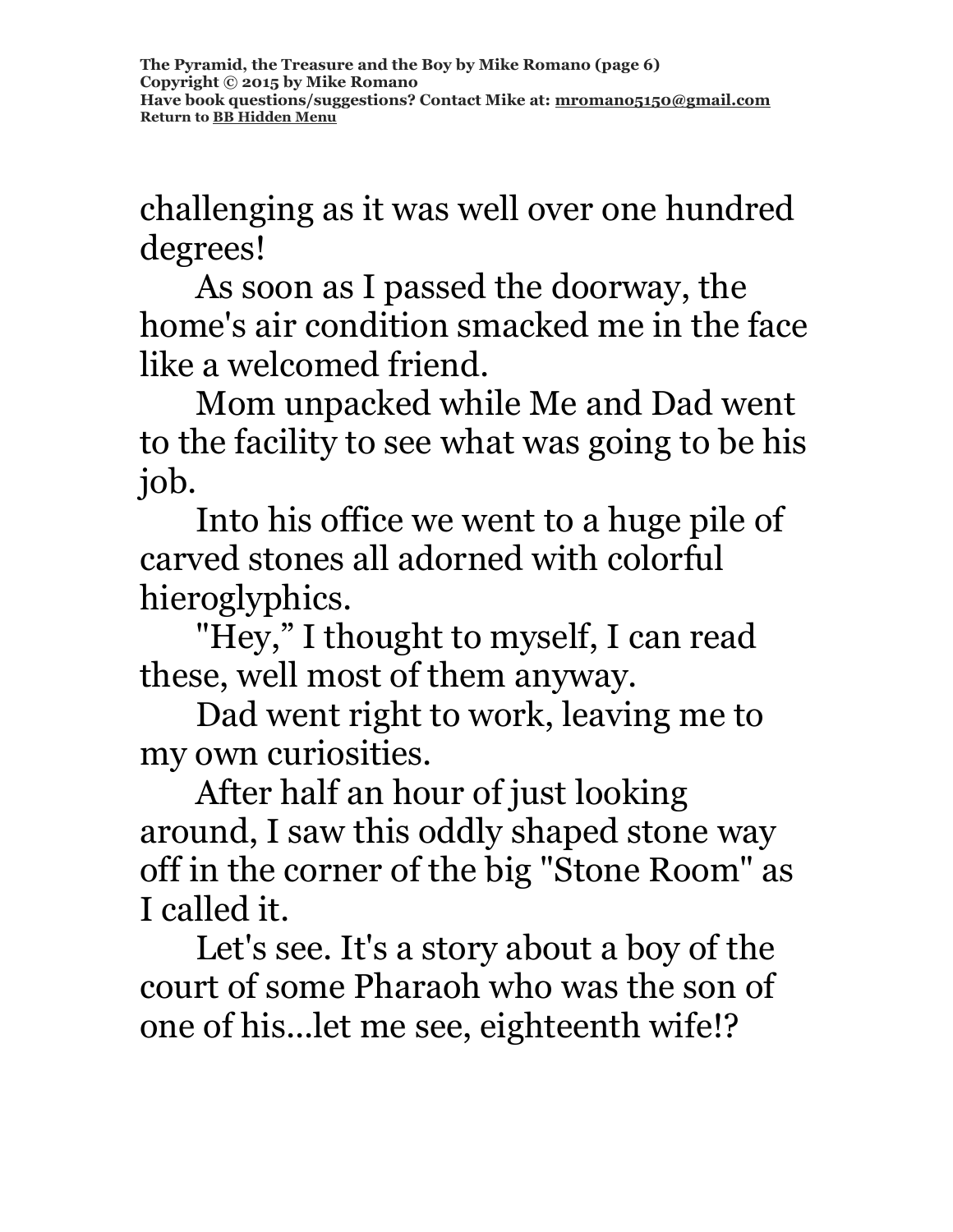Well, he was safe from harm being "That" far down the line to ascend to king. You know, assassinations and the such of ones in someone's way to the throne!

Look over here, there are more stones of that funny color buried under piles of debris. Here....let me separate them from the junk and piece them together to see what we may have here.

Two hours later it seems I have a pile of these shiny broken story pieces with tiny pictographs

Putting them together took the rest of the day, but with my laptop, I took a couple of photos of the finished job to translate back at the house tonight.

This symbol glyph was largest next to the sign for Mother...Hmmmm.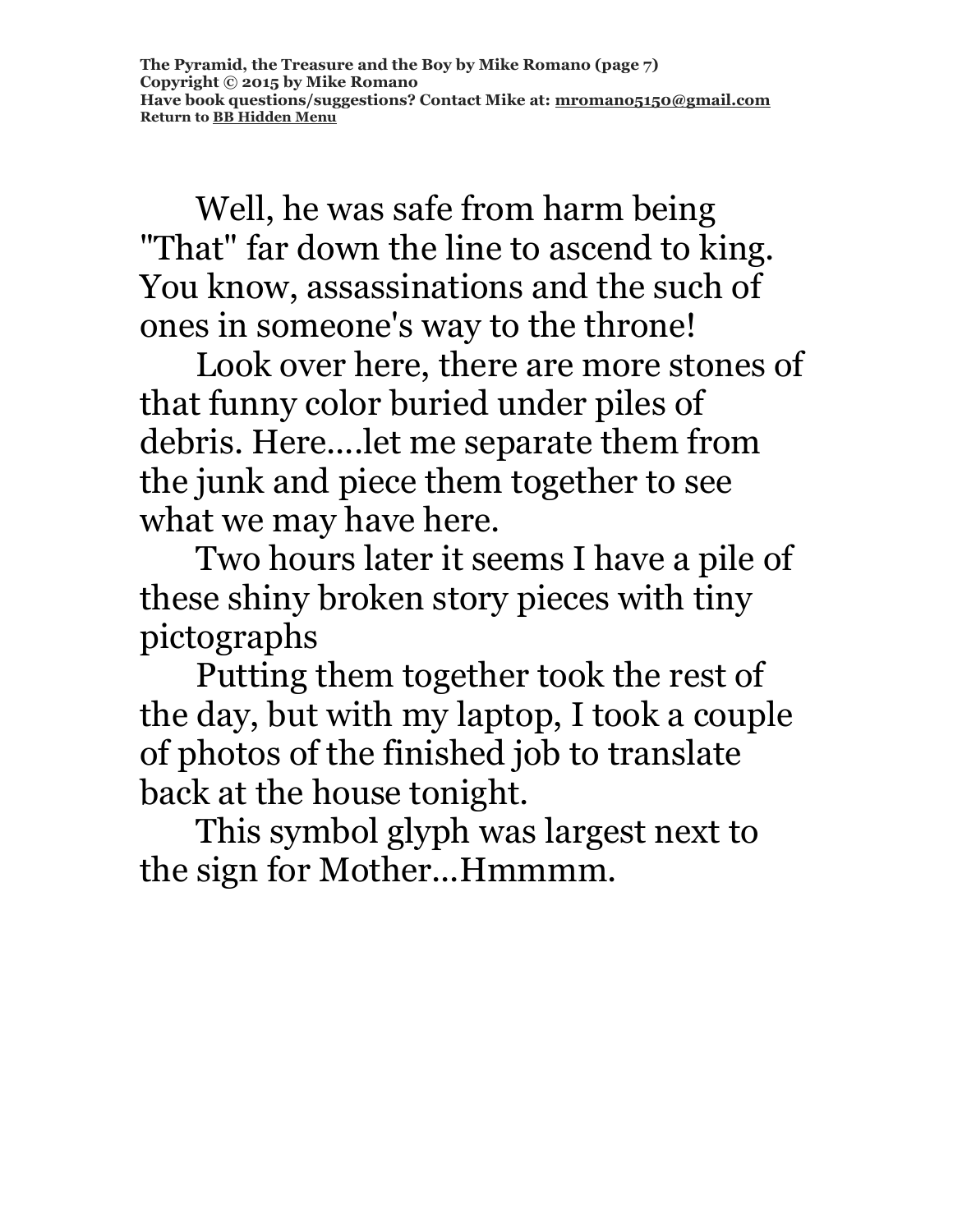**The Pyramid, the Treasure and the Boy by Mike Romano (page 8) Copyright © 2015 by Mike Romano Have book questions/suggestions? Contact Mike at: [mromano5150@gmail.com](mailto:mromano5150@gmail.com) Return t[o BB Hidden Menu](https://www.bartlettbiographies.com/hidden-menu)**



Let me look it up on my memory banks. "Witch"...it means "Witch!" Mom was a witch. Will you imagine that. It starts with, "My name is "Ahmose, Child of the moon," Mama said.

It shows She protects him daily with spells and incantations for strength, safety and long life. The story goes on to tell where their home was and how to find it in reference to still existing land marks!

"I am Jo...and My dad is Mike and my Mom is Ruth. We are from California, U.S.A.," I said as he clasped my hand and smiled. Now "This" could be a cool adventure, to find an ancient home lost these millennia.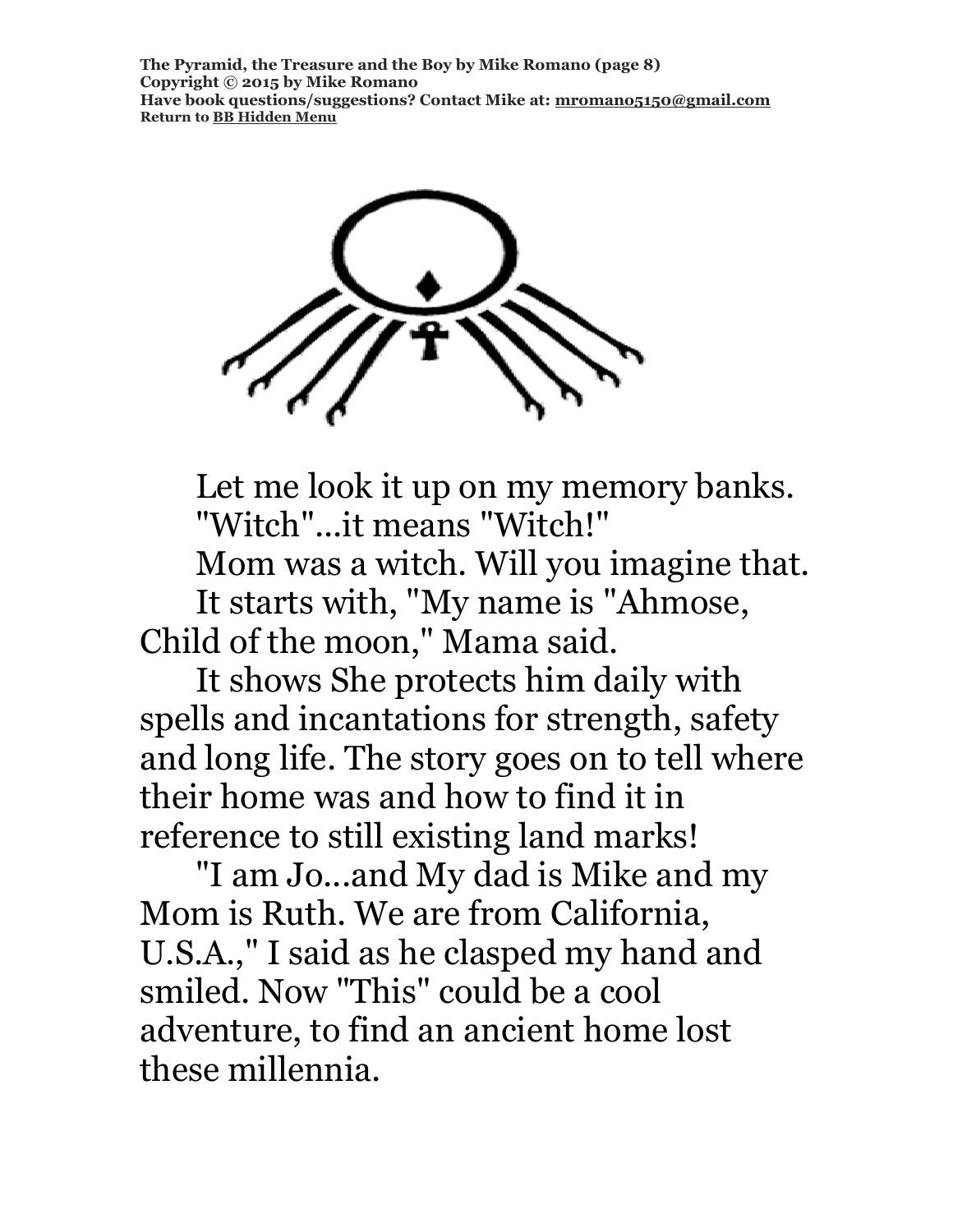Sketching together a map took several days...Good thing Dad is super busy at the shop and Mom is making this home super to be in for the next three months.

Each night, I'd stare at the sky thinking of what Ahmose may have been thinking under those very same stars.

Well...tomorrow, I start my hunt for his home. Maybe I'll become famous for finding a yet unknown house of antiquity ...or be happy if I just don't get lost!

*END CHAPTER TWO*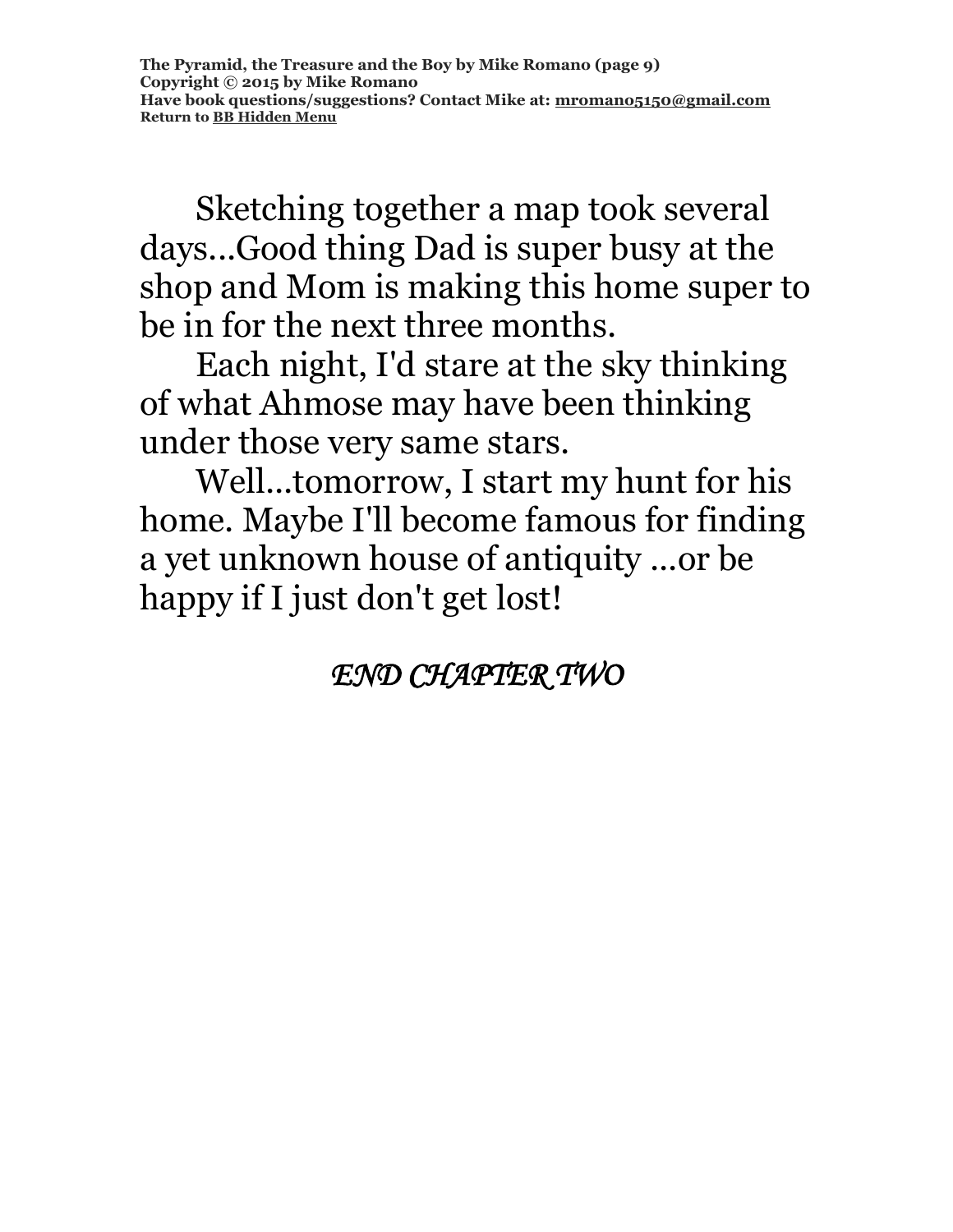#### *CHAPTER THREE What's That Little Thing Poking Out Right There?*

Two days and an extra long hot morning on the third seemed to be bringing me in as circle. The markings were extraordinarily precise...but I was still making loops like a horse on a race track.

I took a well deserved break, in the only shade for a mile in any direction from the point of an overhang, reaching into my chill pack for my last Pepsi then leaned back to rest and slurp.

"OUCH," my back. I had leaned onto a pointy corner of something, sticking it into the soft meat of my shoulder.

Spinning around, taking out my trusty pocket knife, started to scrape the crusted dirt that completely encrusted whatever the heck it was.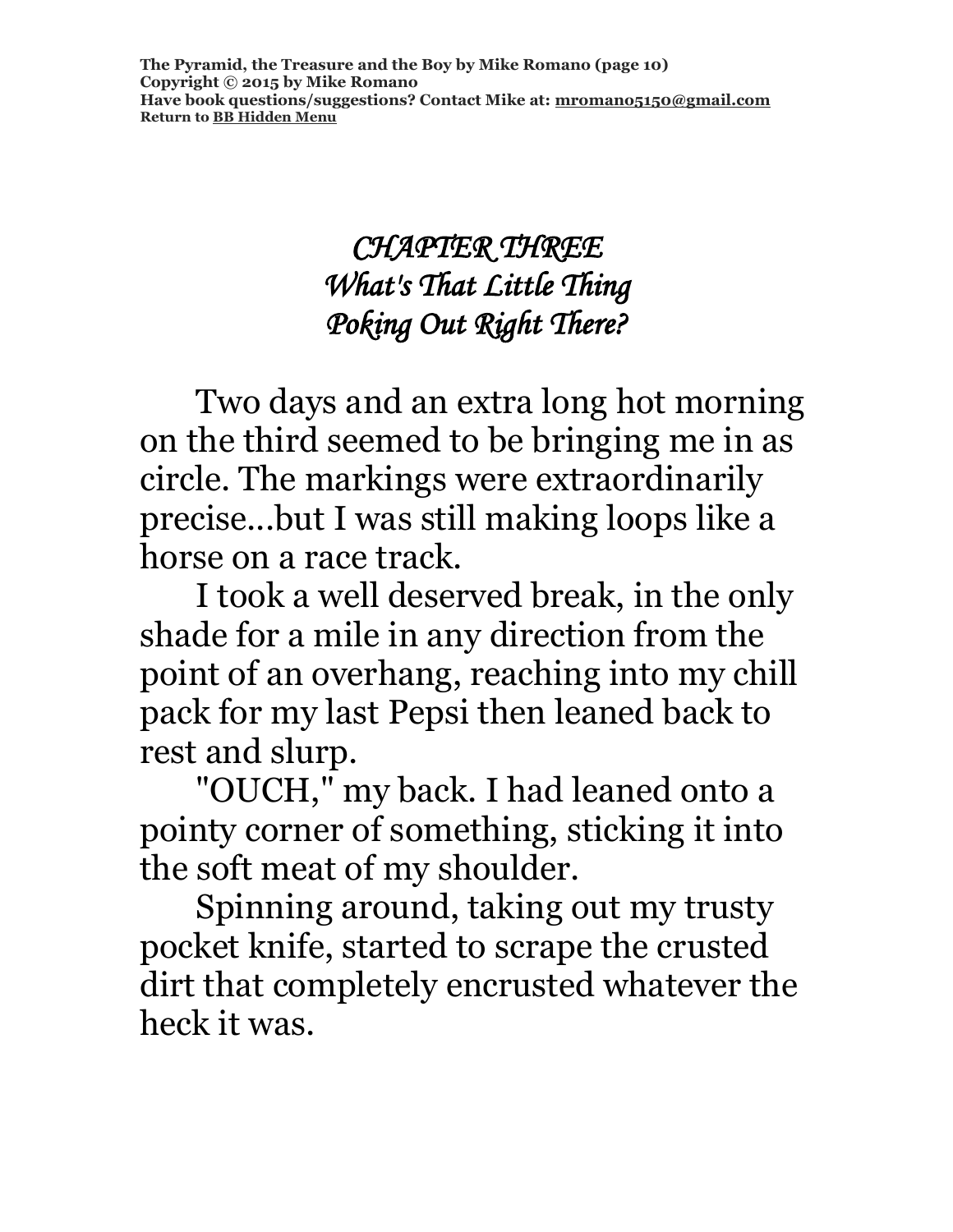I remember Dad always saying, "Just like Italy. Scratch the surface in Egypt and you will find an antiquity.

Nut this thing was getting bigger, wider and taller!

After a hot and sweaty two hours, I had the beginning of what looked like an ancient wall and doorway.

After another hard and sweaty hour, I stood in front of an entry way, down a corridor to a door made up of the same shiny stone as the written tablets I had, with the same hieroglyphs!

I am standing in front of the entry...yes it must be the very home of "Ahmose!"

Reading the messages on the wall to the opening to the house, I can see that his Mom was very into incantations and prayers to her Gods as every inch was covered with a prayer to them, or a curse for those who crossed the portal's entry with bad intentions! Some of these curses even chill one today. Like this one here.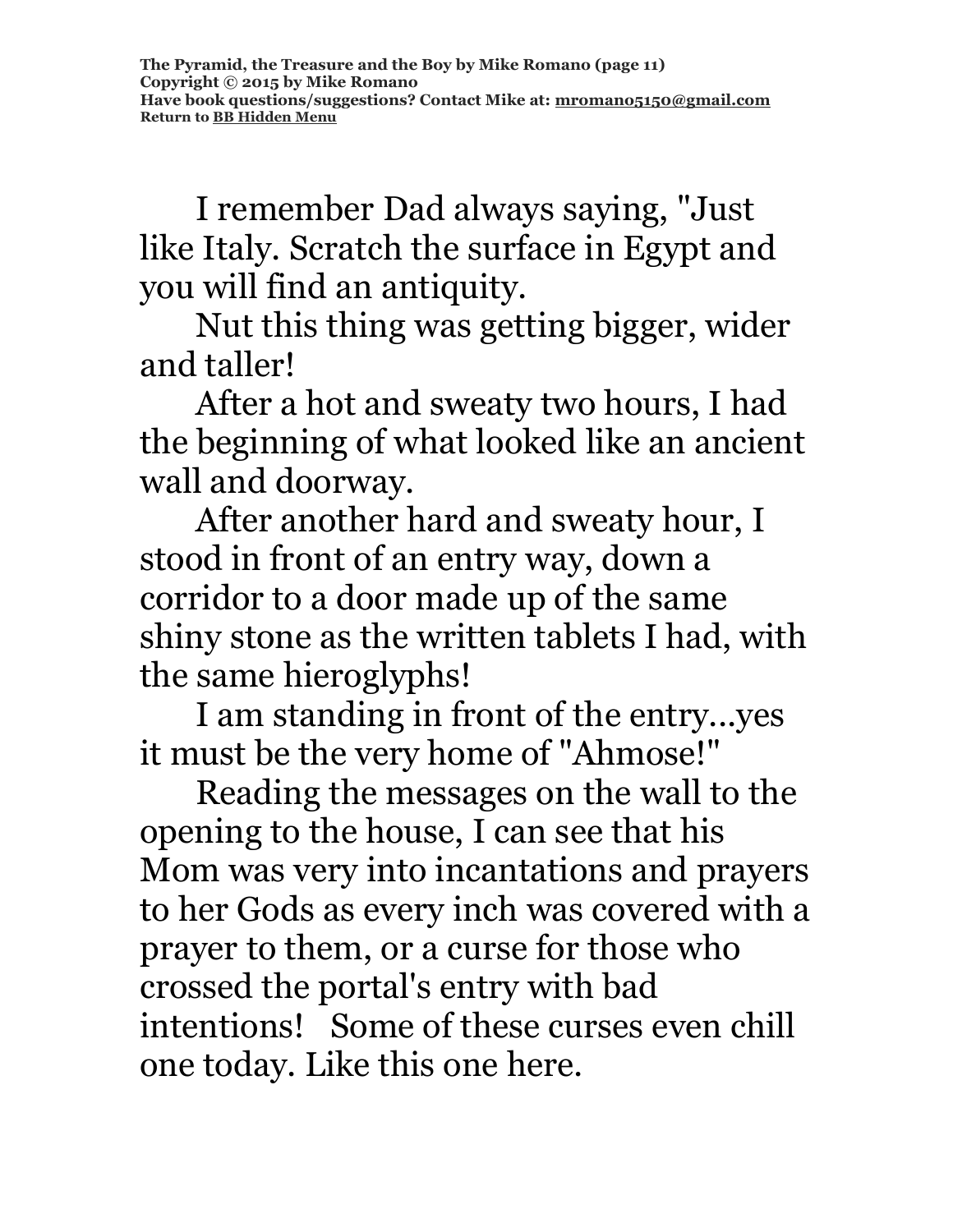**The Pyramid, the Treasure and the Boy by Mike Romano (page 12) Copyright © 2015 by Mike Romano Have book questions/suggestions? Contact Mike at: [mromano5150@gmail.com](mailto:mromano5150@gmail.com) Return t[o BB Hidden Menu](https://www.bartlettbiographies.com/hidden-menu)**

"*Be any of ill will step...*let's see, what is this symbol...a yes, *foot within this home or hold bad thoughts to any here......their organs,* yes that's it, *will wither and rot!* 

 *"*Well," that's a party starter isn't it? The rest, I guess, are as fun as this one was. I'll take photos of them all and down load when I get back.

Finally, I get to the door. Something was strange. It has throw bolts to lock it on the outside...and good sized ones too!

What is this all about?

Carrying a pry bar and small but sturdy hammer, I go to work freeing them.

They pop open rather easily, and after some squirts of "WD-40" oil from my pack, the door swung open like a feather.

On my side I had a flashlight I received from Mom and Dad that could bounce off the moon!

Popping it on, the powerful beam shot everywhere, bouncing off polished walls and mirror like surfaces.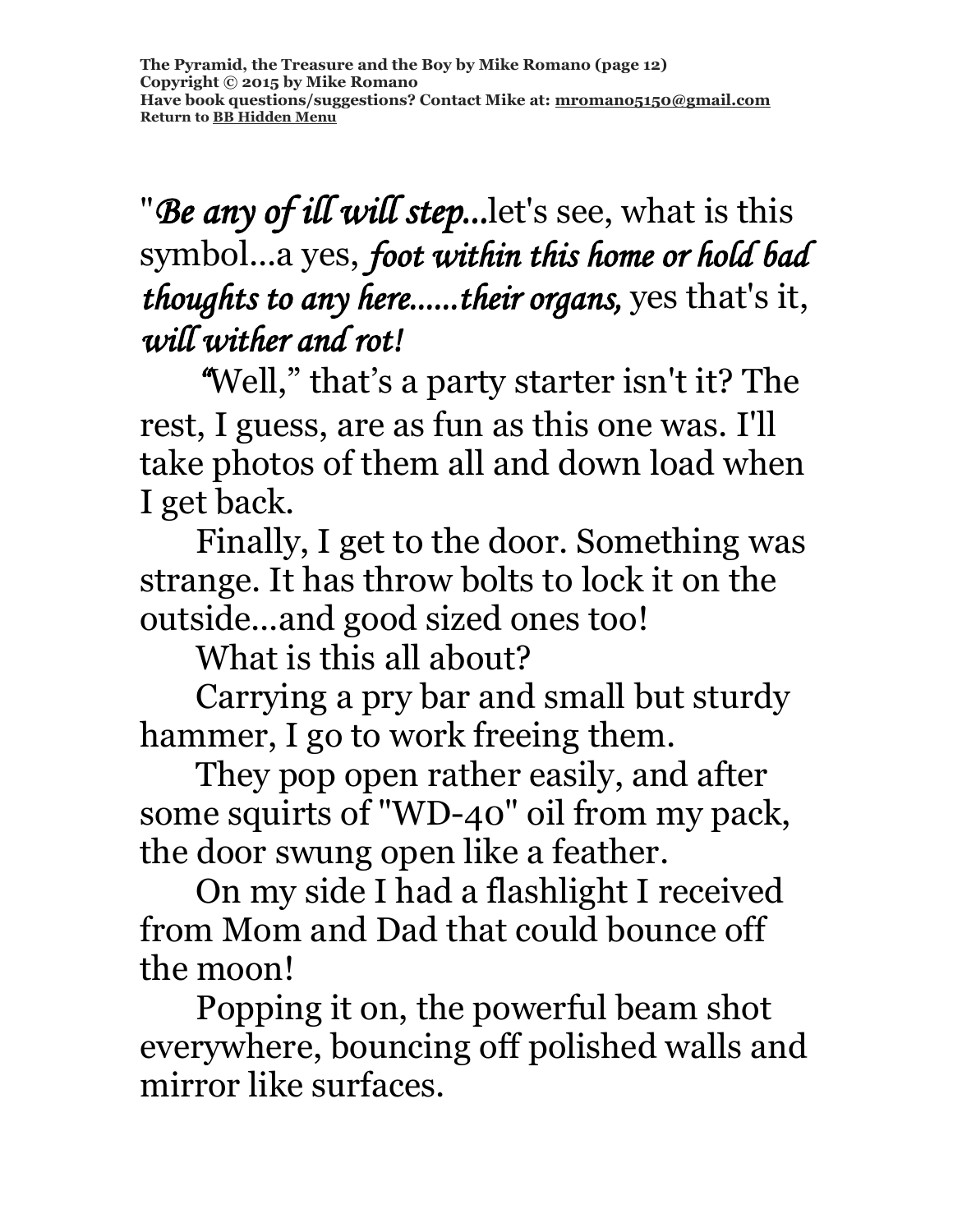"Wow," The whole place seemed bizarrely clean, as if someone was still living in it, keeping it neat and tidy!

Slowly moving about, marking my way in case of a hasty retreat never know about those curses, I just couldn't shake the feeling I was being watched. How silly could "That" be...?

### *END CHAPTER THREE*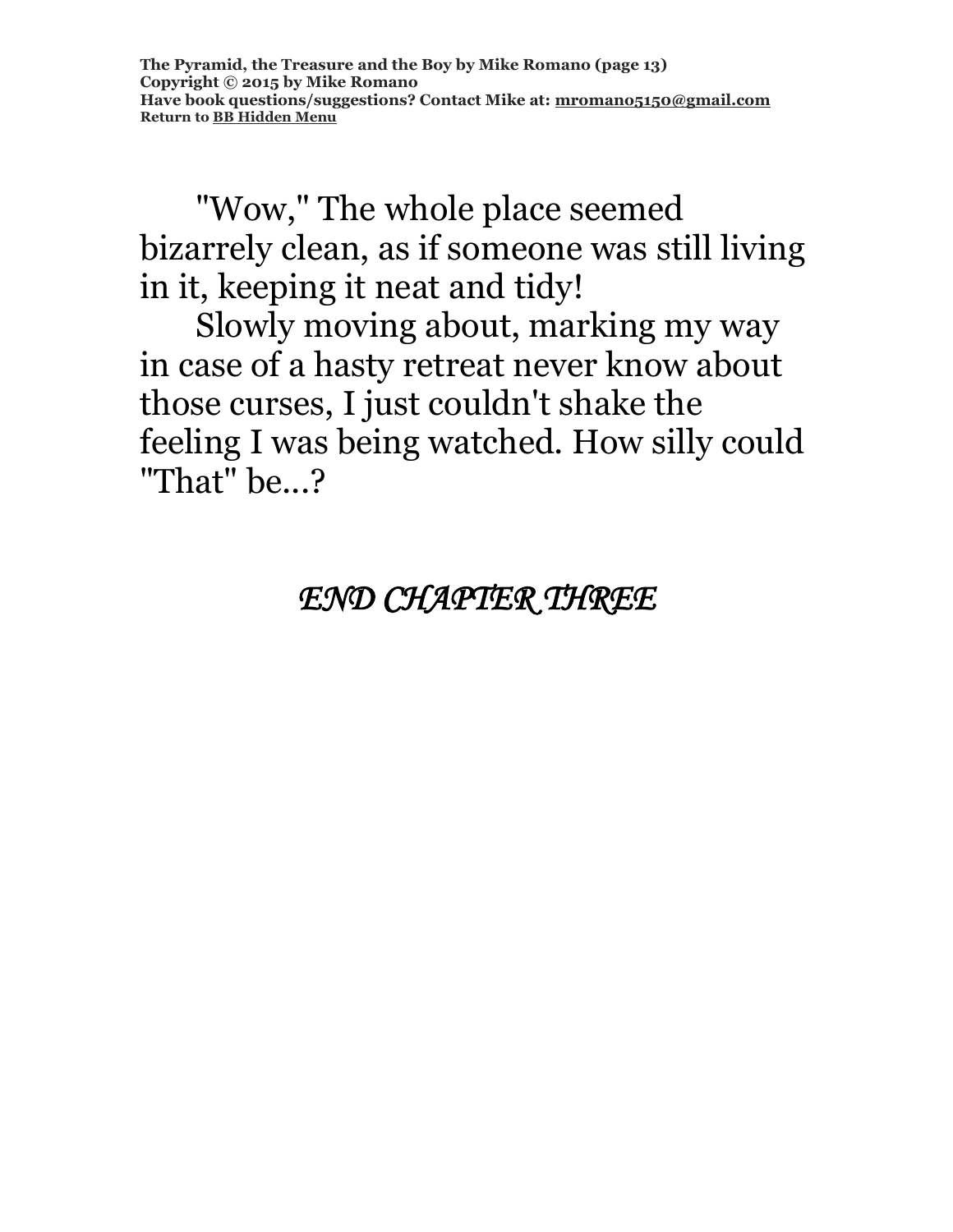**The Pyramid, the Treasure and the Boy by Mike Romano (page 14) Copyright © 2015 by Mike Romano Have book questions/suggestions? Contact Mike at: [mromano5150@gmail.com](mailto:mromano5150@gmail.com) Return t[o BB Hidden Menu](https://www.bartlettbiographies.com/hidden-menu)**

## *CHAPTER FOUR O.k. Now, This... Ain't Right!!*

Just ooching around, seeing what I could. I could swear this place "Is" being lived in. So clean, even rumpled sheets on the bed!

What have we here? Food in a plate. doesn't look a couple of thousand plus years old. As a matter of fact, these dates taste fresh picked!

What is going on? Let me set up these reflective plates just so. Now put my monster flash light facing this one, ricocheting off into that one then those others and lighting up darn near the whole house.

Wow...the place is huge!

On the far side seems to be another opening with its own light glowing at the end of its corridor.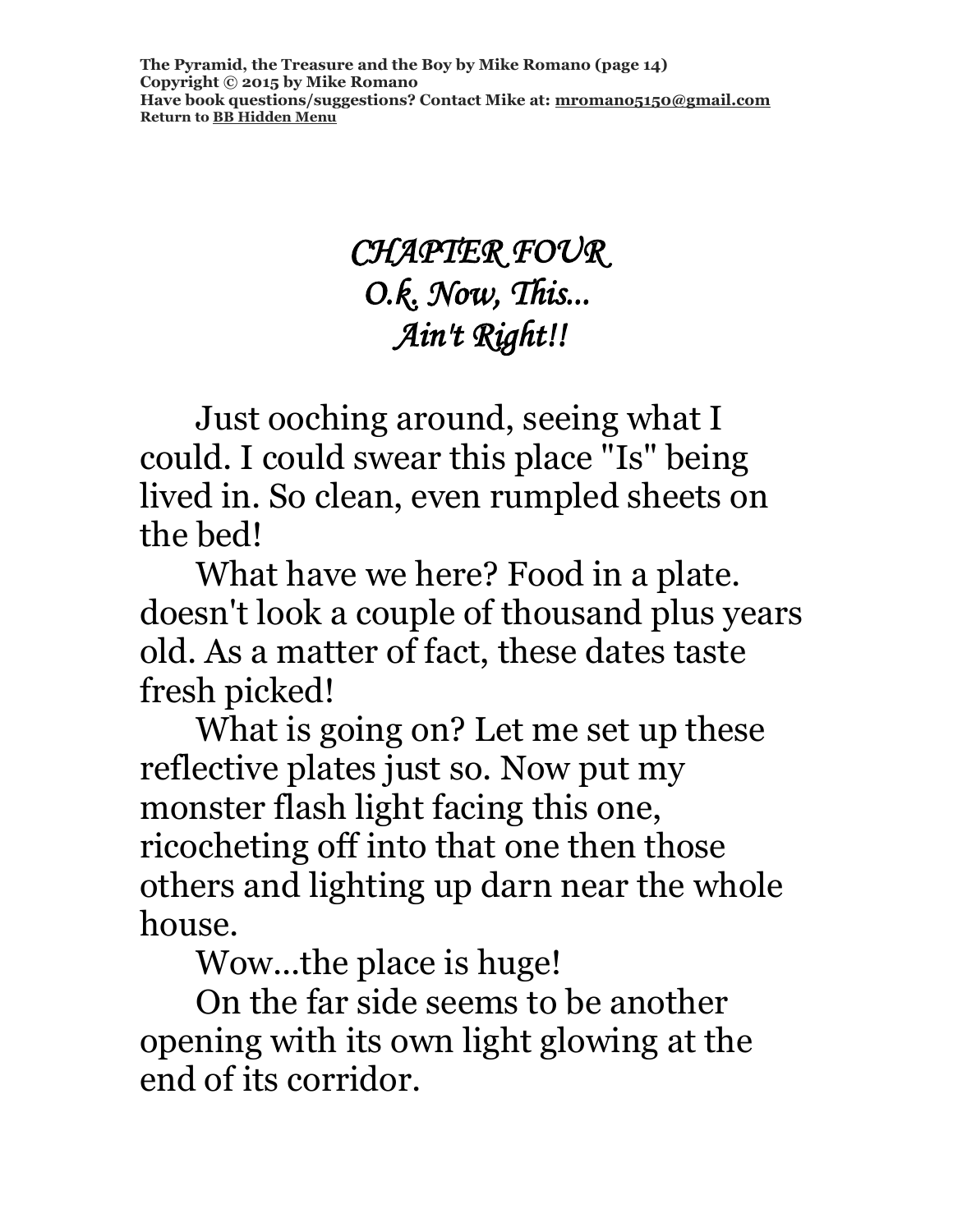Twisting my head in every direction, not wanting to miss anything important, I am now standing in the portal exit which, which, opens out onto an open area with fruit trees and an ample garden of fresh vegetables!

This is a completely surrounded area by the high jagged peaks pointing inward, circling it, unable to be seen from the outside.

Then my world became a bit...well a serious "Lot" weirder!

"How do you like my garden," a voice asked from behind me in a language mostly forgotten for a thousand years plus.

You know how your stomach clenches that second you drop down the roller coaster? This was so far past that, I had to sit on a rock bench to my right just not to faint.

With an ever so slow turn, I was face to face with a young boy, probably my age, smiling and offering me a bowl of fruit.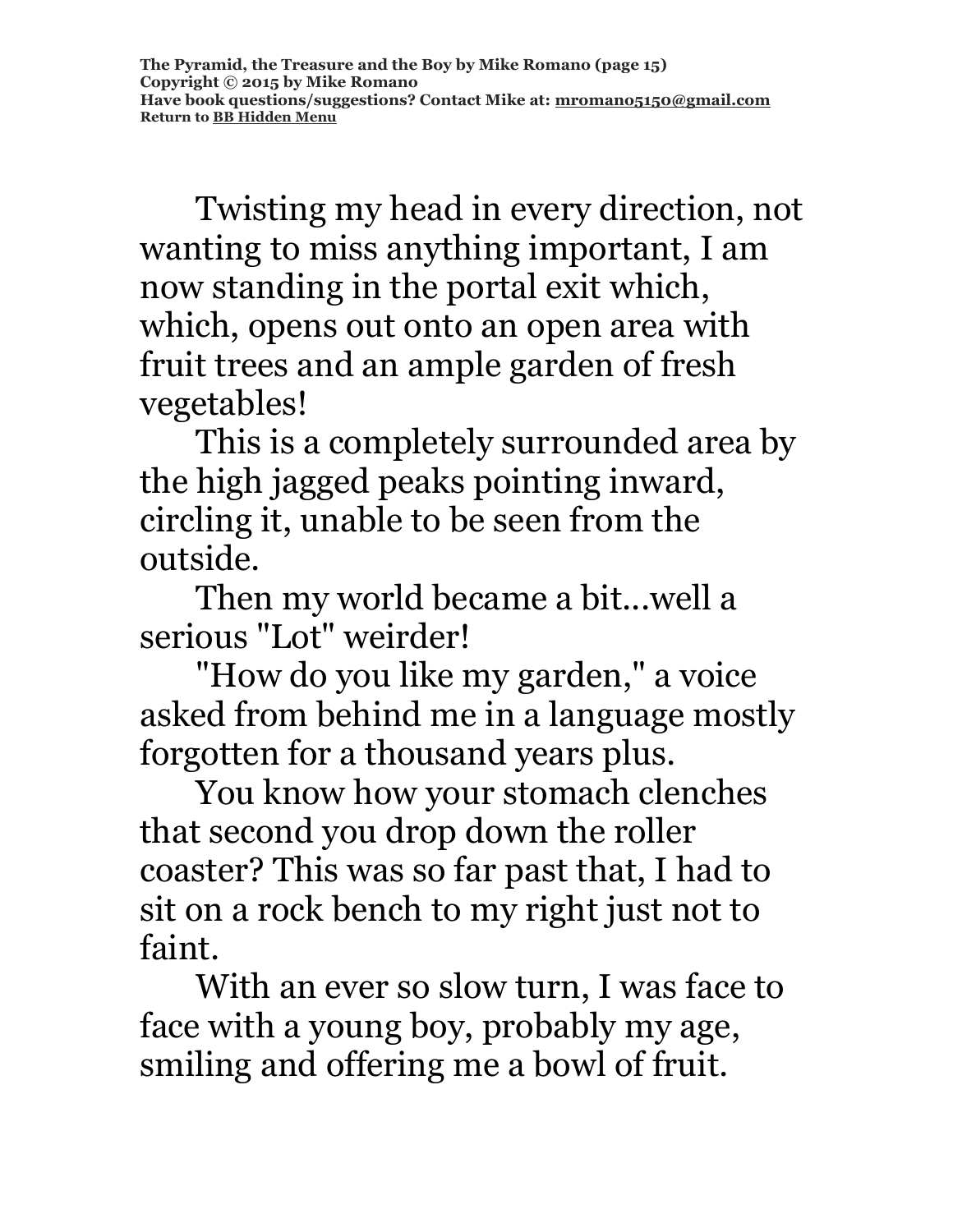With a wobbly hand, I took a date, they are my favorite, and said thanks in his tongue...or as close to it as I could get. He seemed to understand and sat beside me.

"Are you Ahmose," I asked?

He jumped up, shaking his head yes and my hand at the same time.

"How did you get in?" "How did you find me? How ...?" I put my two fingers over his lips to stop him, so I could best explain.

"Do you know what time we are in," I asked him? Shaking his head, no, again I quieted him.

"From the reading of the writings of your time, this is, near as I can tell, about two thousand years or so from then. Your home was buried in front for these many years, only being found by my reading ancient hieroglyphics that held the secret of your location."

It was "His" turn to almost faint as he sat back down and wobbled a bit, well a lot more than a bit.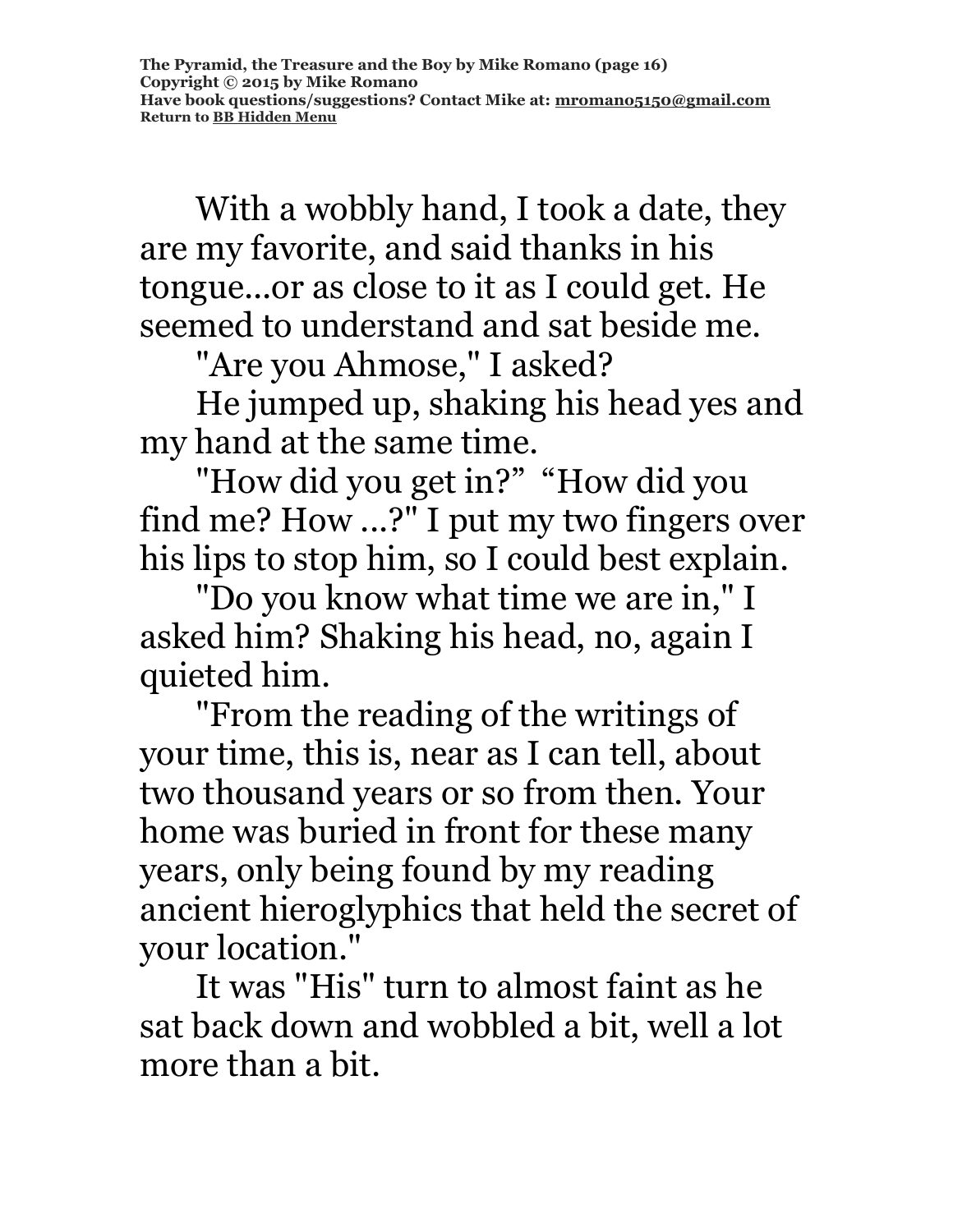**The Pyramid, the Treasure and the Boy by Mike Romano (page 17) Copyright © 2015 by Mike Romano Have book questions/suggestions? Contact Mike at: [mromano5150@gmail.com](mailto:mromano5150@gmail.com) Return t[o BB Hidden Menu](https://www.bartlettbiographies.com/hidden-menu)**

"How did you come to be here, locked in and well...still alive after all these years, I had to ask?

"Come with me and I will show you my Mother's writing," he said.

*END CHAPTER FOUR*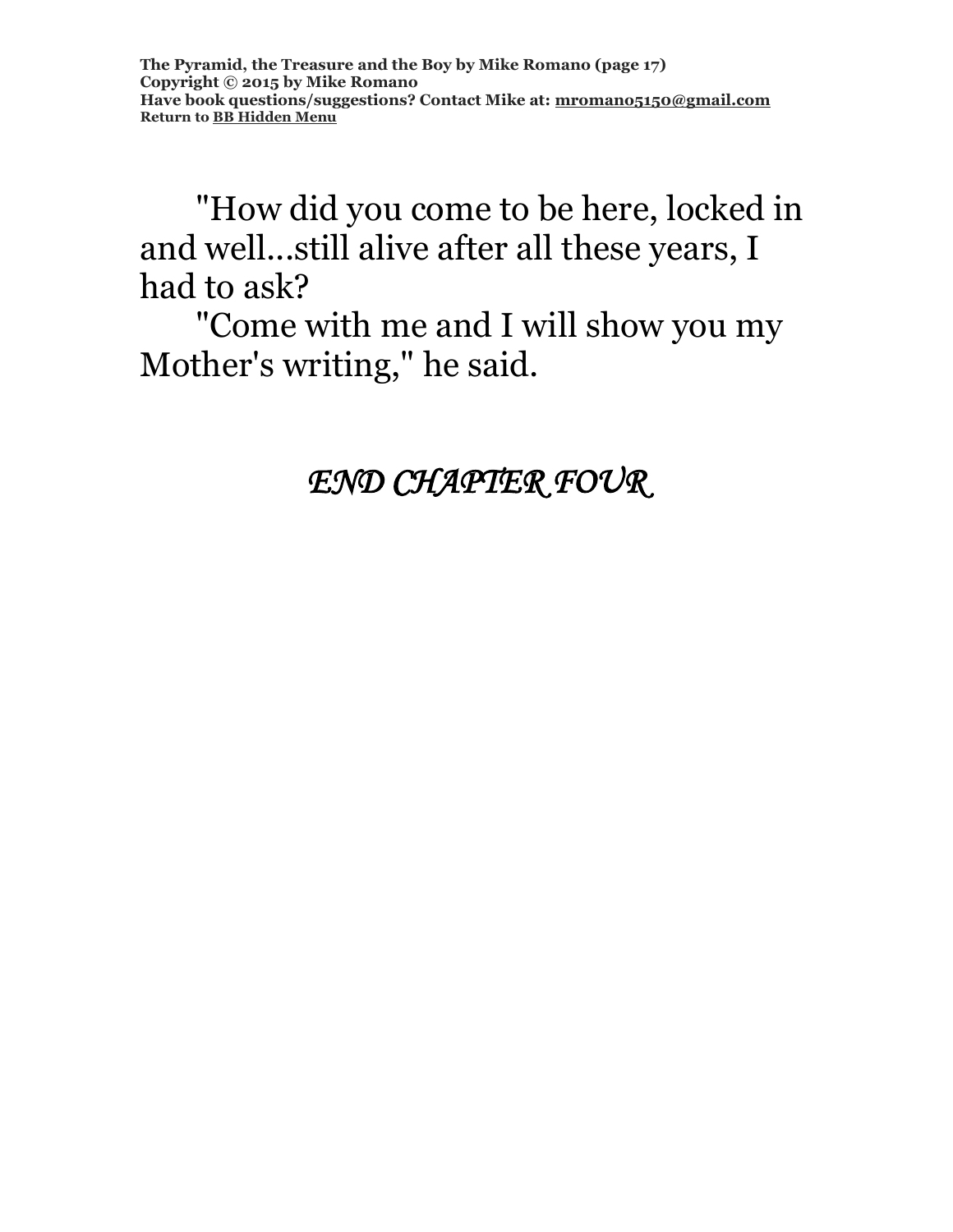## *CHAPTER FIVE Through the Love of a Witch, Her Son Lived On*

He opened up this good sized scroll and as trained by Dad, the glyphs (Symbols for words) showed me what had occurred.

During a time when the great sickness took many weaker and young, her son Ahmose fell ill to the disease that affected so many.

Medicines, treatments, nothing worked as he slipped farther into sickness.

She then looked farther into her sect of witches for the only thing to keep him from succumbing to the disease.

The older witches brought her to a deep place in the mountain, where she read the ancient words, even then they were so old, to instruct her in the ways of preservation of life.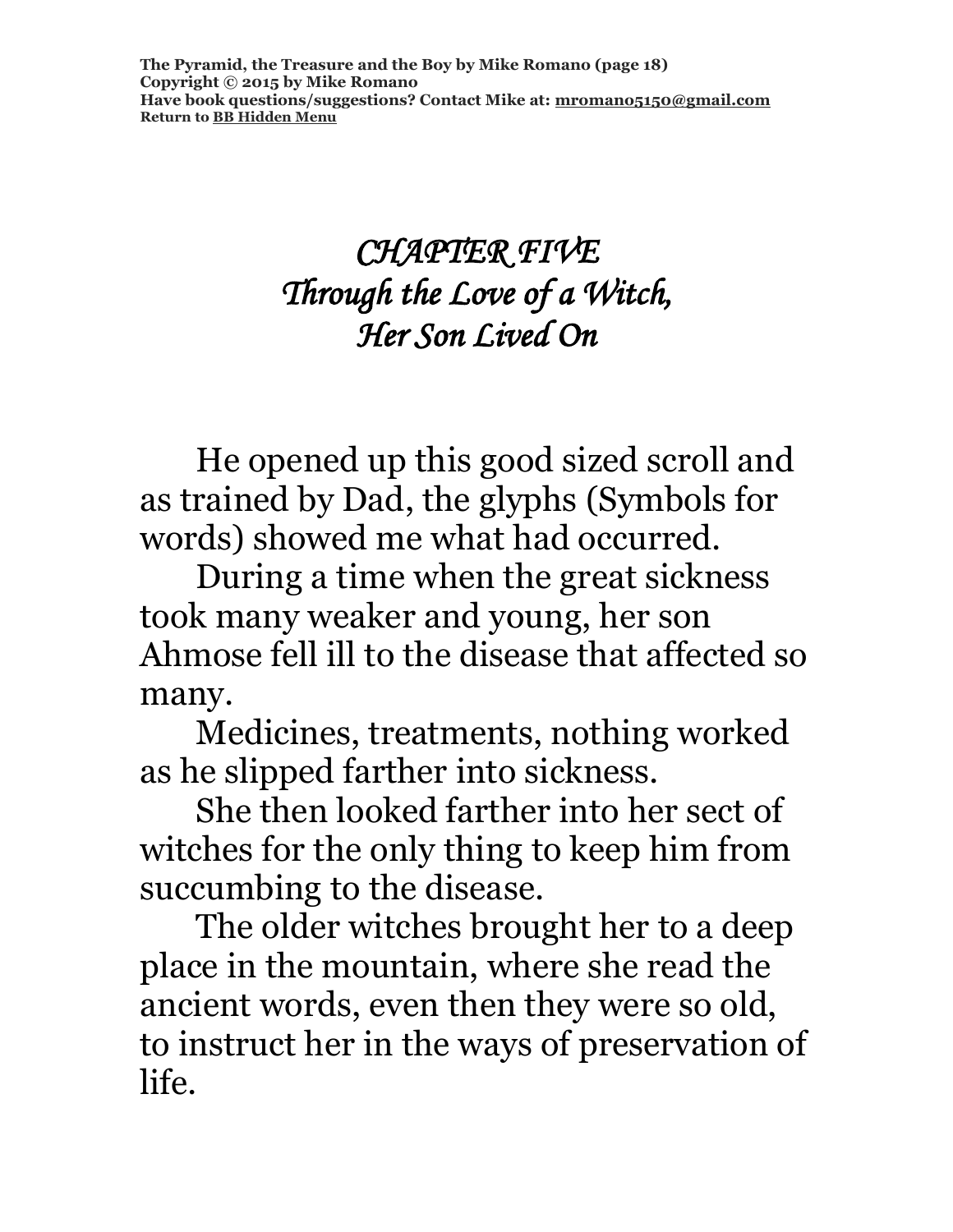Studying, day and night for three days, she was able to decipher the words into a chanting spell that would give her son a way to stay alive and healthy, but at a price.

She had this place secretly built into the mountain. The gardens planted and locks put on the outside to keep him inside, as the chant she would have to say would forever change the air within to keep him as he was that moment for as long as he remained there.

Were he to step outside the front door, the disease would again start to destroy his body.

"Wow," I said to him! "What a story, but here you are, here in front of me, a several thousand year old teen ager smiling."

Yes, smiling he was, for he hadn't had company to speak to for longer than he could count.

Now, the scientist Dad trained into me came out. My questions to him were these. "What were the symptoms of the sickness?"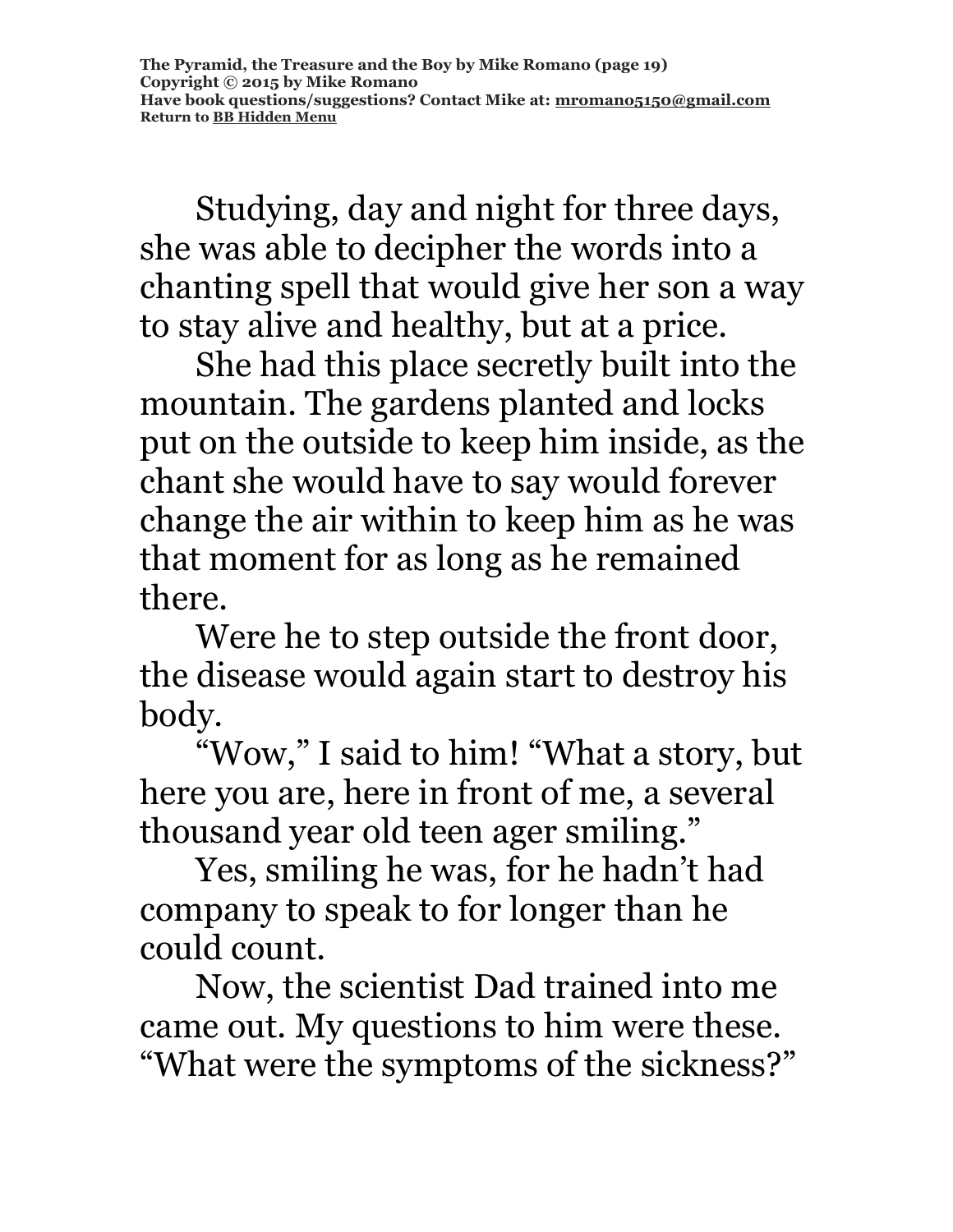He looked at me in an odd way, not understanding the question.

Hmmmm, let me think. "What did you look like when you were ill and how did you feel?"

"First" he said, "My stomach became sick, and all foods came out." "Then a darkness circled my eyes and my arms felt so heavy and weak."

"Mother said I had a demon within and these words said in just the right word here would save me."

"As time passed, I grew more ill, so weak. The words only slowing the illness that had me in its grasp."

"The building of this place went very fast, as many workers came to assist, and before long, I was brought here to have my Mother finish the last half of the incantation to bring me to health, but here only."

I listed to Ahmose carefully, writing his symptoms in my pocket pad to bring to Dad, hoping He could recognize them and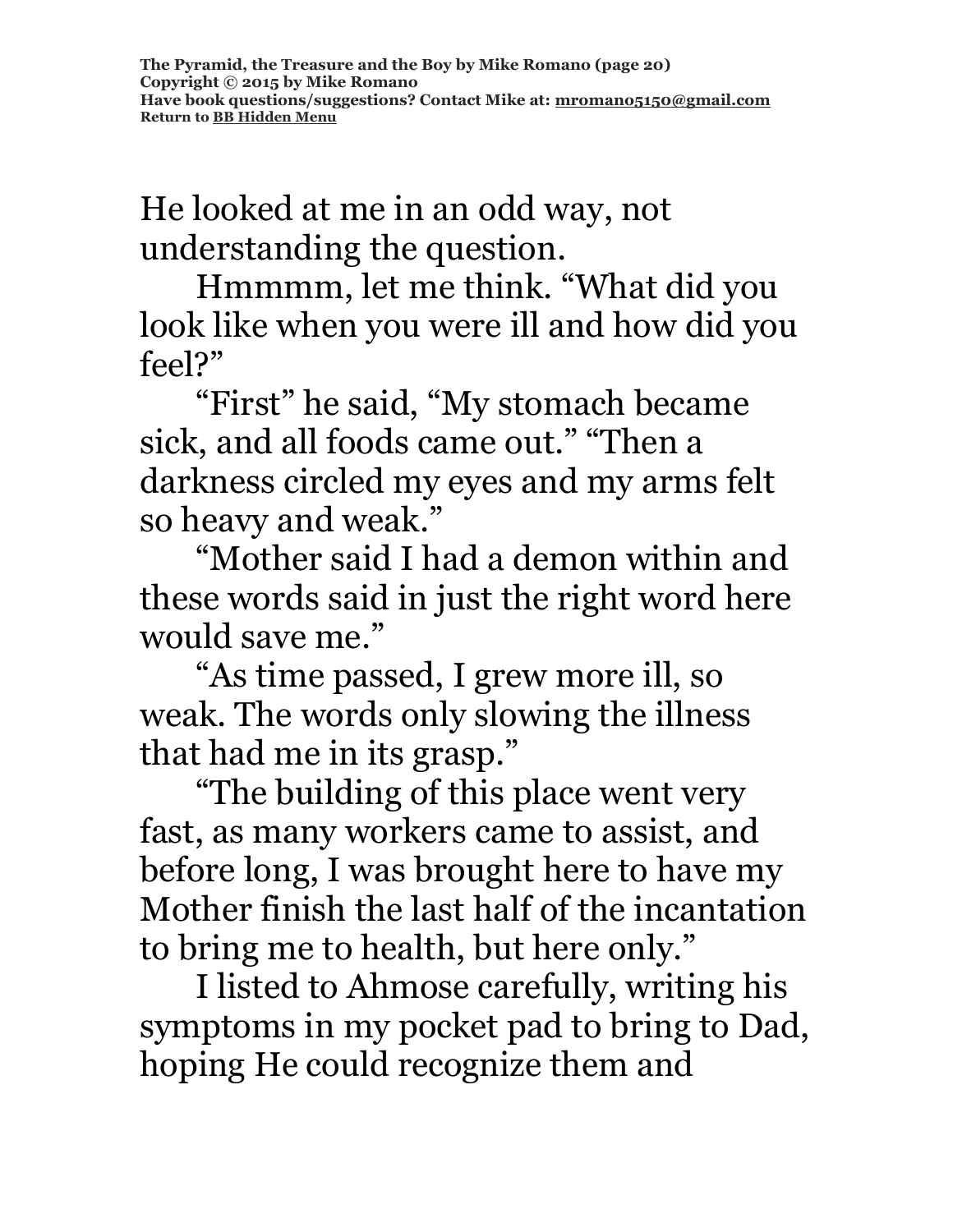hopefully the medical world had come up with a cure since, well…way the heck back!

"You wait here and I will return, I need to speak with my Father, He is a….well….a special person like your Mom was."

He smiled then led me back across the long rooms and corridors to the front door asking me to lock him in, as he did not want to be tempted to leave.

With a smile and a wave, I shut him in throwing the double bolts.

As fast as I could, I ran home to speak with Dad, but had to be careful not to say anything about a two thousand year old boy with a mystery disease locked in a hidden garden palace in the side of a mountain.

Don't think it would go over too well and I may end up in a room with outside locks!

*END CHAPTER FIVE*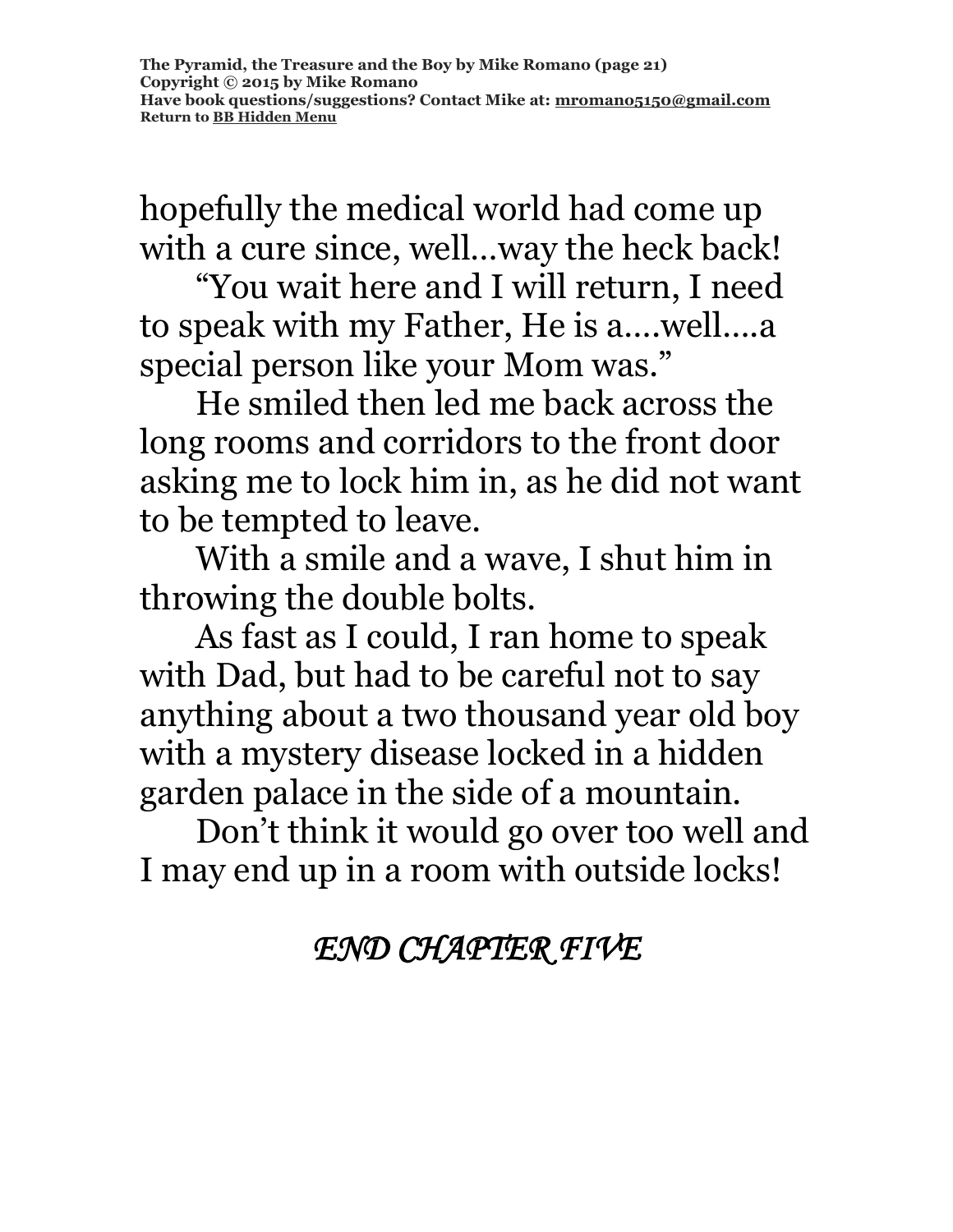# *CHAPTER SIX And Why Do You Wish To know The Cure for Cholera?*

O.k. here's what I'll say, "Oh, Hi Dad!" "Have a question for you." "What do these symptoms seem like to you?" "Some people I met asked me to ask you." Yeah, that sounds good…well semi good, I thought.

"Well" he said, let me take a look at your notes." "Hmmm, was there any loss of body fluids as in copious amount, that is lots of, throwing up and bathroom time?"

"Exactly, Dad!"

"Text book For Cholera," he said. "But haven't been Cholera outbreaks in many years here."

"Is the cure difficult?"

"Usually, I.V. fluids, some antibiotics and a few chemicals or so, but pretty easy to fix if not gone too long," Dad told me.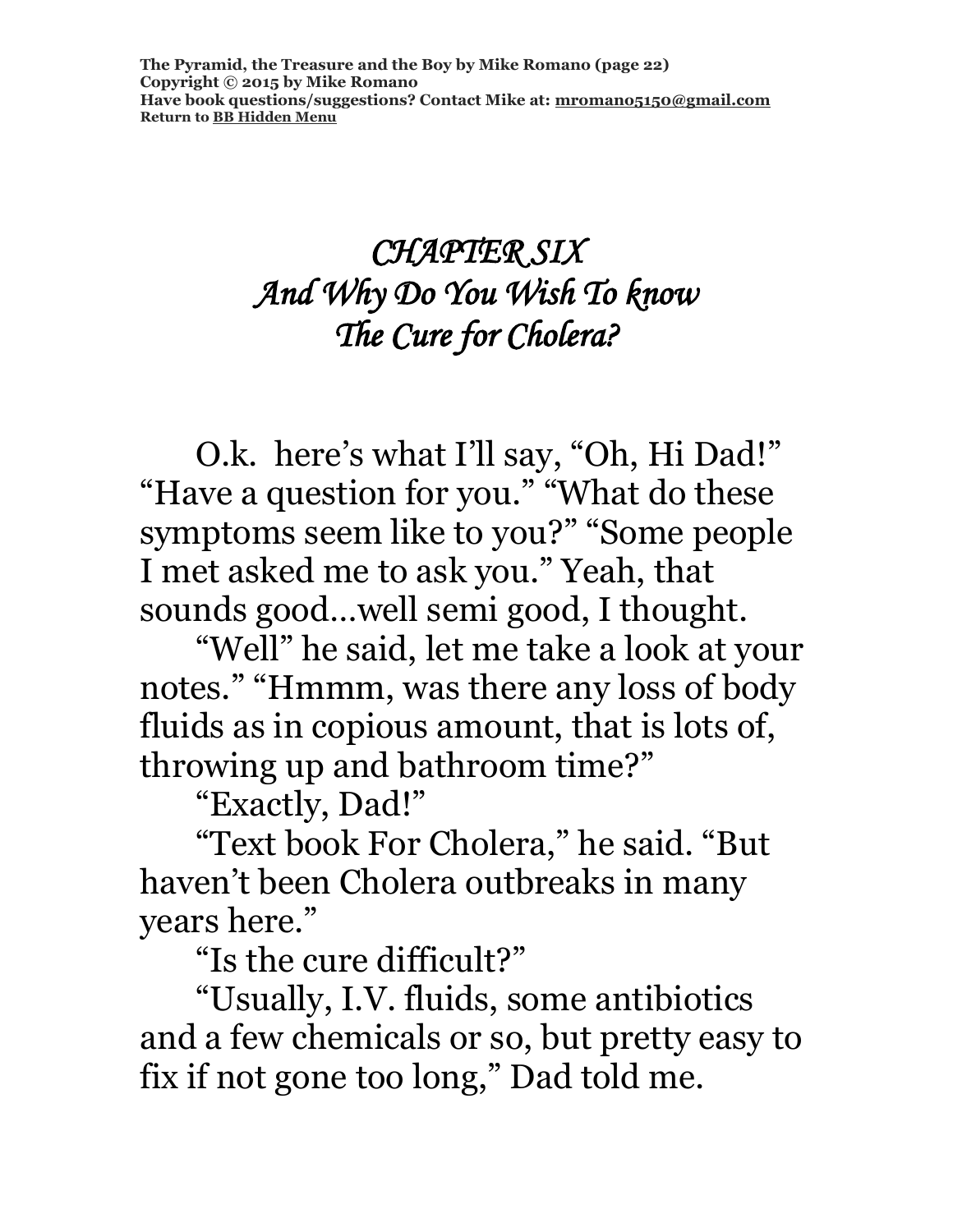"Thanks Lots," and I took off for Ahmose's place.

Looking back to smile, Dad had a completely confused look on his face which was good for now.

Back to the wall house front door which I had thrown dirt all over to help hide it and having done a pretty good job, took a while to find again!

Aha, there it is, thankfully an odd shadow from the sun off the top corner of the door showed me the way.

Brushing off the covering and throwing back the locked bolts, I opened to a waiting smiling lad.

Shutting the door and taking him by the hand to sit in the garden, I turned to him saying, "It seems, the problem you have was so bad in your time that it destroyed many in communities that were close and a bad water supply."

"The good word is…We can cure it today with some liquid and swallowing tablets!"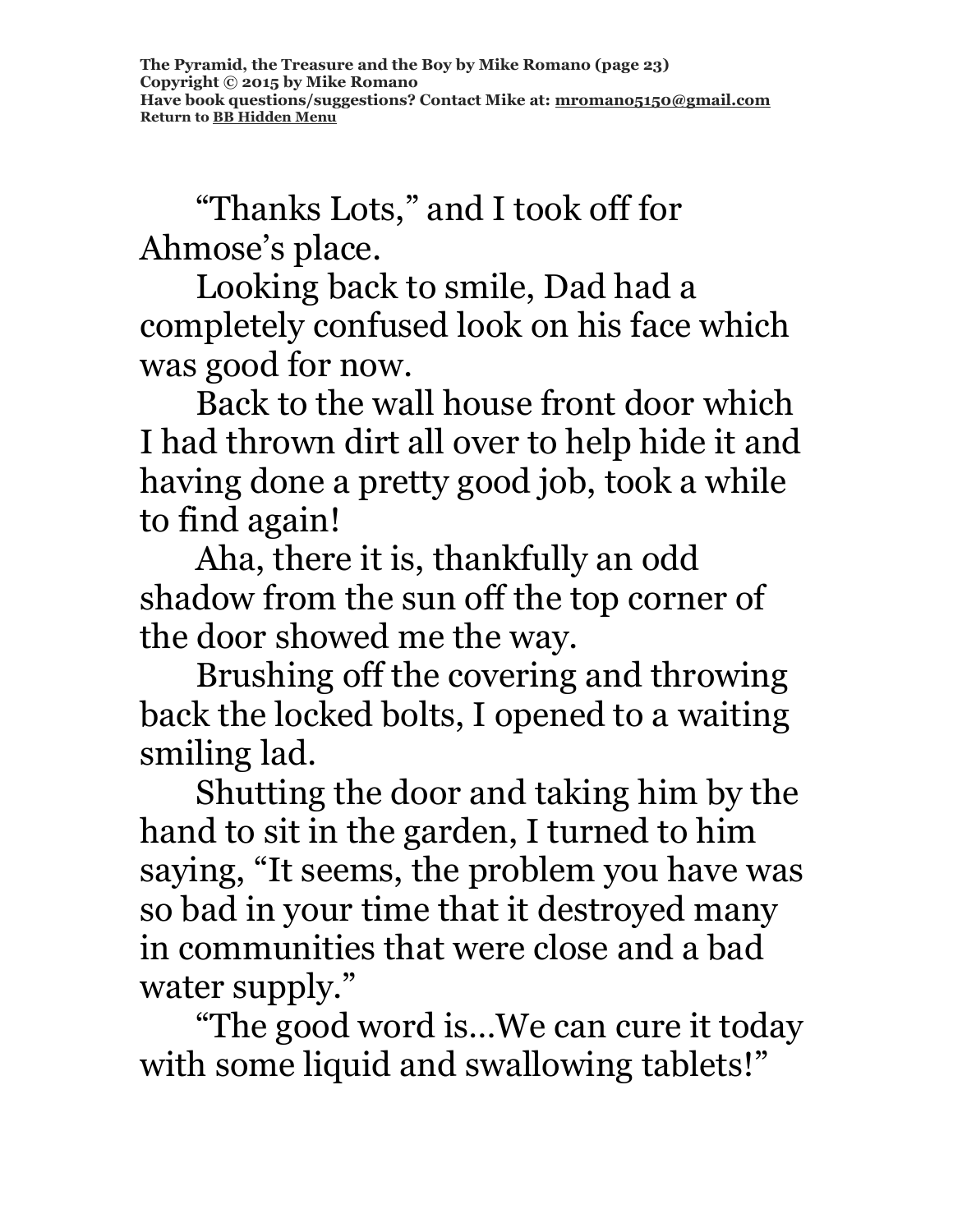**The Pyramid, the Treasure and the Boy by Mike Romano (page 24) Copyright © 2015 by Mike Romano Have book questions/suggestions? Contact Mike at: [mromano5150@gmail.com](mailto:mromano5150@gmail.com) Return t[o BB Hidden Menu](https://www.bartlettbiographies.com/hidden-menu)**

His eyes lit up. All he could say is "My Mother lived so long, waiting for the day to hear words as these, but age took her away long ago" "I have been alone in my beautiful cell since." His face had such pain and sadness till I said to smile as soon we would leave this place, cure him and begin anew to live as your Mom wanted you to.

This gave way to a half smile as he squeezed my hand and gave me a hug.

"My Mother always hoped I may leave my prison some day and put this away for me," he said as we walked hand in hand to the far side of the garden to a smaller building about twenty feet square but the same tall.

Pulling a pomegranate off a huge tree laden down with them, we approached a tall beautifully hand hammered, tall lotus flowers adorned the door, which seemed to be made of … "Gold!"

Unlocking the same type of throw bolts as are on the front door, this one, although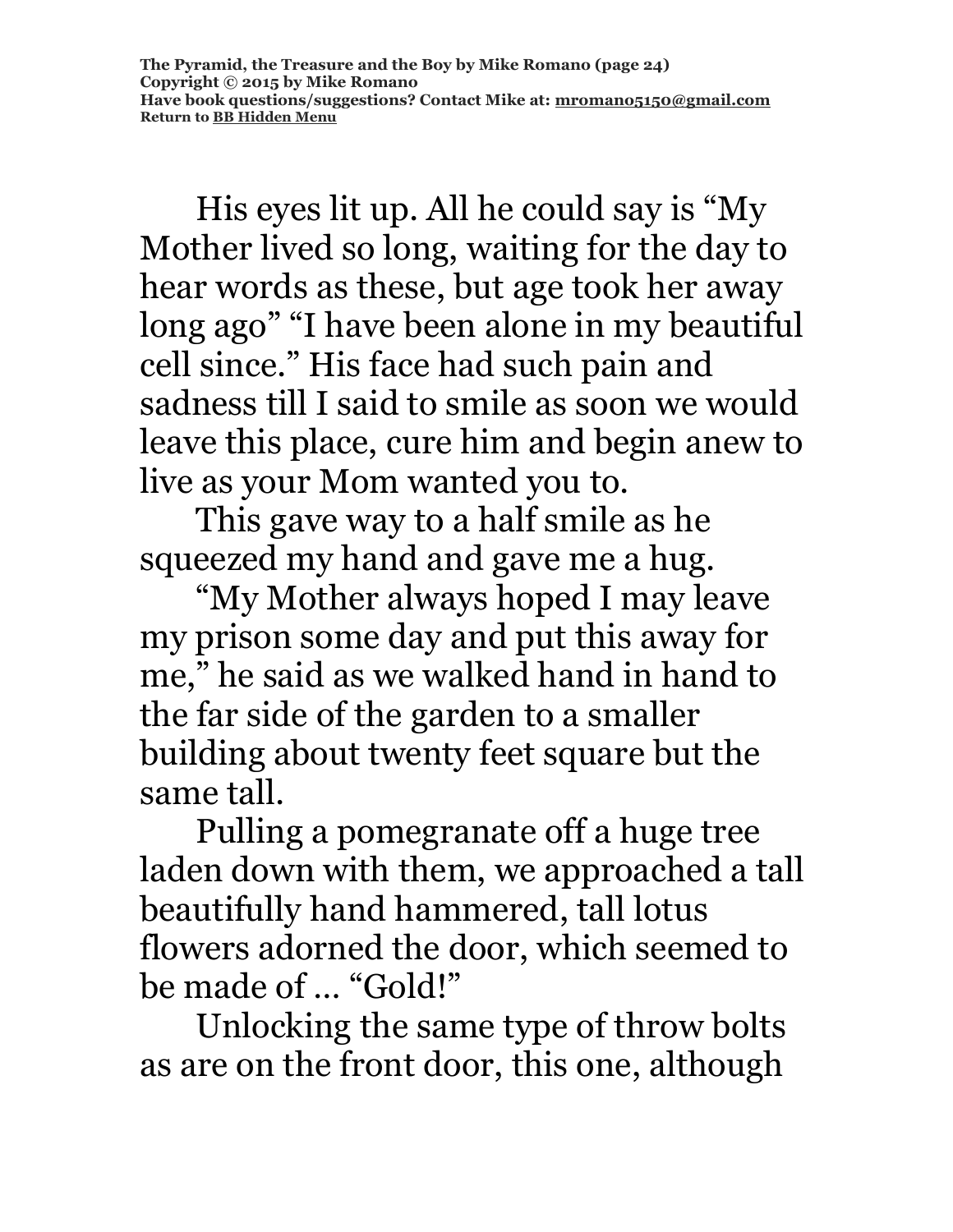it's hugeness and apparent weight, opened with the ease of moving a feather. Wow!

They swung slowly open allowing the bright afternoon sun to sparkle off whatever was piled and stacked inside.

Focusing my eyes form the glare, I was unable to speak.

"This is what my Mother put aside for my keeping when I could possibly leave here," he said as if this was a regular thing.

Guess even being the son of the "Eighteenth" wife of "Pharaoh" has some extra serious perks, I thought to myself.

"This is an amazing treasure your Mom has put aside for you," I told him.

He them gave me a pretty huge smile not having really known how great a thing she did.

"If I get free of here, this will keep me well for my lifetime," he asked?

"Oh, your lifetime and twenty generations past you!"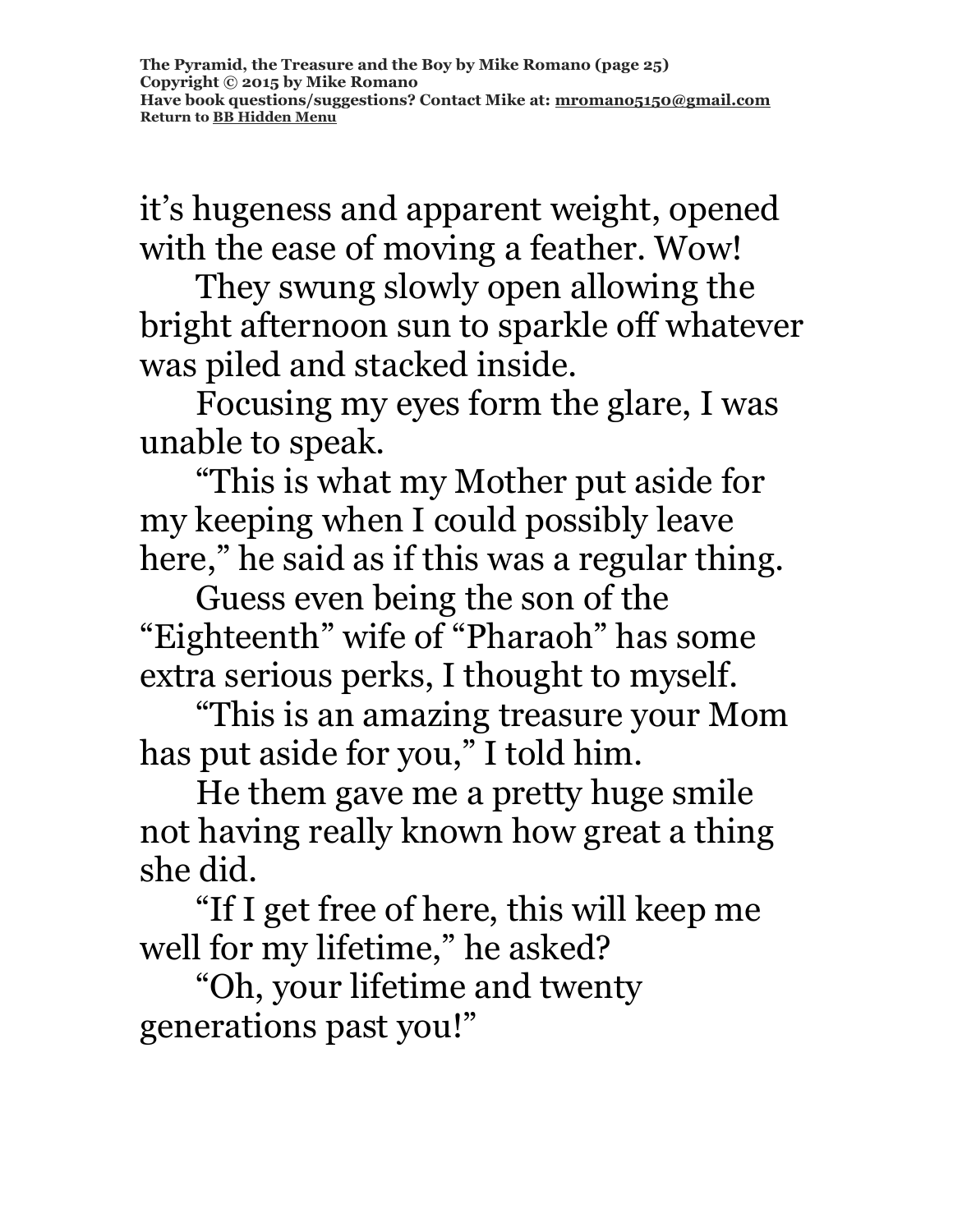Not understanding that, I smiled and said, "For "Many" lifetimes."

"Now," I said, "I just have to figure out how to get You, and the cure together."

Ahmose shook his head, understanding as much as he could as we looked around this pile of goodies beyond belief with a way to get Dad in on this without exposing my new friend to the scientific community as an experiment.

Let's see ... "This" ought to do it."

*END CHAPTER SIX*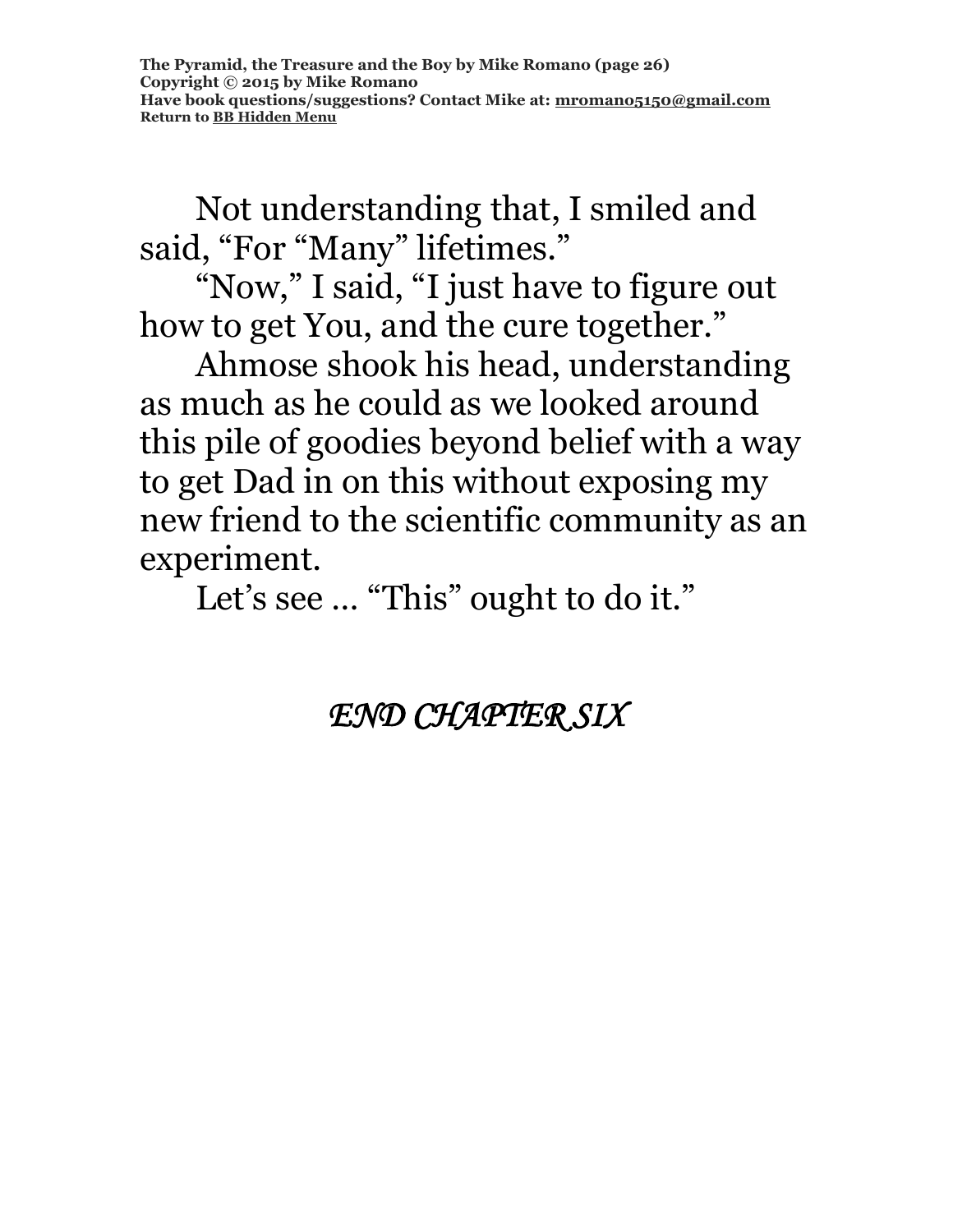# *CHAPTER SEVEN Hey Dad …. Let Me Show You Something And Tell You a Neat Story!*

Before I left Ahmose's treasure piles, I picked out a couple of items to convince Dad, I hadn't been in the sun too long and lost my mind completely.

As I got back home for the second time…it was getting on towards dinner time as Dad was in the washroom cleaning up.

Our meal went fine, but as soon as we were finished, He asked me if something was bothering me. Thought I kept a pretty smooth look on my face, but taking into consideration the story I was about to tell, I'm amazed I wasn't bouncing up and down in my seat.

"Can we go for a walk, Dad, as I have a story to tell you?"

"Well…been a long time since there were stories told between us, and it was "Me"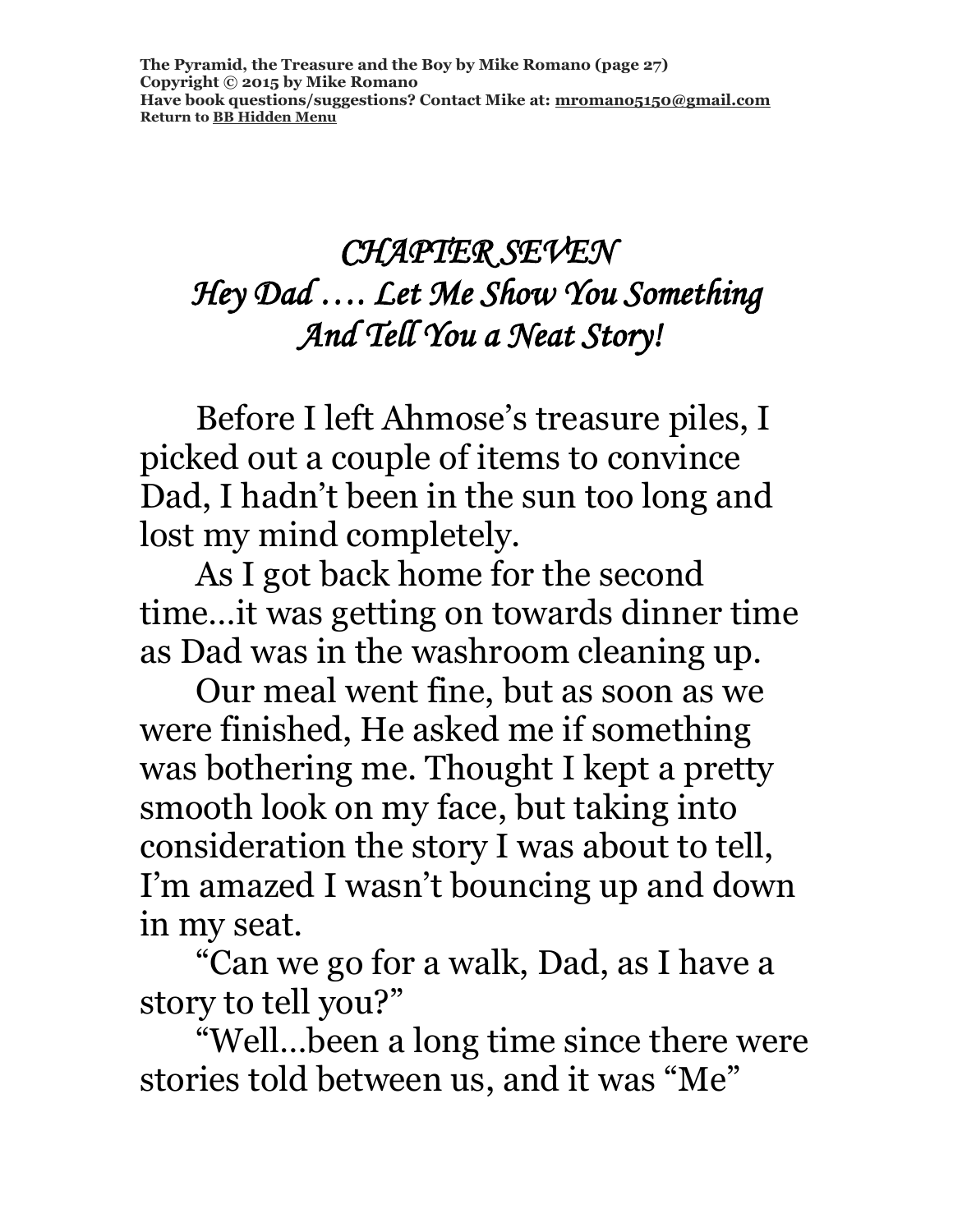doing the telling, but let's go," He said with a smile.

Slowly but carefully, I took him step by step through the finding of the door and into the compound where Ahmose stayed, without yet telling him of the "reeeealy" old boy who lived there.

His eyes opened, with the excitement of his favorite daughter. O.K, only daughter, encountering such an amazing find!

We sat in a nearby park, made just for the scientists on this lovely bench completely carved with the most ancient glyphs that I started to read to my Dad's amazement.

"Your learning is equaling mine in reading of the old languages," he said with some pride.

"Ohhhh, that's not the half of it," I said with a wiggly voice, "Here's the other half, or so, of the story."

Slowly and exactly I told him every step. His eyes slowly opened bigger than ever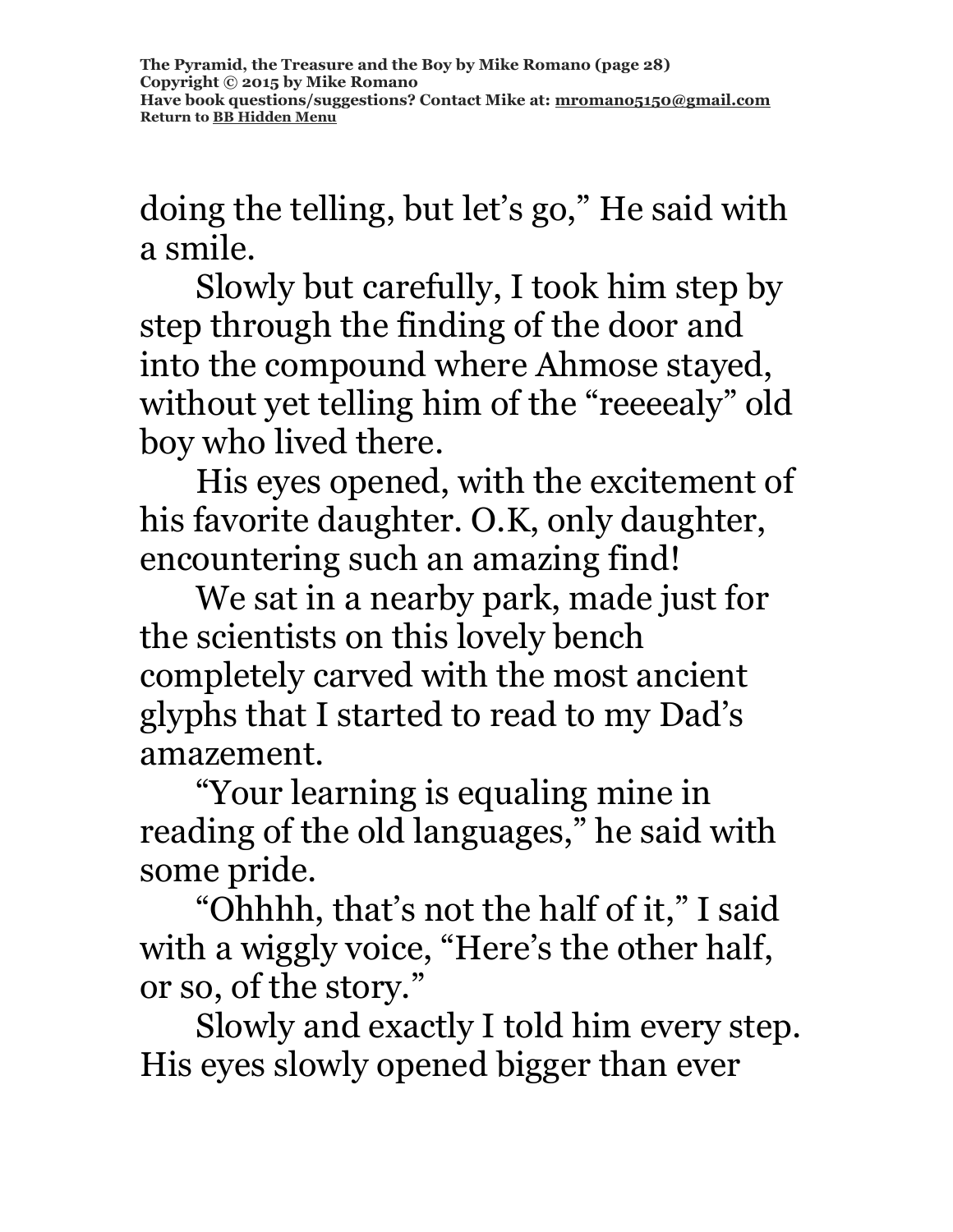**The Pyramid, the Treasure and the Boy by Mike Romano (page 29) Copyright © 2015 by Mike Romano Have book questions/suggestions? Contact Mike at: [mromano5150@gmail.com](mailto:mromano5150@gmail.com) Return t[o BB Hidden Menu](https://www.bartlettbiographies.com/hidden-menu)**

bigger than I thought a person's could. Then there was silence.

While he was holding his breath, I pulled the wrapped objects from the bag I had put them in…you know, from the treasure pile.

Handing the package to Dad, he unwrapped the most amazingly beautiful solid golden, jeweled figures his dog god,



Anubis

Then Bastes, their cat goddess

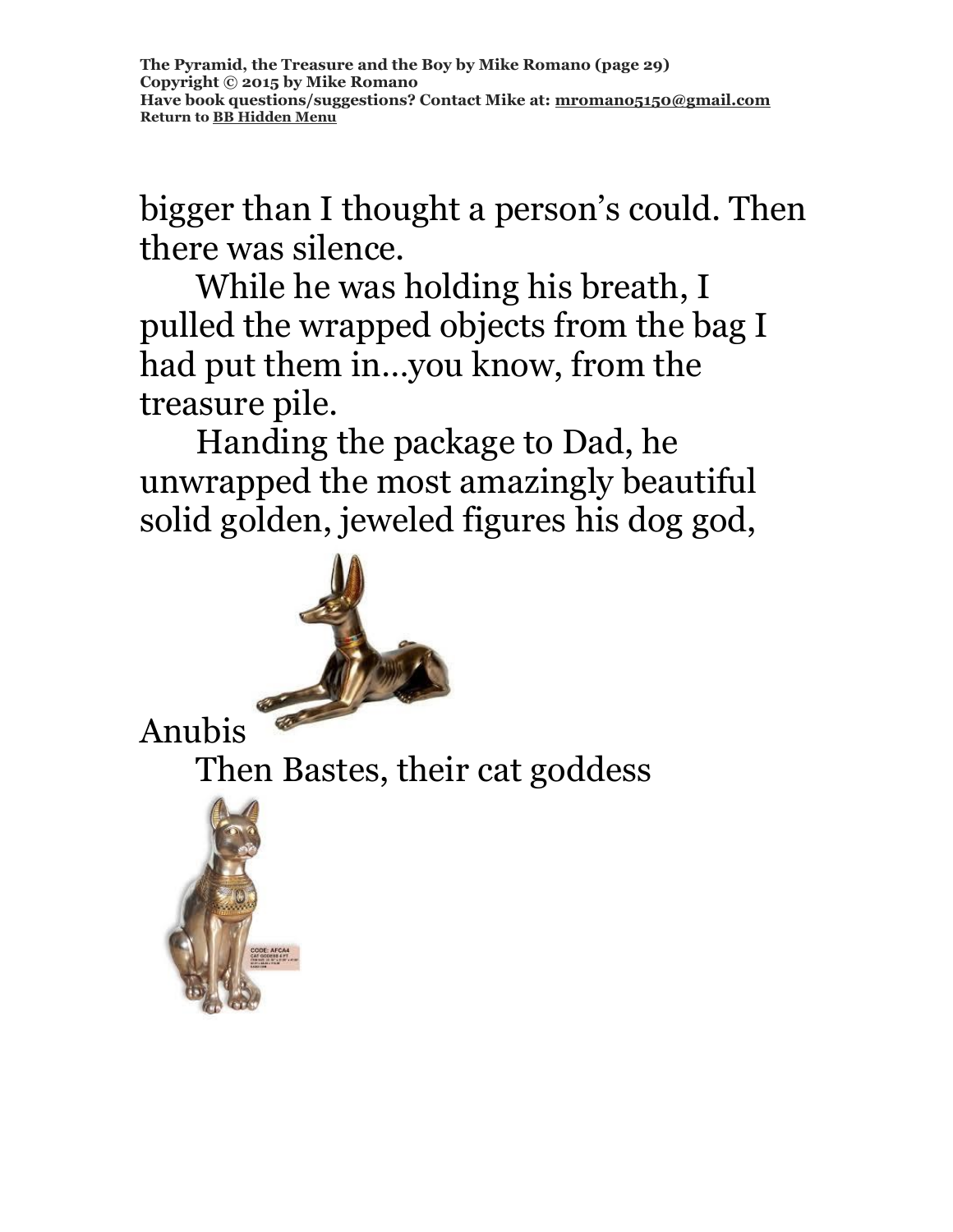"Dad, breathe!" He looked at me, then the statues, me again and let out a big breath.

"You, These," he sputtered. "Then He's two thousand….!"

"Just like I said Dad, every single word."

Sitting back on the bench, finally, frim a seriously tight upright position, and breathing much better, he shook his head and smiled.

"Twenty years, searching and you find the most amazing of ten lifetimes"

"But Dad, we can't tell anyone!!" "He would just become an experiment, locked up again and two thousand years is way long enough!"

He looked at me sort of on a slant, thinking for several moments, said, "You are completely correct, please forgive my crazy excitement." Then he gave me a hug, saying, "May we go meet this young gentleman in the morning?"

I hugged him back saying "Thanks Dad."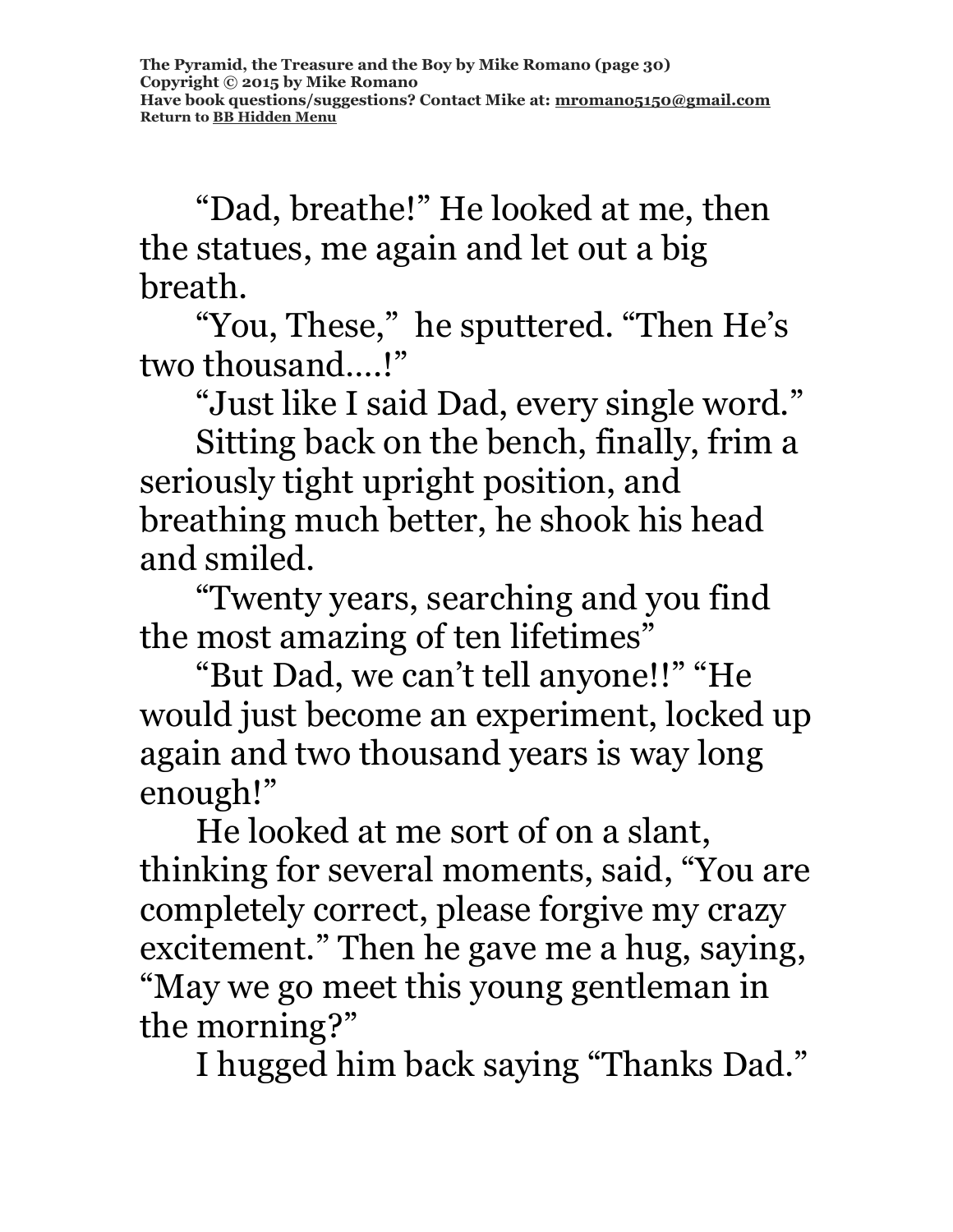**The Pyramid, the Treasure and the Boy by Mike Romano (page 31) Copyright © 2015 by Mike Romano Have book questions/suggestions? Contact Mike at: [mromano5150@gmail.com](mailto:mromano5150@gmail.com) Return t[o BB Hidden Menu](https://www.bartlettbiographies.com/hidden-menu)**

That night proved restless for us both, as I arose at five o'clock to find Dad sipping a cup of cocoa. "May I have some?" He pointed to the pot, I poured then sat down beside him.

*END CHAPTER SEVEN*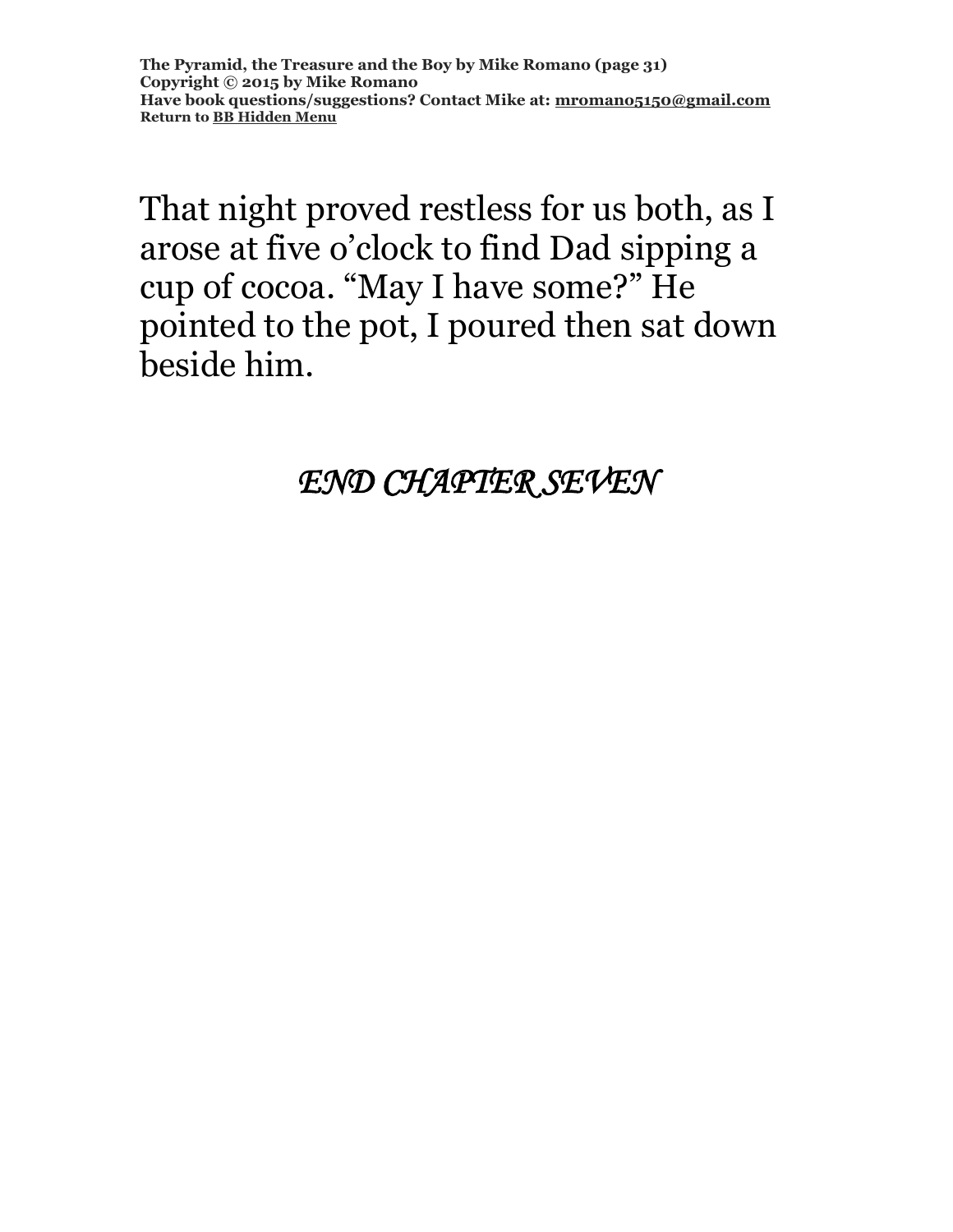# *CHAPTER EIGHT Knock…Knock HI, Ahmose…This Is My Father*

As we reached the doorway, Dad wasn't sure what we were looking at as I had really dirtied it up this time when I left.

Brushing it a bit cleaner, He say where and helped me.

Noticing right away, he said, "Bolted from the outside?"

I shook my head saying, "He was meant to stay in, remember?" He shook "Yes" this time.

Knocking and throwing open the bolts, the door swung open to expose a lavish living expanse that impressed and stunned my Dad.

Ahmose peeked from around a corner. When my Dad's eyes saw him, it was almost too much for him to believe.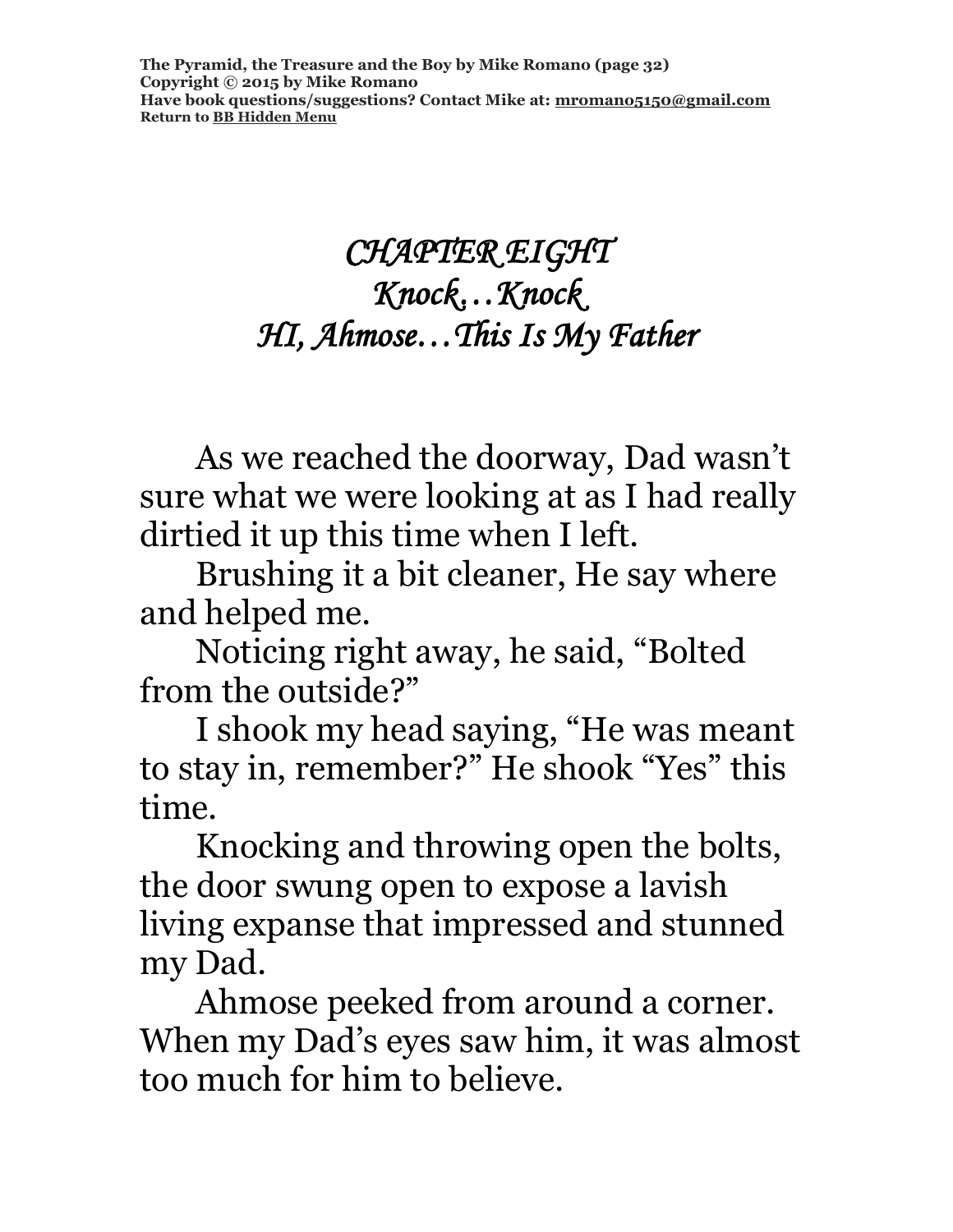"Even though he heard your story," He said, "and said to myself "I believed," it was not till this moment I could have possibly understood the sheer impossibility, but complete truth of what you told me!"

Reaching around with his hand for a seat to plop down for a few minutes of reality check, Ahmose handed him an ornately carved chair of gran worth as if it was a kitchen chair at home.

In the state Dad was in, he hardly noticed, took it and dropped his bottom holding his head with both hands.

Looking up, He had such a smile, like a kid at Christmas present opening time. Yeah, for him I guess it would be like that, but super-sized!

With the complementary tour of the house complete, Ahmose asked if Dad would like to see his gardens.

Almost bouncing, he said "YES!"

Then out we went onto, as maybe I hadn't properly explained, a huge garden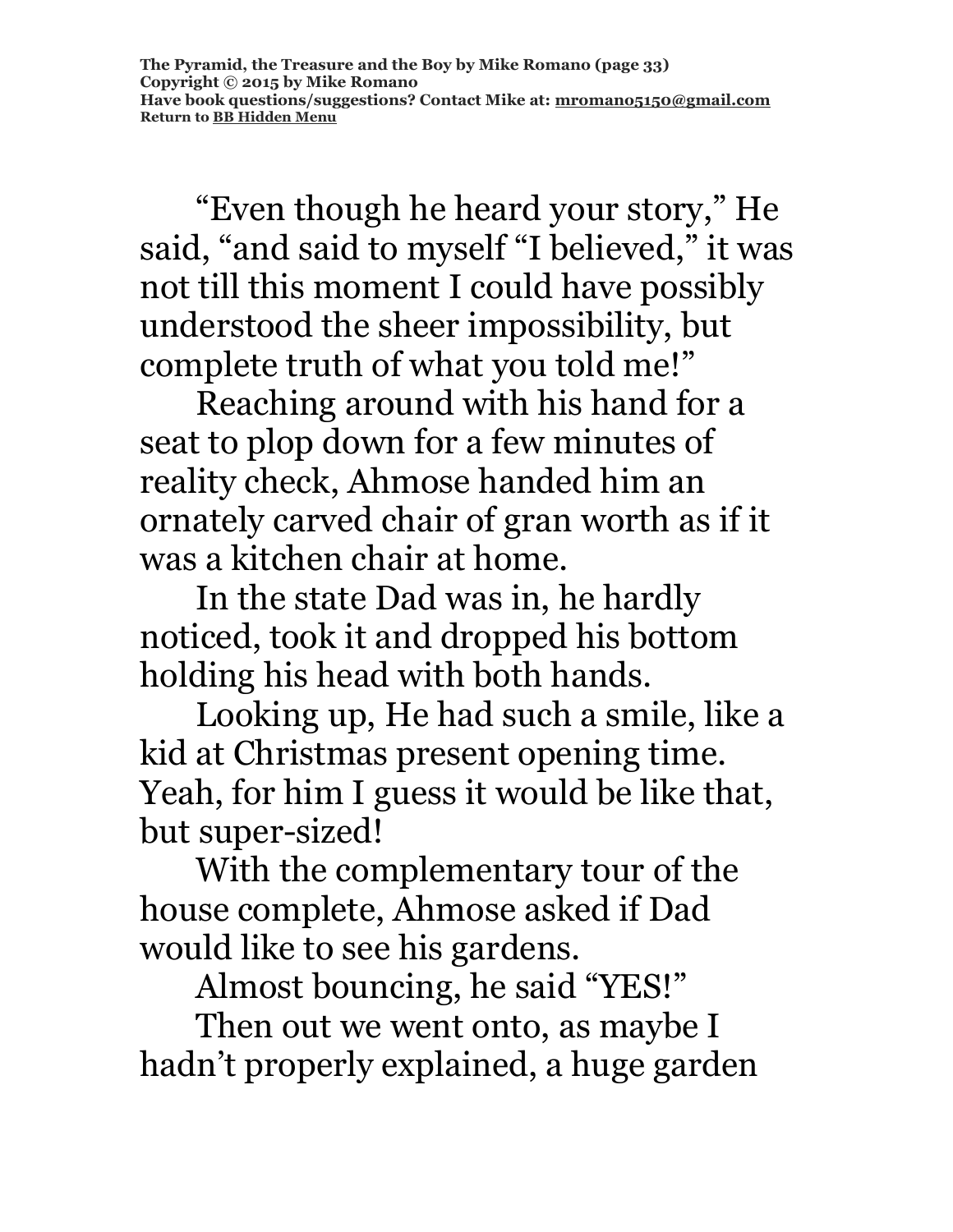with dozens of fruit trees and a veggie area bigger than most people's homes!

Again, Dad dropped to the bench to look, just look. A few minutes later, up he was again, walking and picking, to Ahmose's Request, just having the time of his life. Little did he know what lay at the other end of the garden nestled in the treasure house.

We walked the outside for over half an hour till he saw me point behind him.

Looking at me puzzled, he pointed over his shoulder with his own finger to my nodding "yes."

There he stood in front of those dramatically ornate golden doors that started to overload him. So quickly, I said, "Dad, that's not the treasure." "It's "Behind" the doors!"

"Ohhhhh really," Was all that came from his mouth?!!!

I just smiled and nodded as he grasped the two handles and just swung them open.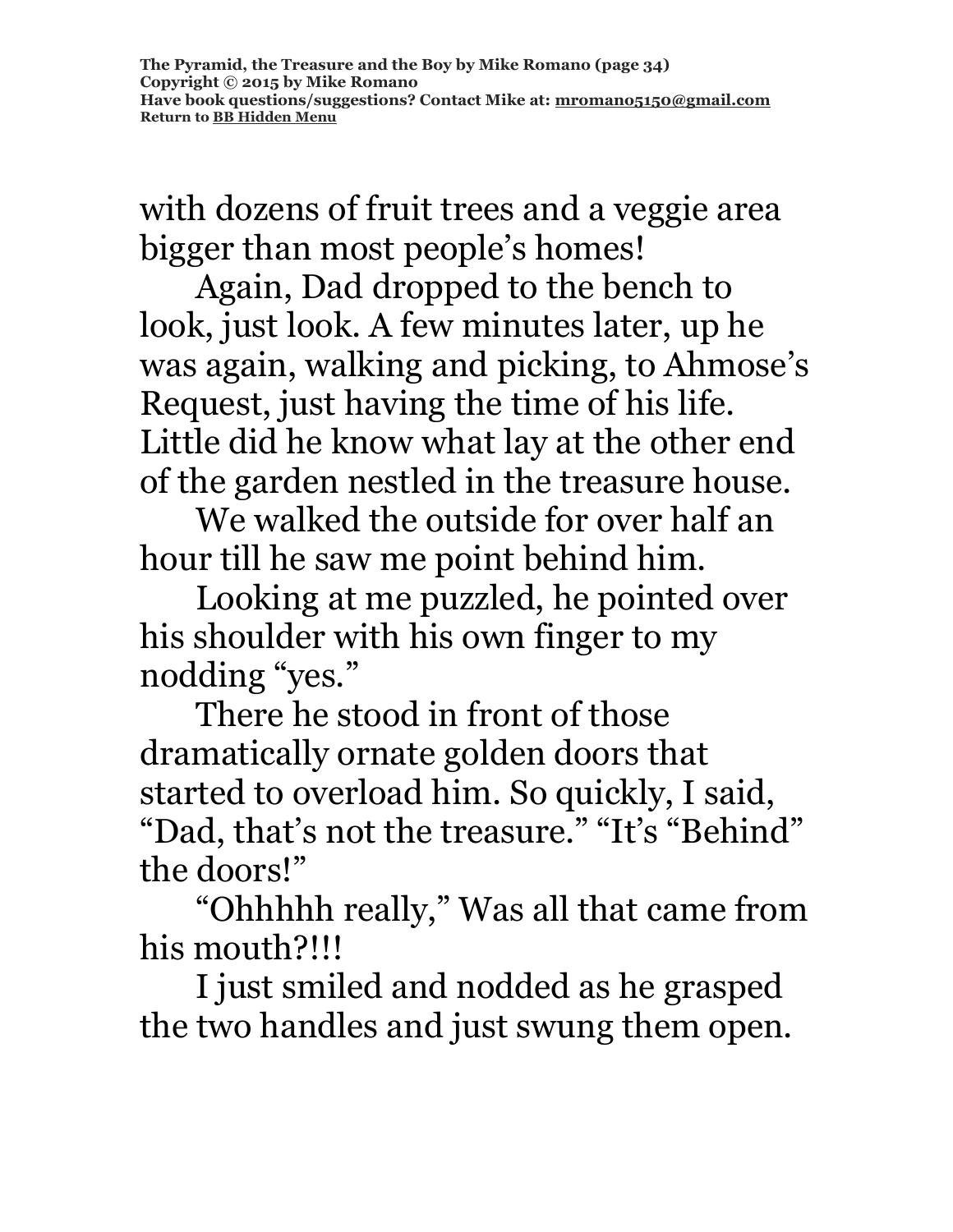The morning sun was glaring off so much gold and many pounds of colored jewels bouncing my Dad's face the look of a rainbow.

Or maybe it was just his happy glow, I wasn't sure.

For the next hour, Ahmose and I picked fruit and vegetables for his kitchen as Dad was in a trancelike state, talking to himself and the treasure pieces as if they understood him. Thought it best to leave him alone till he remembered we were there.

Out he came from his trance and the room, carrying a large rolled double papyrus with writing all over it.

"Your Mother loved you very much, Ahmose." "She wrote of all the things she did to maintain your health and what she went through to do so."

His eyes teared up a bit when Dad said those things of his Mom.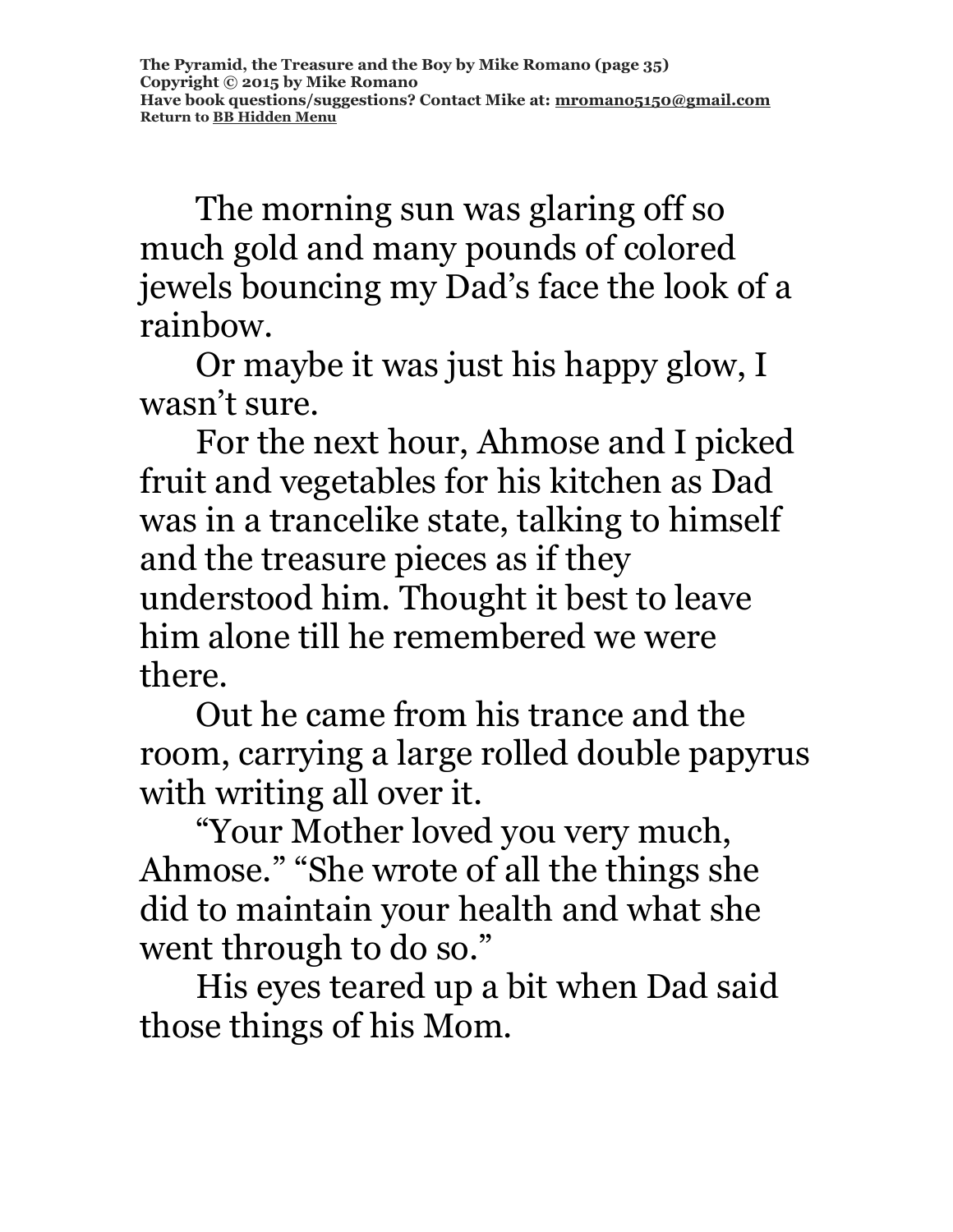"This is as far past any imagination as, as well, "Anyone could invent."

"But here we stand, there you are, and let's not forget the "ROOM!" We all had a bit of a smile.

"Have you given any thought as to what you two are going to do," Dad asked?

Until now, it had not even crossed my mind, and I don't think Ahmose's either.

"First, we need to cure him. Then, though it may sound sooooo odd, get him home with us to teach and protect till he can do so himself.

"You are growing up into an intelligent and caring person my dear. That's exactly what we shall do, with your permission Ahmose."

With a smile a nod and grasping of both our hands, the decision was made.

# *END CHAPTER EIGHT*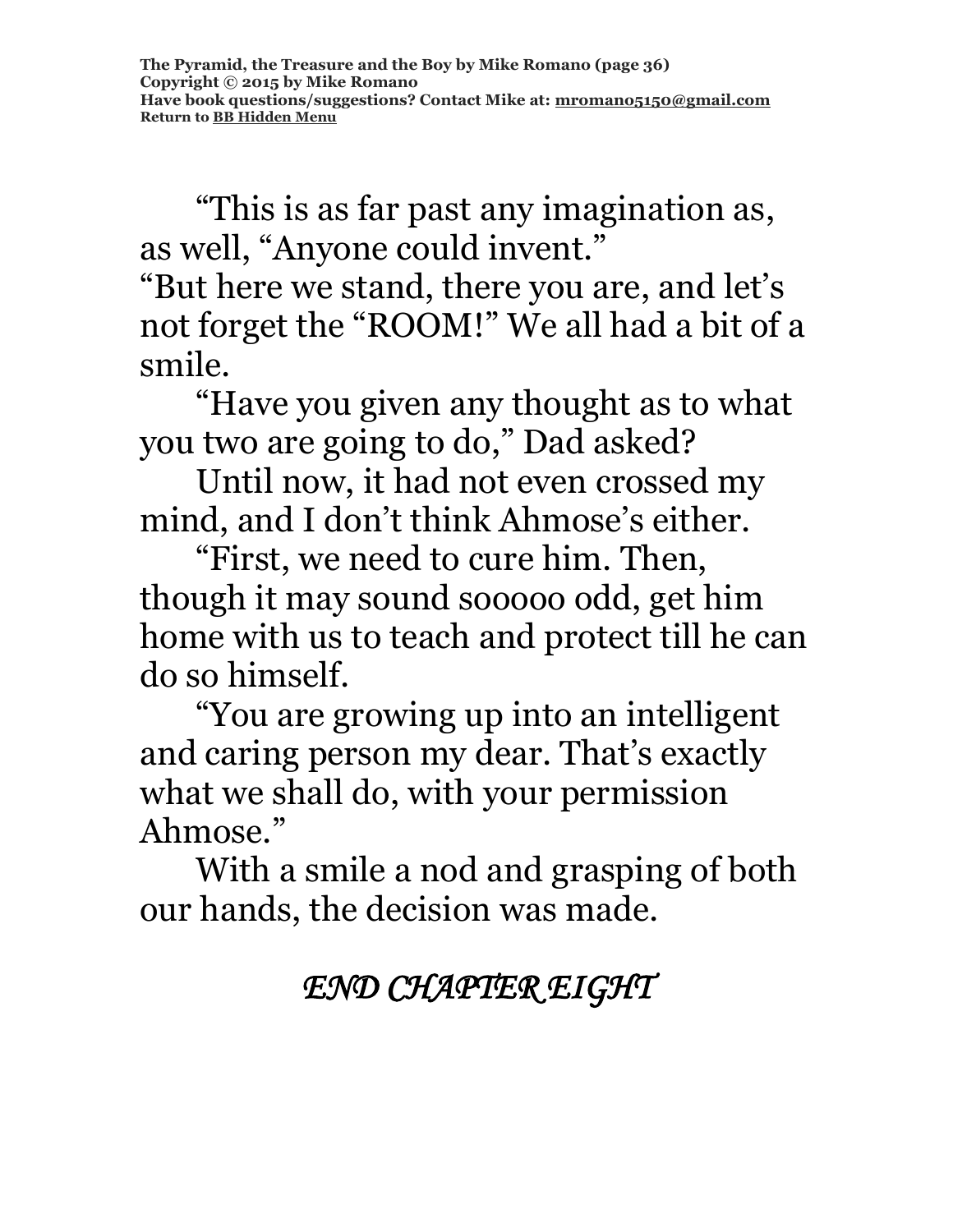# *CHAPTER NINE. Hey Dad…Who Are Those Guys Standing by Our House?*

Dad was sorry to tell Ahmose we needed to leave him there one more time in order to set up treatment, but he understood.

We closed, locked and covered over the front door before we left, looking around making sure no one was around.

Half way back, we felt the presence of someone behind us following.

Stopping around a corner, we noticed two robed men looking around as if it was "Us" they were searching for.

Taking a different way back, Dad and I could see them across the street, lurking in the shadows of the bushes.

Immediately, Dad figured out, they must be trying to see where we disappeared to into the mountain.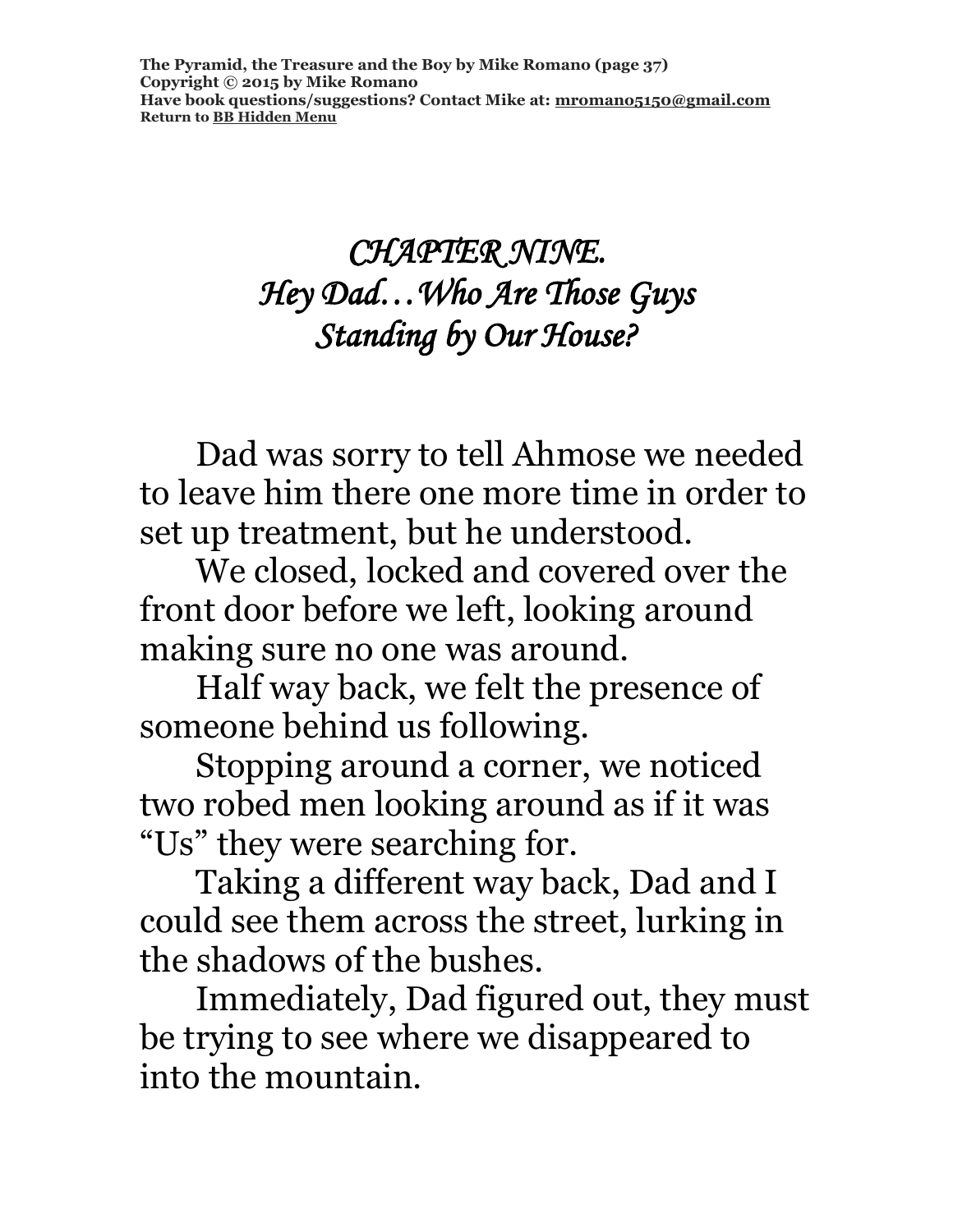"Grave Robbers", Dad said. Only this wasn't a grave, but an amazing find they need never know about.

"We have to figure out a way to get them out of the picture permanently," Dad whispered to me as we entered the house.

"You know, the local Chief of Police is a close friend of our College saying on several occasions that if he could be of any service we need only ask."

"Follow me into my home Lab for what is about to go down," Dad told me.

Opening a locked tall cabinet, Dad showed me amazing golden and jeweled statues! "Oh, these are all reproductions for us to translate and familiarize ourselves with what the museums are looking for," He said.

"Boy, could have fooled me!"

"I say, we put some of these on my desk, leave the window open, go out and sit around the block with the Police Chief in his car to see what happens." "I'm betting, we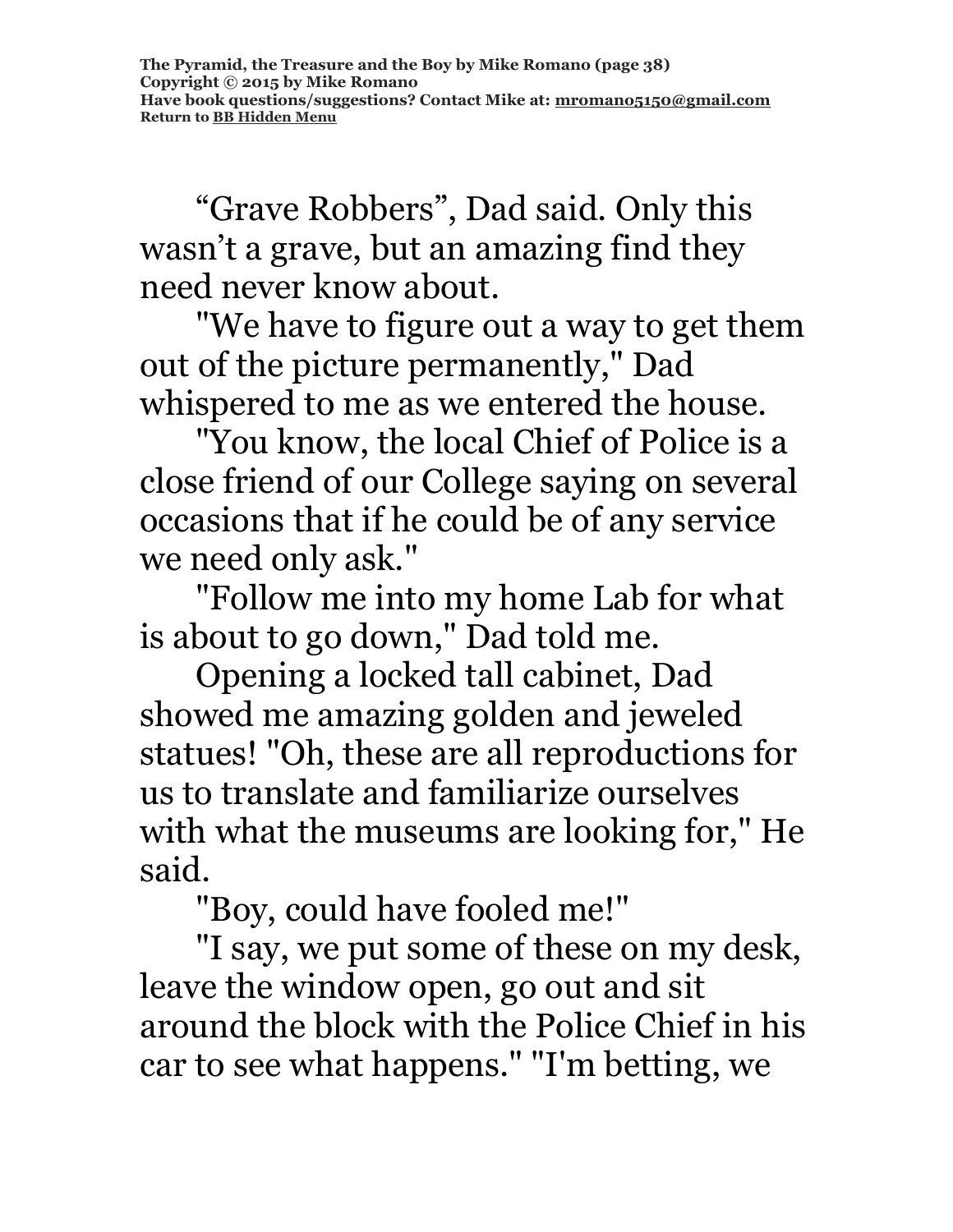will have an answer to our problem pretty quick...and the penalty for stealing antiquities is kind of severe. Almost makes me feel bad for doing it, but I am pretty sure

"This" is not the first time they have done anything they should have been punished for!"

"Sounds like a super idea, Dad. Should we call the Chief first?"

"Right now, and I'll explain what he needs to know. Nothing about Ahmose though," He said with a wink.

I placed half a dozen of the sparkliest statues on the desk near the window, making sure Dad's powerful spot lamp hit them perfectly so the shine would even be seen outside.

"Great extra, the lamp, honey. The Chief is on the way and I could still see the two would be thieves peeking out from their corner."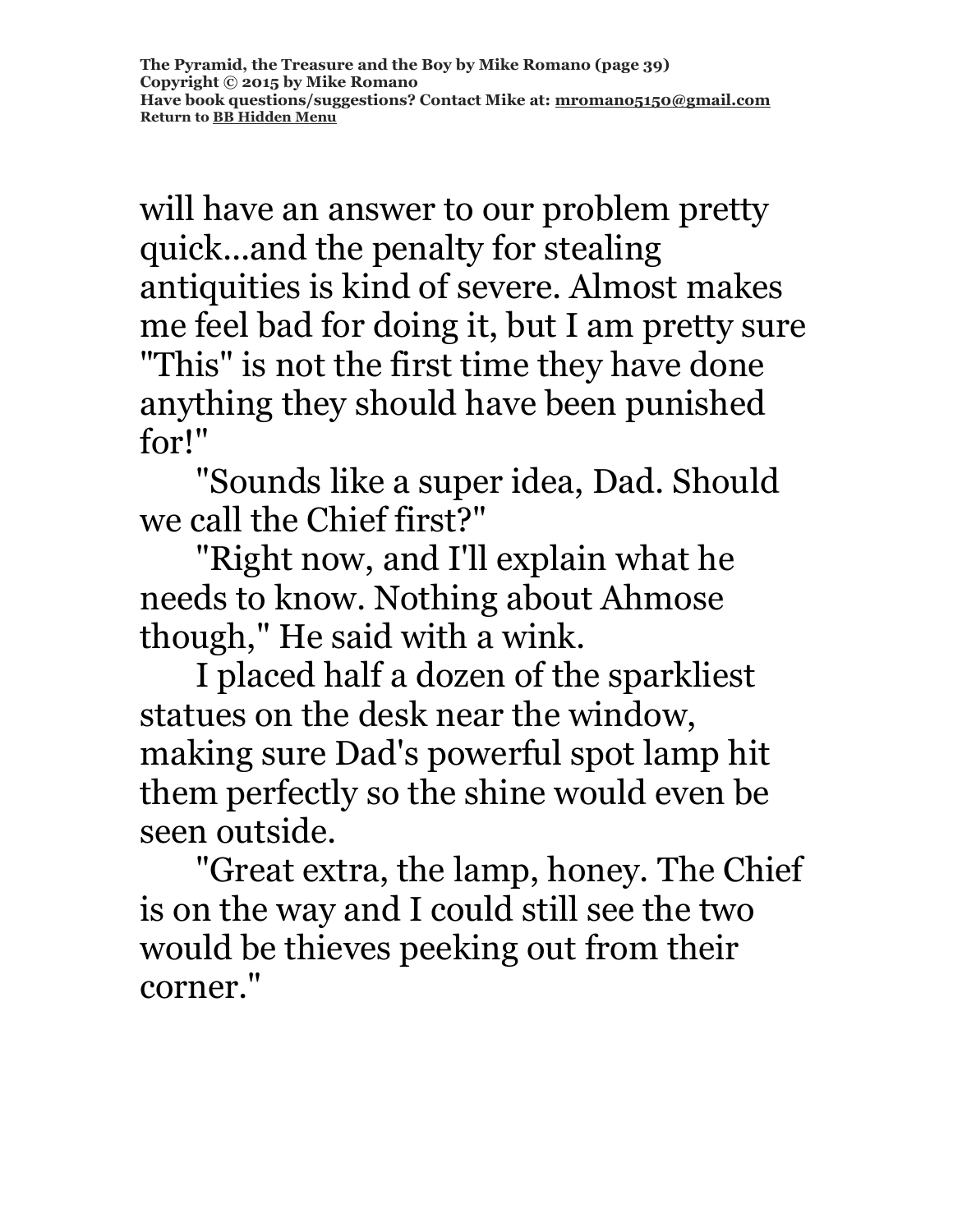We walked outside to an unmarked car, as not to draw attention, entered, then drove off, just for a bit.

Several minutes later, we oh, so slowly came around the corner to see the rump of one of the thieves scootching through the window.

Quietly entering the front door, we waited in the next room till they loaded the statues into bags and left by the same window.

Outside, unknown to me and Dad, were half a dozen police and a special wagon to give them a ride far away from here.

The look on their face was "Where the heck did these guys pop up from and how did they know?"

"Thank you for allowing us to clean the town of two more thieves," the Chief said.

Little did he know, we were much more thankful than him.

Back into the house when it was all over to have Dad call a Medical Doctor friend of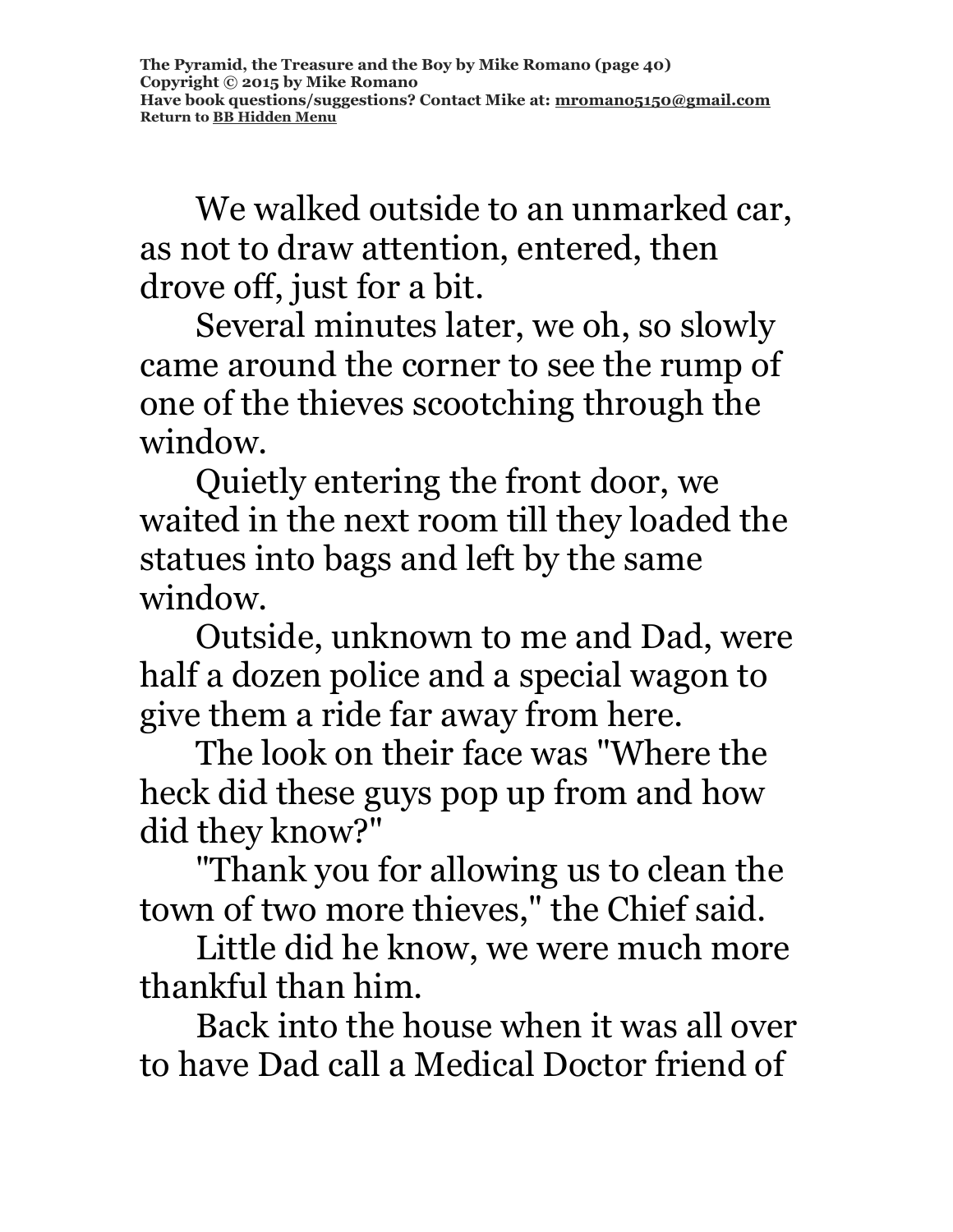his to obtain the items necessary to administer to Ahmose to cure him.

As Dad hung up the phone, he said, "My friend the Doctor wasn't overly thrilled to give the medicines, stating, "What if this got out of hand?"

I guaranteed him it was an odd circumstance of one and only one infection. He was fine with my call telling me to swing by his office and pick up a bag of necessities.

This made me giggle with excitement and even gave Dad a wiggle of adventure too.

### *END CHAPTER NINE*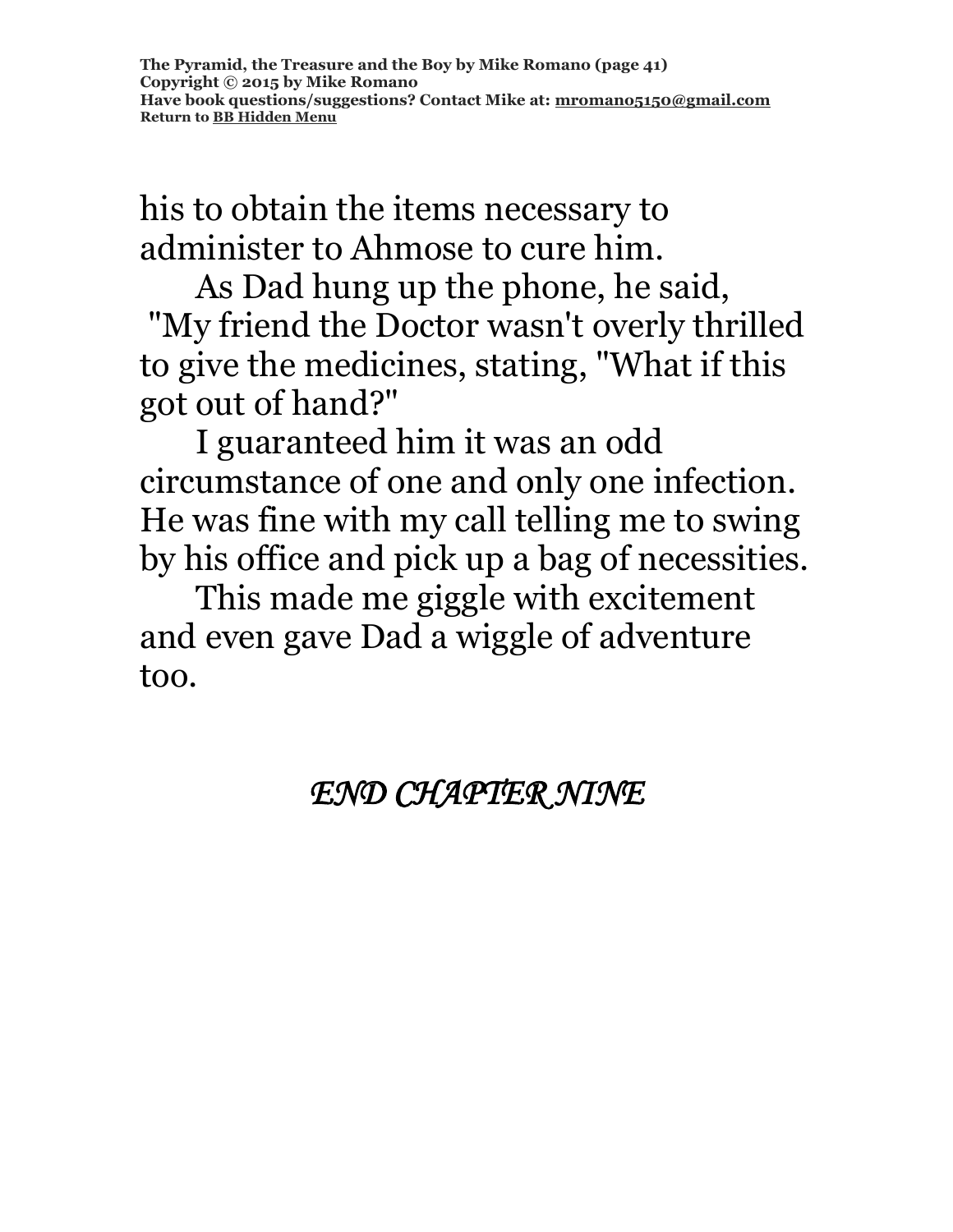# *CHAPTER TEN What Do You Plan To Do With That Gleaming Spike?*

Picking up the medical necessities that night, we get an early star the next morning.

Not wanting to expose him to anyone who hasn't been immunized against it, we decide to do the process here till he is free if the sickness.

Knocking on the door, Ahmose opens it with an anxious smile inviting us in.

"We have brought everything with us to completely cure you of your malady."

Watching carefully, I notice, from the corner of my eye, an anxious look upon his face.

"What's wrong," I asked him.

"Jo, what do you plan to do with that gleaming spike in your Father's hand."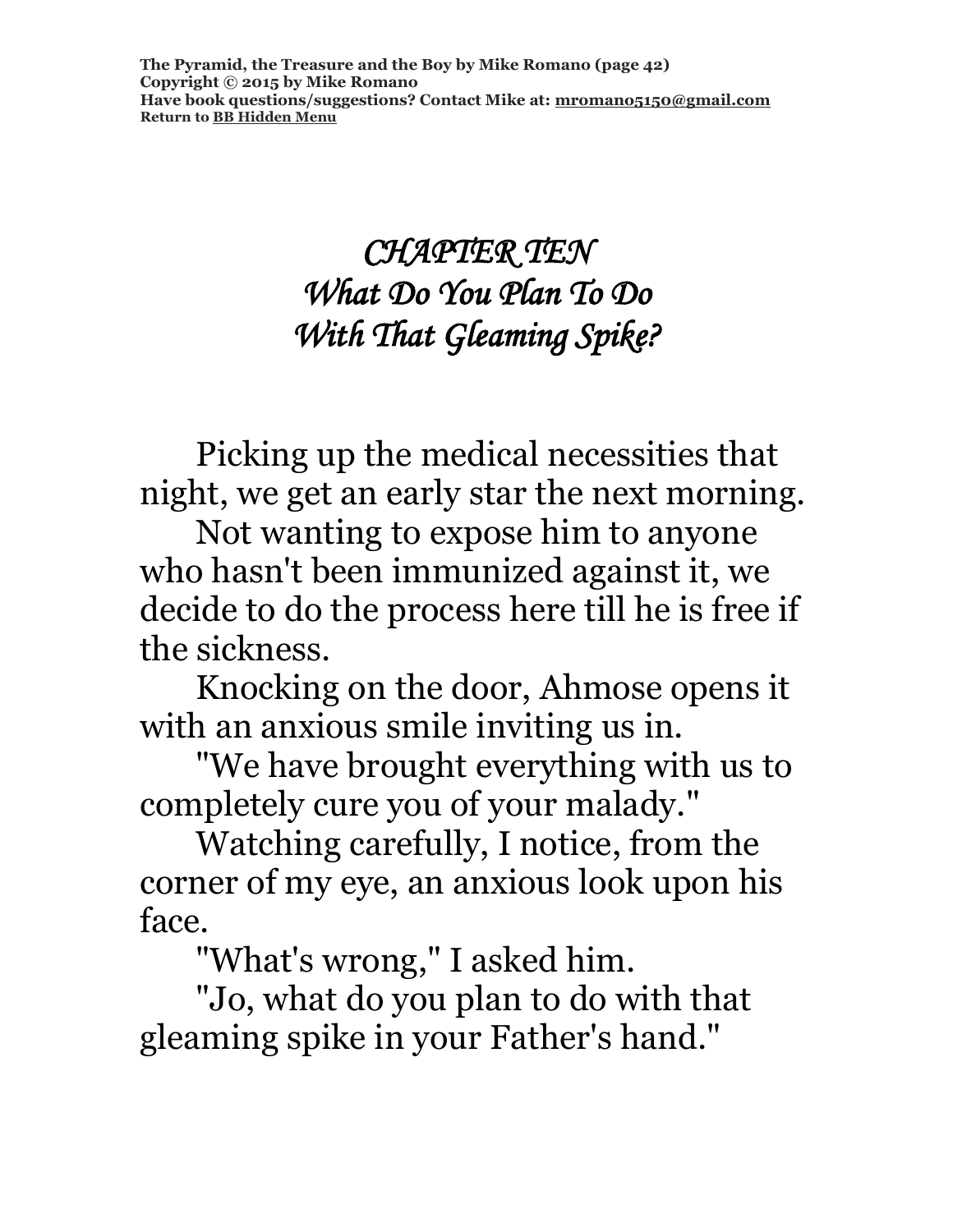"Oh, that's just a needle to help you add more fluid to your system from the loss you have had."

"How about I drink a lot instead," he asked a but nervously?

"Trust me, all you'll feel is a slight stick and the fluid in these bags plus these small tablets to swallow will have you better in no time."

With an unhappy nod, Dad quickly started the I.V. and the fluid was on its way.

"Now...did you feel that," I asked?

"Feel what," he responded finally unclenching his whole body?

We looked at each other and laughed to my Father's confusion upon turning back and seeing two laughing hyenas, till we explained it to him.

"Just lay here and relax. We will be with you for the next several days," Dad said.

I looked at him puzzled. He said that Mom already knew we would be gone for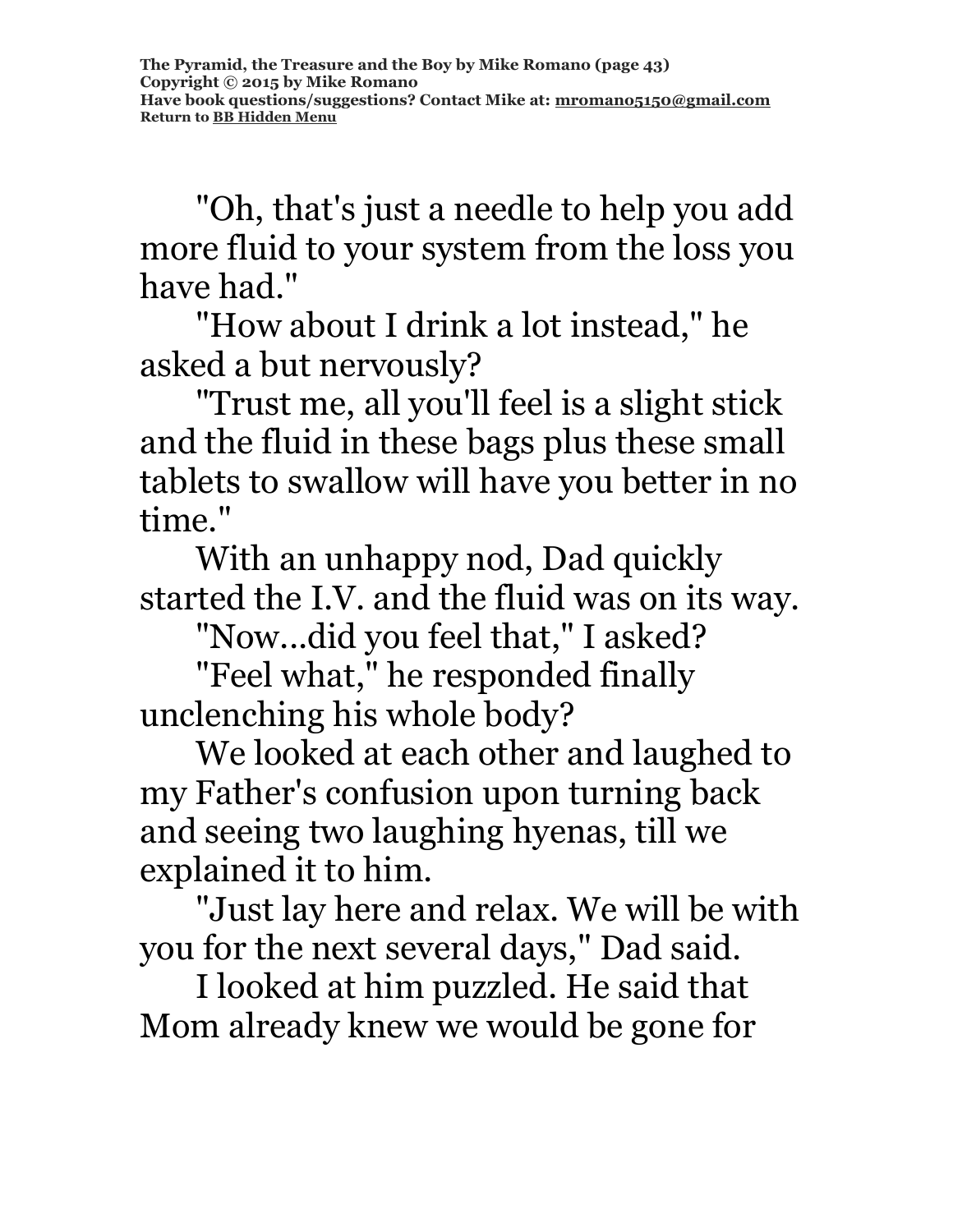the next few days and He would explain to her as soon as we could.

"O.k. then, let's make something for lunch," I said.

Groping in the kitchen through what I found was a greatly varied bunch of veggies and fruit, oils and some herbs...I was able to set a pretty grand table!

A nice salad Mom taught me to make with lettuce, honeyed almonds, green onion shoots, a type of vegetable that resembled celery, orange slices, olive oil and vinegar was just the thing to perk up Ahmose, and Dad munched up a bunch too.

We sat by him as Dad soaked up all that he had to tell about ancient times. Like a living library of grand first hand knowledge that has never before been available to any living person.

For dinner, I made candied carrots, a sort of broccoli in spiced oil and a fruit salad to beat all others.

Ahmose said he hadn't eaten like that....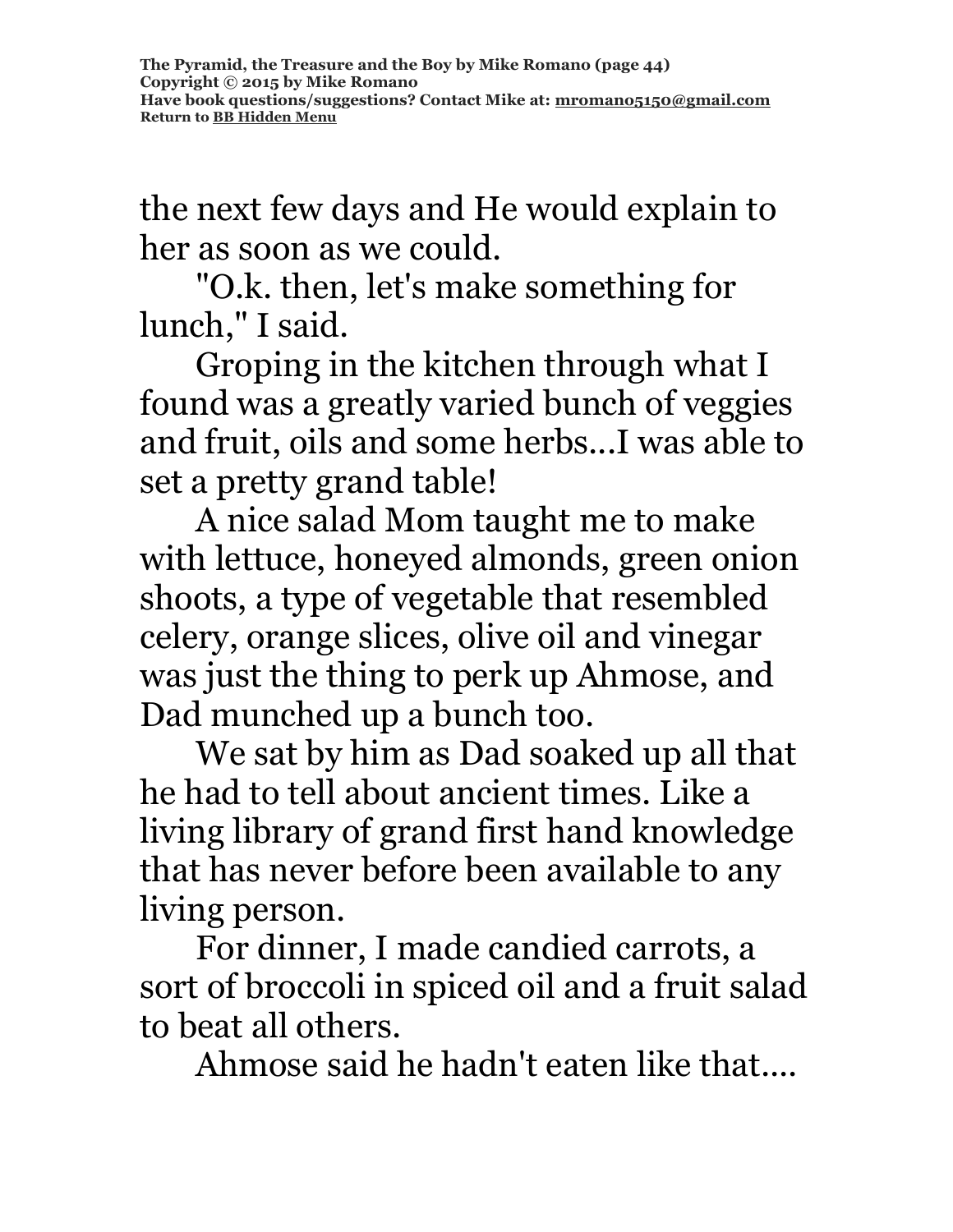**The Pyramid, the Treasure and the Boy by Mike Romano (page 45) Copyright © 2015 by Mike Romano Have book questions/suggestions? Contact Mike at: [mromano5150@gmail.com](mailto:mromano5150@gmail.com) Return t[o BB Hidden Menu](https://www.bartlettbiographies.com/hidden-menu)**

then stopped.

"Since your Mom," I asked. He just shook his head yes.

Well, now, you are "My" Family, and I'll knock anyone out who says different."

"What's this, "Knock out," he asked?

Oh yeah...doesn't translate. So, I took my right hand and punched it into my left, bringing a big smile and laugh, even from Dad.

That night went smooth and all seemed well...till the next morning...

### *END CHAPTER TEN*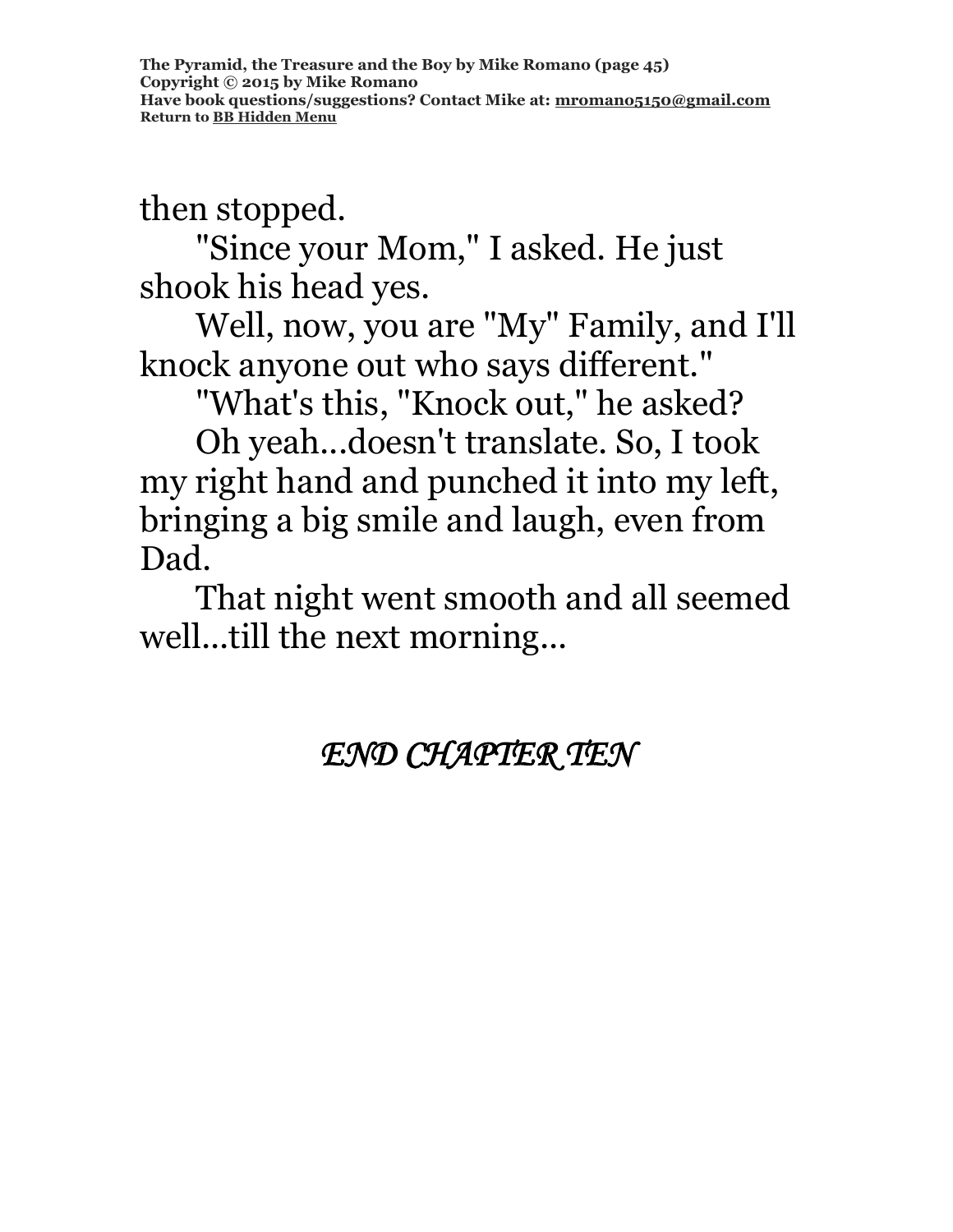### *CHAPTER ELEVEN Should Have Better Hid The Front Door*

Awakening to muffled voices outside, we ran to the door to listen. No one was right outside so we figured to dart out and cover it up if we could.

Opening it up as little as possible, we skinnied out, throwing dirt and vines across the opening till it wasn't visible at all.

Around the corner, two men came walking, snooping as to why we were there.

"This is private property leased to the college through the government. What business do you have here," Dad said in his "I am the Dad voice"!

Immediately they began to point at each other and stutter.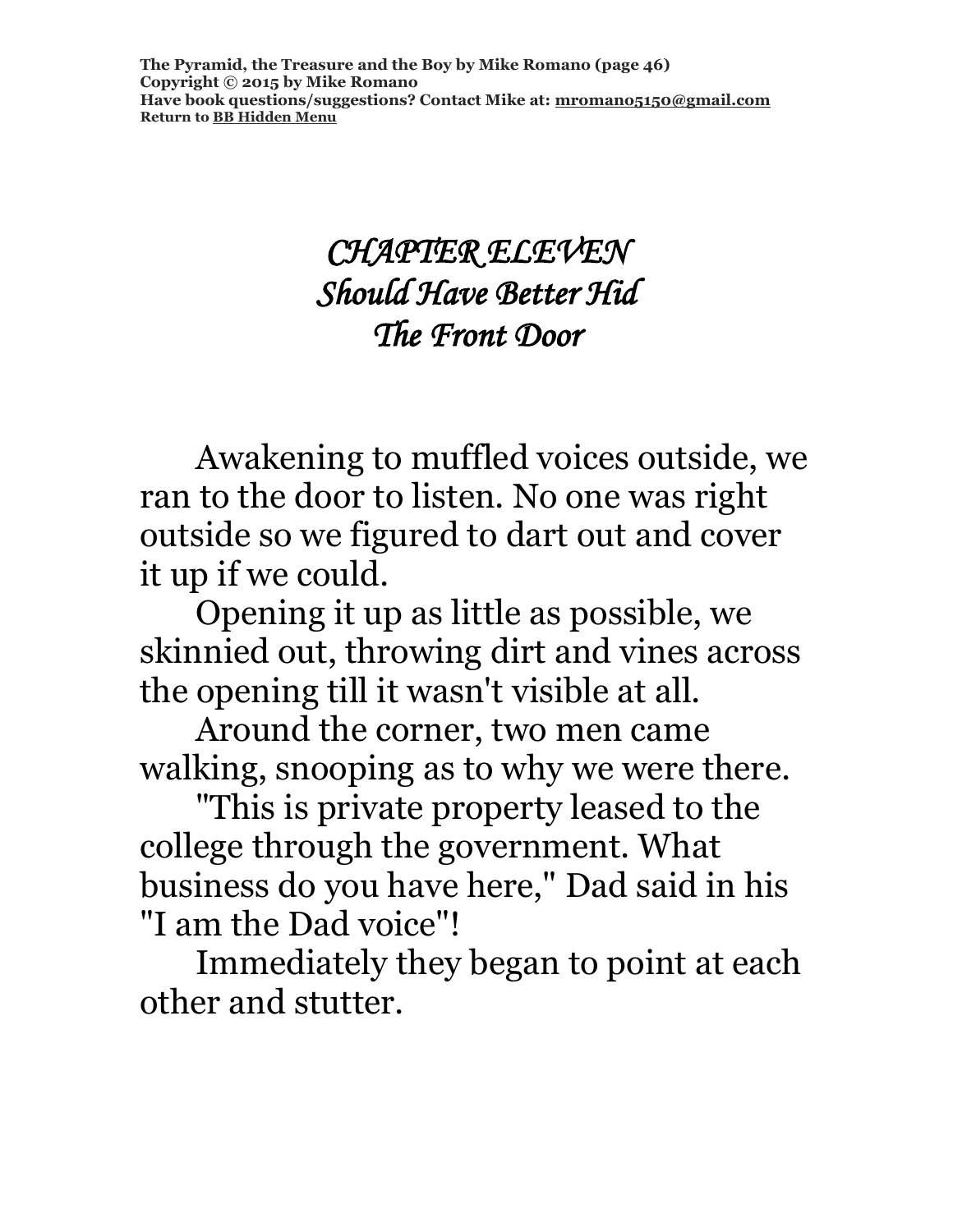"You did hear of the "Two" thieves who were captured last night didn't you," Dad again boom voiced?

They shook their heads, begged our pardon and backed away bowing and scooching in reverse as fast as their slippers would allow, till completely out of sight.

Dad turned to me with that scowl, which turned into the biggest grin I'd ever seen on Him. We quietly laughed till certain they had gone from the area and went back to the door.

Dad fixed up a pile of dirt and vines above the door so when we closed it, all would fall over it and hide the opening from sight. Ahmose seemed already, perking Up, even though the disease was stopped inside, there was a residual effect from it, making him slower, and more frail.

My job was to forage in the gardens, make great meals, keep him smiling and spirits up. Dad, on the other hand, was like a detective…looking everything over with an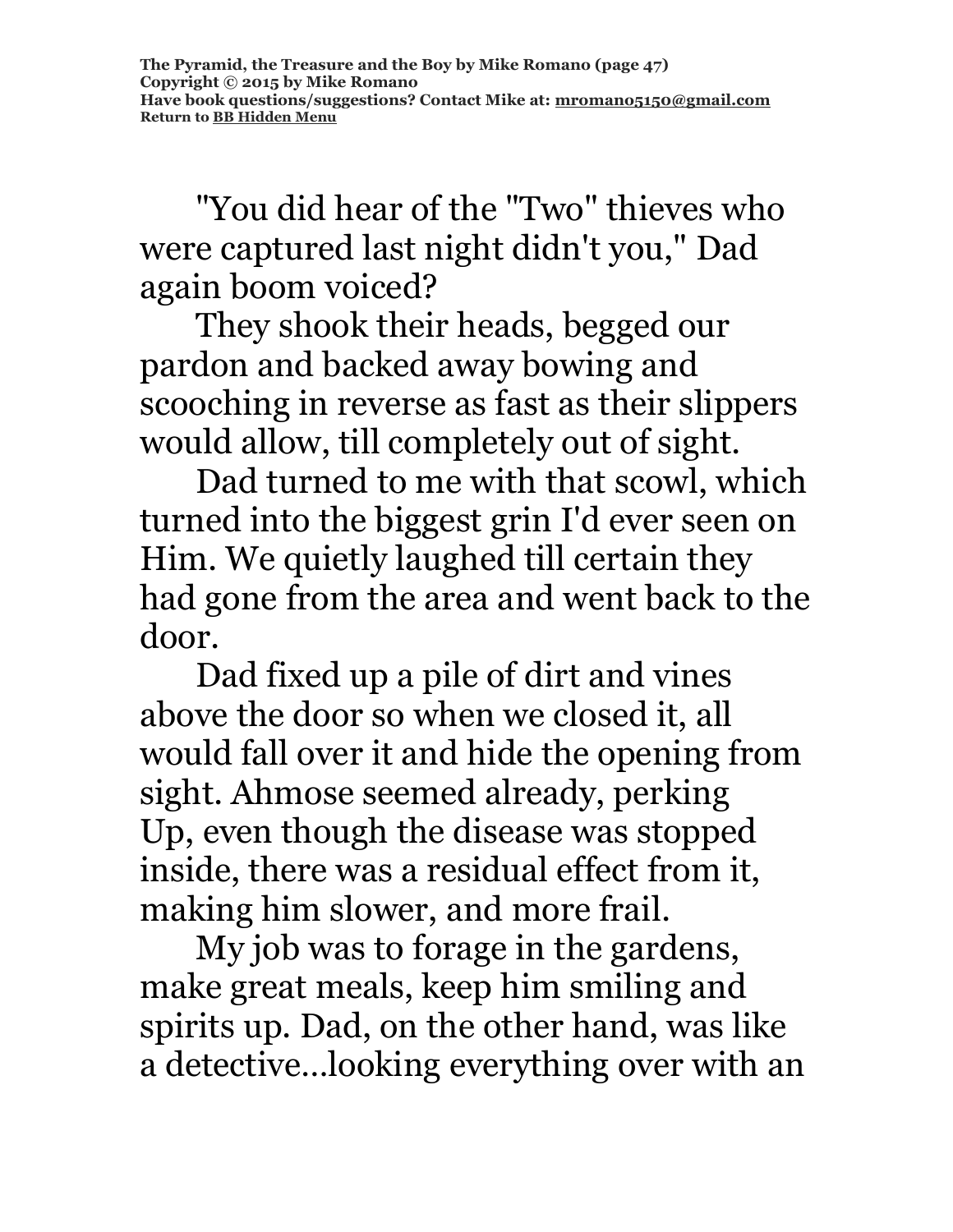eagle eye. Constantly hearing Him mumbling. "Aha!"….or "So 'That's' what it's for!"

Mix that in with excited giggling, yeah my Dad, and bursts of "Omigosh!!!" There you'd have him, like a kid in a candy store with a fist full of money!

While on a fruit hunt in the trees, I came across a small out pouring of water from solid rock, into a pond no bigger than one of Mom's turkey platters. A thin stream wandered almost unobserved throughout the trees and into the veggie garden.

After loading up on some scrumptious things, I went back inside to ask Ahmose about the water.

"Oh," he said, "My Mother said I must drink from it daily to preserve the state of well being left to me. Without that, I would progress with my illness."

This was a "Dad" thing, so I showed him, explaining what Ahmose related to me.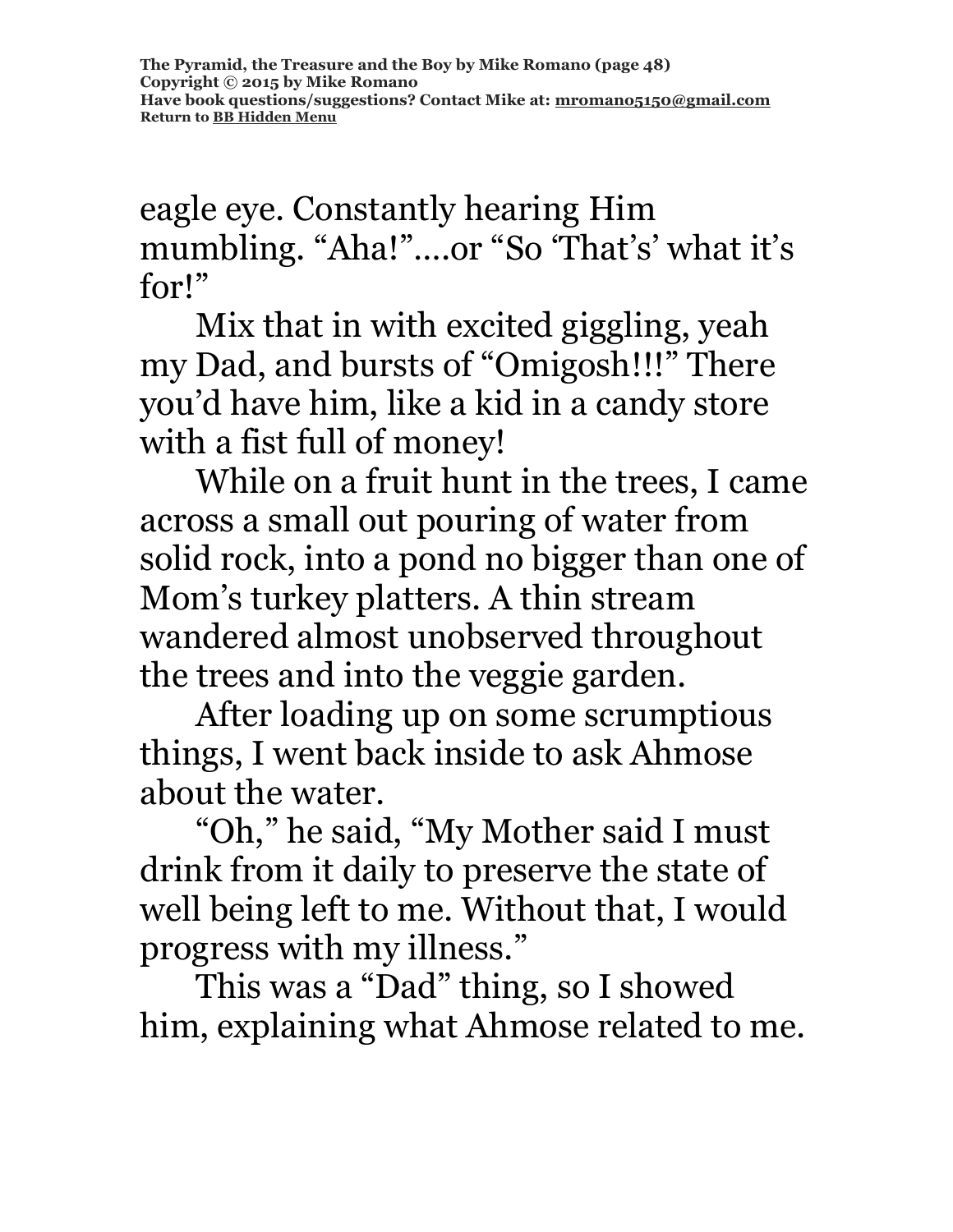Taking a good sample, and bringing some for Ahmose to drink, packed it away to take back with us and test for any wonder healing properties.

The third day came and Ahmose seemed, well…taller, happier, bigger!

Dad removed the I.V. but kept him on antibiotics and" Mom's water just for extra safety. He moved around, saying, "I do not remember feeling this light on my feet or strong."

"After dark, we will leave here, for awhile, to our house in order to properly have you examined," Dad told Ahmose.

"But not until we get you looking like this century," I laughed.

Dad got it. Not sure Ahmose did.

Packing up some things, we carefully spied through a crack in the front door. Seeing, "all clear" we exited, really covering up the entrance with lots of dirt, vines and wiping away our footprints, then left for home.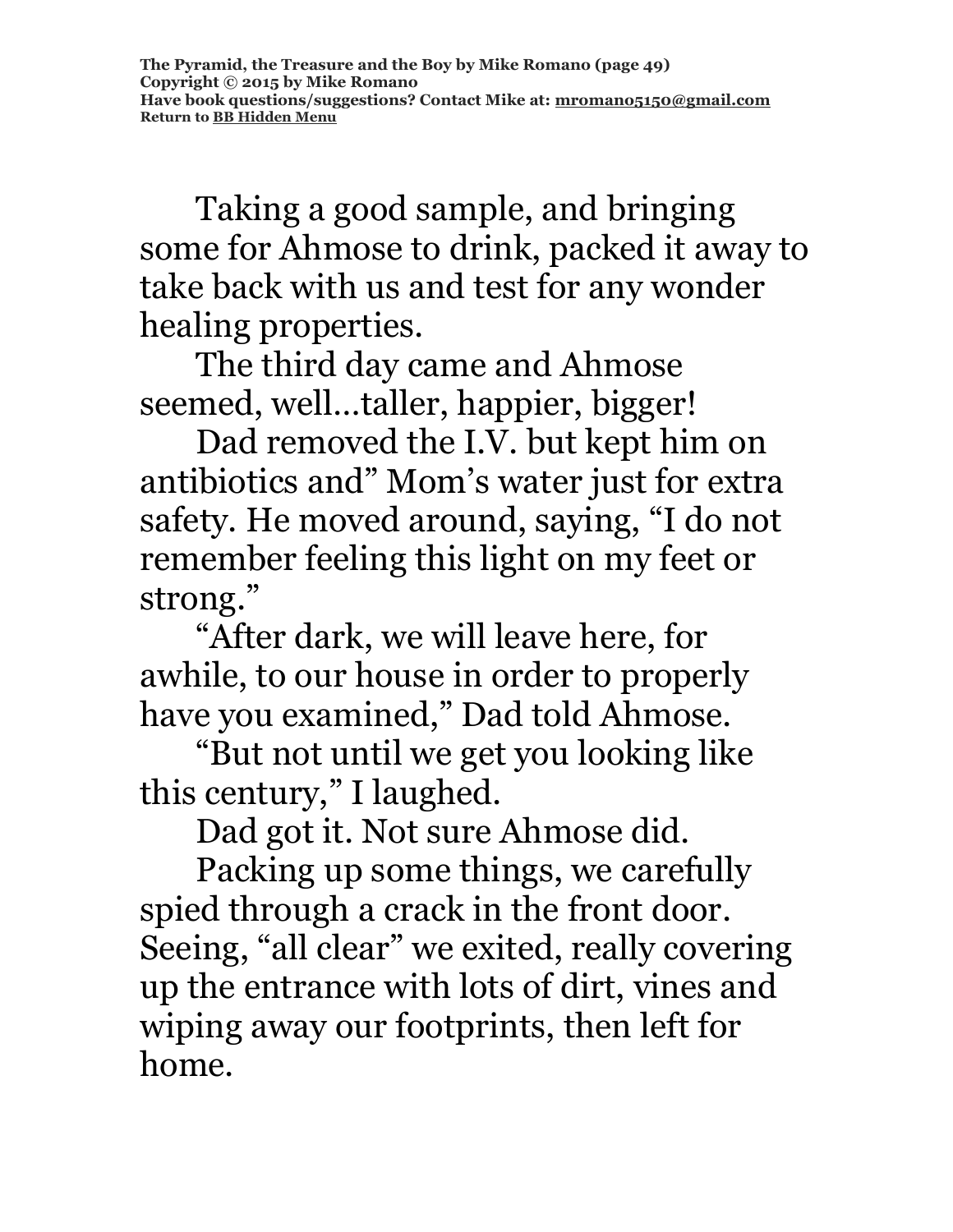As Dad opened the front door lock, there was Mom, smiling. Looking at Dad, then Her, I said, "Mom, we have something pretty different to tell you."

"Rather amazing," Dad added.

Half a smile from a confused Mom as she said dinner would be ready in half an hour was all we would get till we were done with the dishes.

Glad I brought fruits and veggie for Ahmose as don't think he's ready for spaghetti and meatballs quite yet.

### *END CHAPTER ELEVEN*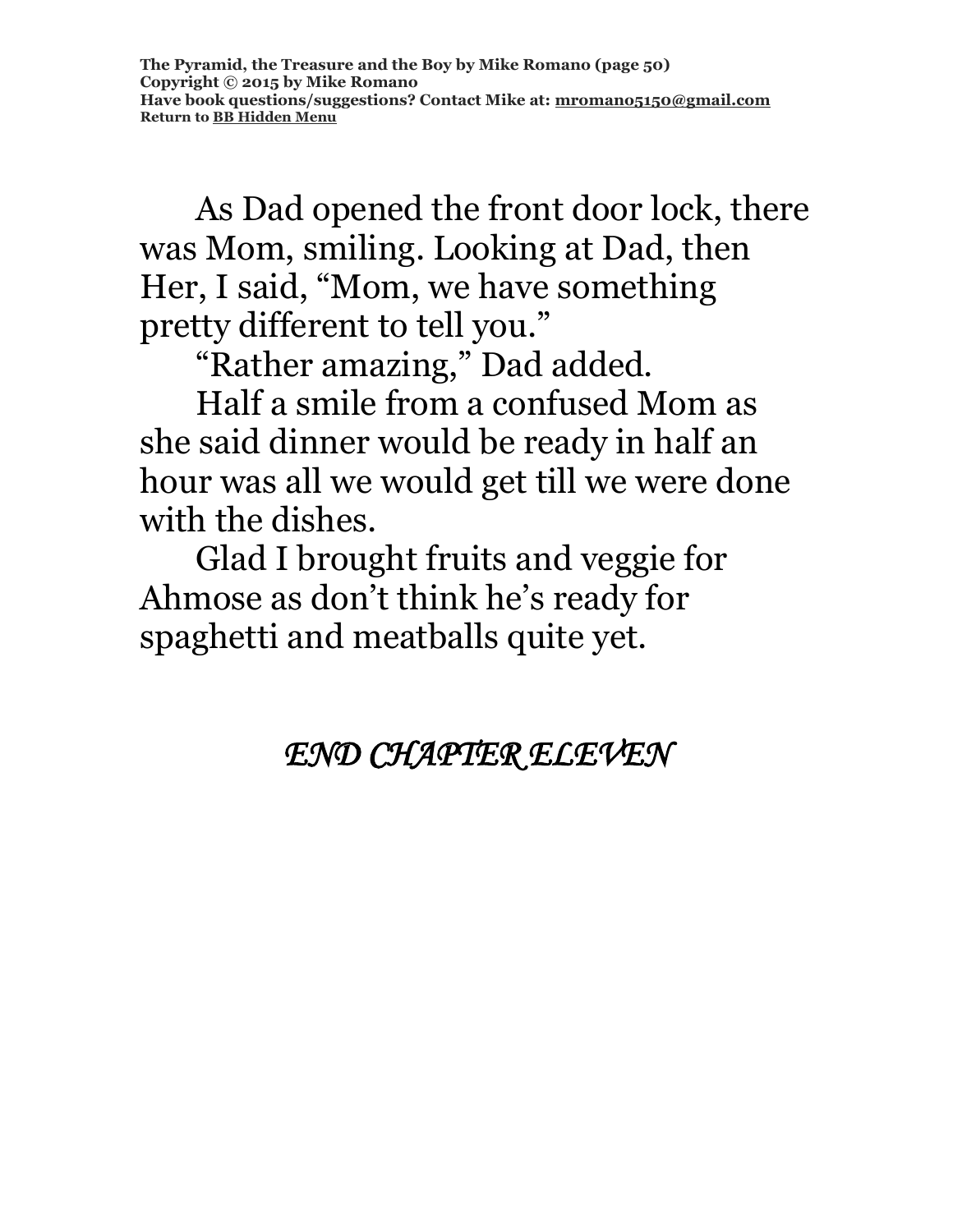**The Pyramid, the Treasure and the Boy by Mike Romano (page 51) Copyright © 2015 by Mike Romano Have book questions/suggestions? Contact Mike at: [mromano5150@gmail.com](mailto:mromano5150@gmail.com) Return t[o BB Hidden Menu](https://www.bartlettbiographies.com/hidden-menu)**

## *CHAPTER TWELVE Now…Mom Asked, Will You Introduce Me to Your Friend? "He's the Amazing Thing We Have for You! I said.*

We ate, and Ahmose stuffed three times the fruit and veggies he usually did.

Smelling the pasta sauce, a recipe from Mom's Grandma he asked if he may taste it. Dad said, with a shoulder shrug, what the heck, giving him a small bowl of rigatoni and Mom's sauce.

Like a ravenous wolf, he polished off three bowls of it, till we stopped him not to cause and stomach problems.

Seems like the only problems was burping and that other country heard from. You know what I mean. He looked at me as if he'd never done that before, so outside we went where all is forgiven.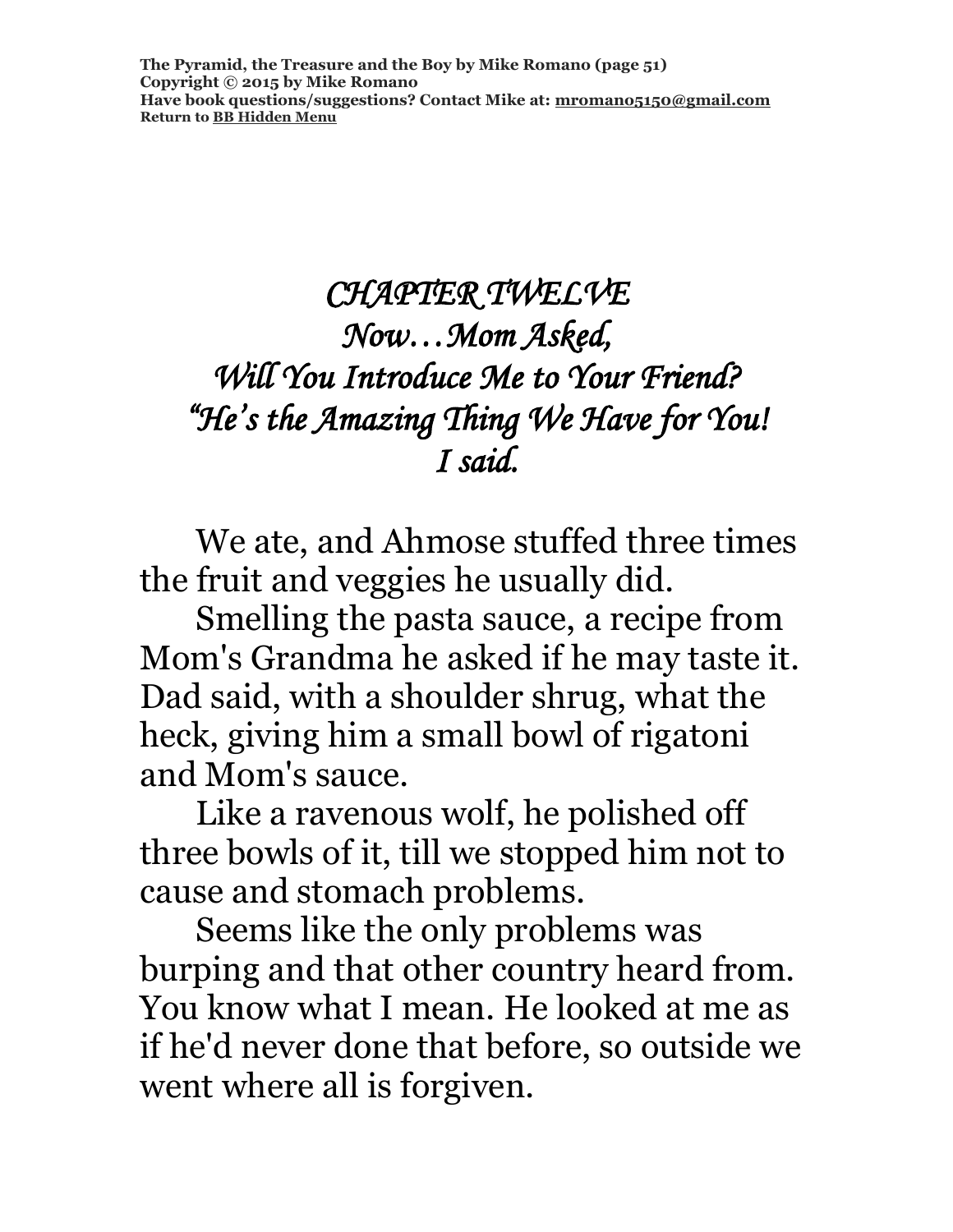He looked up at the sky saying, "Over the years, the stars have changed. "Ever so little in their positions, but I could tell."

"The time I knew as a youth are so far gone, I feel lost."

His face seemed lost as did the, oh so many years that had passed.

I thought, "Just think of all the amazing things just waiting for you outside!"

Breaking his sorrowful gaze, looked right at me, and with half a smile, asked, "Like what?"

You see that big shiny thing in the night sky we call "The Moon."

"We called your "moon" the home of "Khonsu the traveler," Ahmose said.

"Well, now we call it the Moon, and we have sent people flying to go there!"

He looked at me as if I had three heads, shook his head saying, "Nooo."

Nodding, I told him, "Many times!"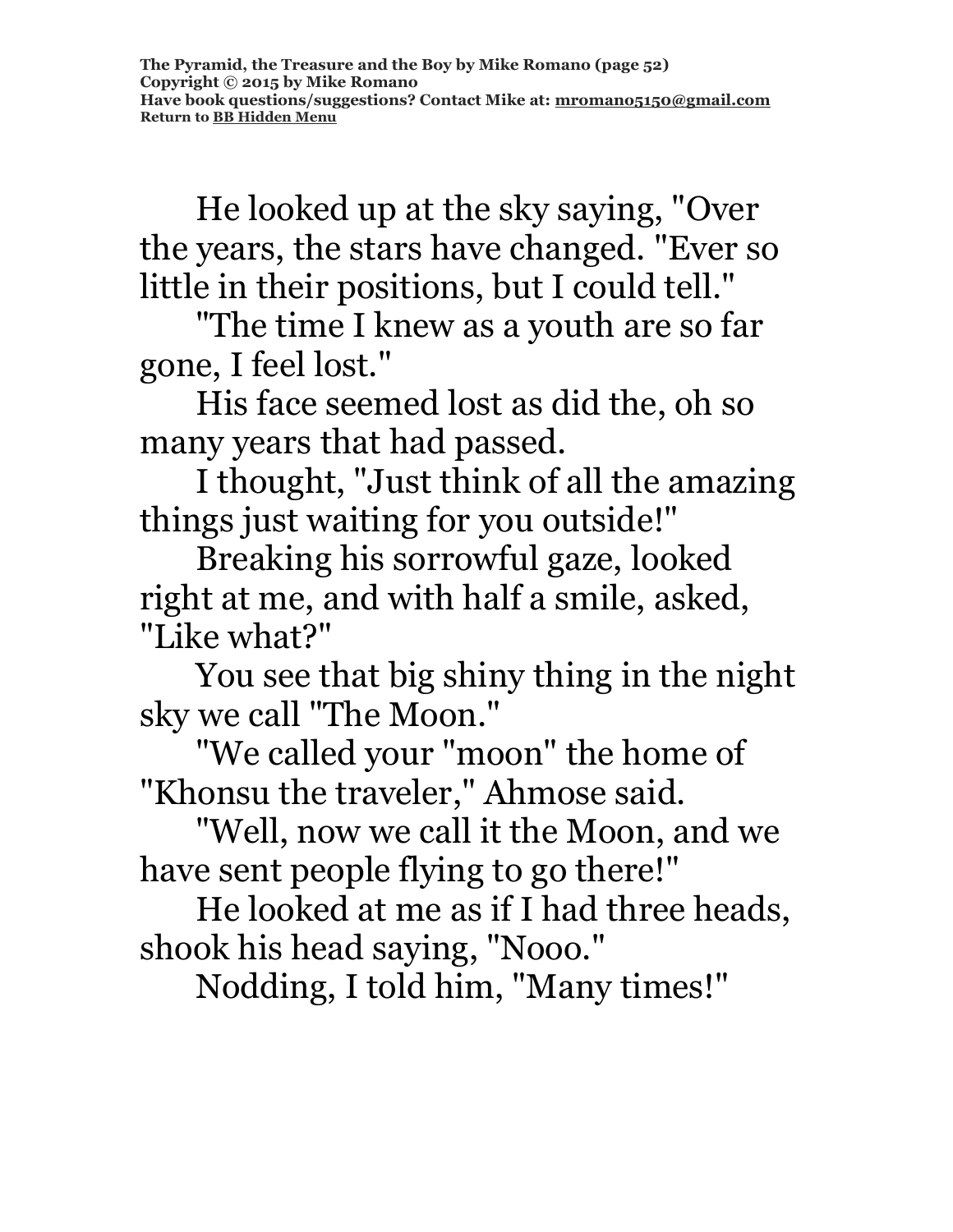"There are so many amazing and wonderful things to learn, and tonight will be the start."

With a bigger smile, he took my hand as I led him into his room along with my laptop, setting up "Learning English for the beginner."

He took to it like a fish to water and it held his attention completely.

Leaving him to go to bed, I told him that he may awaken me anytime he was confused but don't stay up too late.

It was about five o'clock in the morning when I felt a tap, tap on my arm.

There stood Ahmose, saying in English, "Good learn...come see!"

So excited to hear that, I jumped up, going with him to the laptop as he did not know it was moveable. He pushed the tab and enter buttons as I showed him, repeating so many words it pushed my idea of learning to new heights.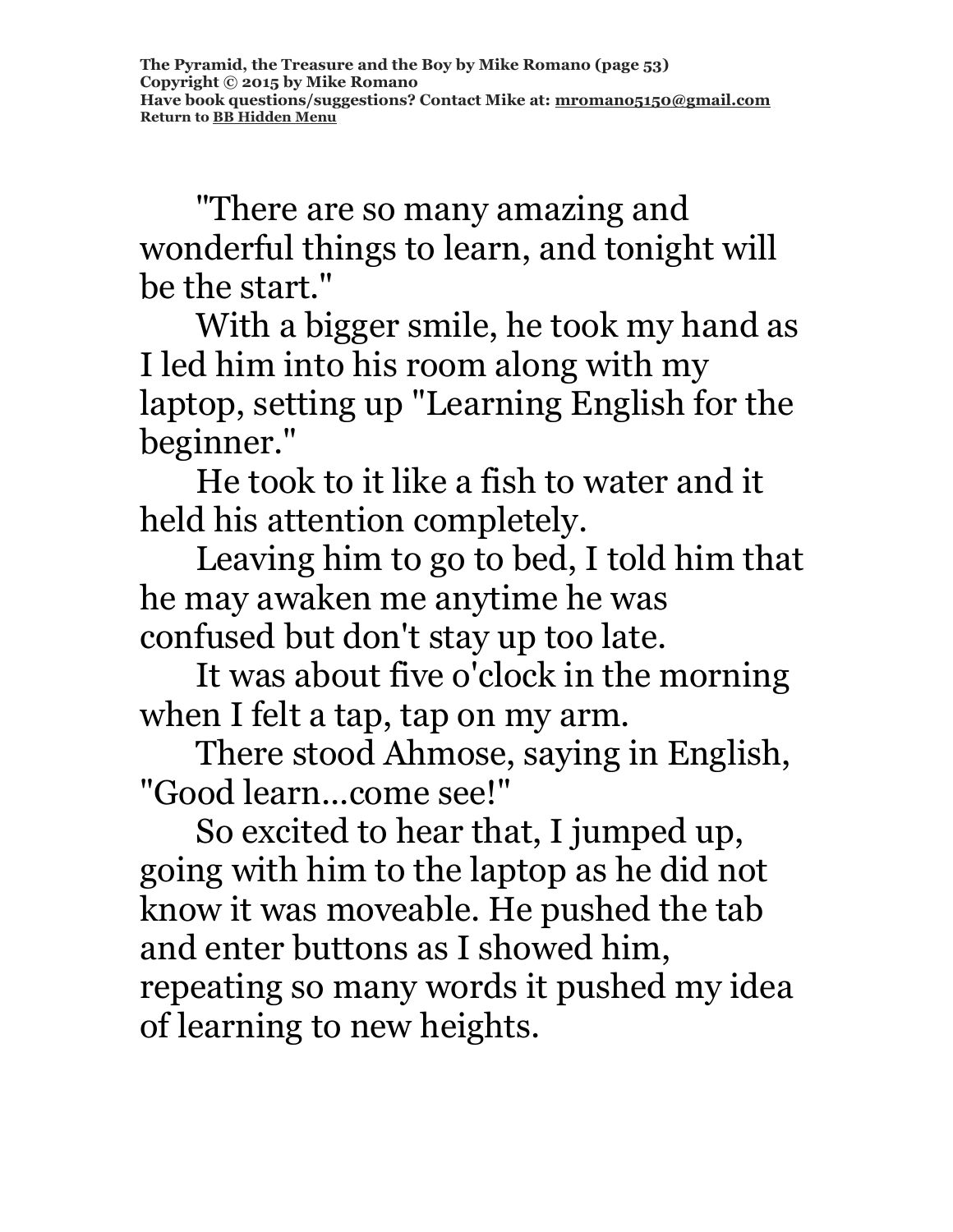Teaching him Good Morning and Hello, plus half a dozen other phrases, I was ready for him to try them out on Mom and Dad at breakfast.

As we sat, Mom came to him and Ahmose said, "Good Morning Mom," shocking Dad, confusing Mom to no end. All it did to Ahmose and me was to make us bust out laughing.

Telling them both about the English on line lessons, Dad said in ancient Egyptian to him that he was very happy to see how well he has done. Ahmose gave off a proud grin, sat down and had his first ever plate of pancakes.

At first, he fiddled with them, till he saw me chow down and tentatively put a small hunk of cake in his mouth.

That was all it took. His eyes lit up and a stuffing he did go. Two plates full to be exact fell down his throat!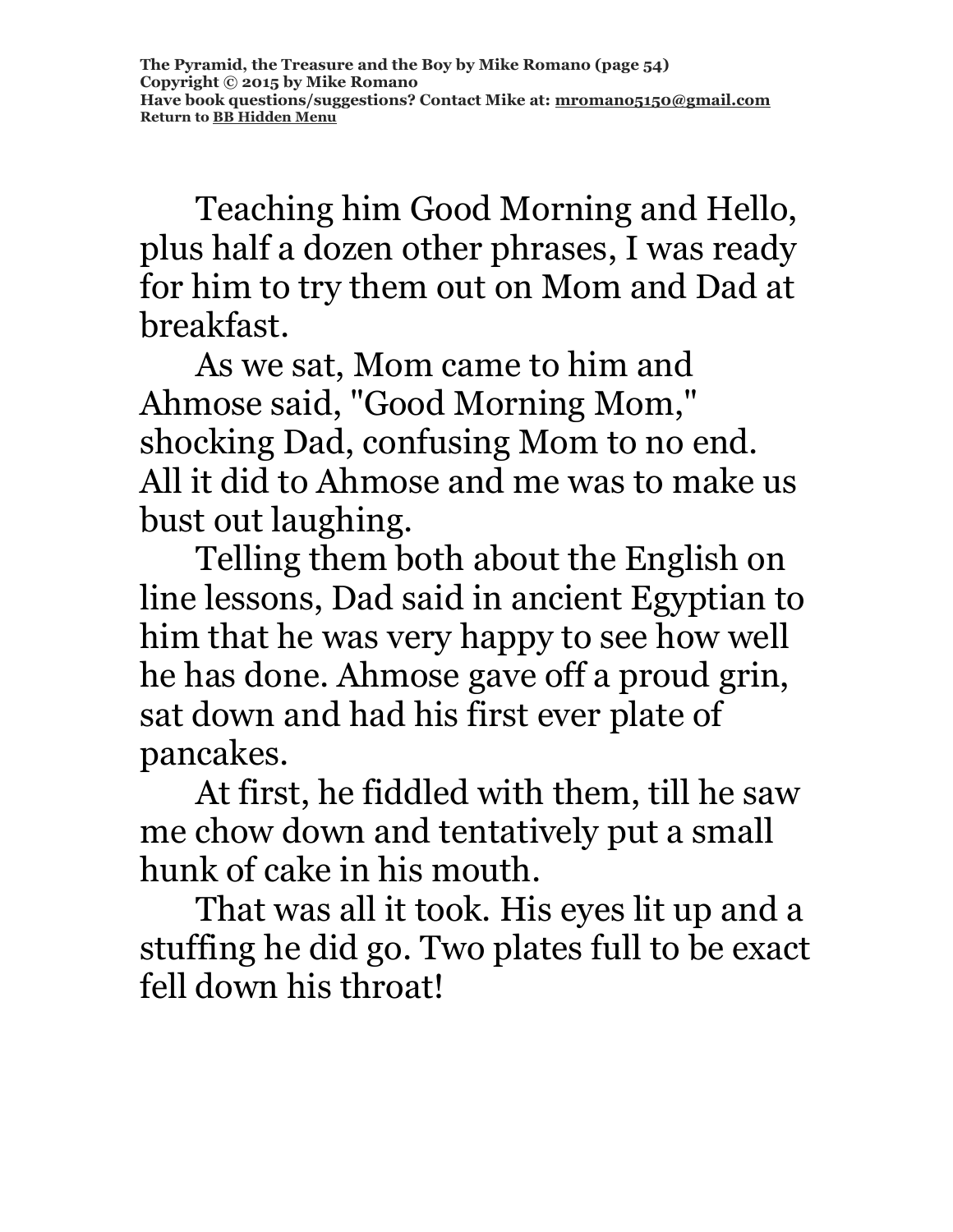**The Pyramid, the Treasure and the Boy by Mike Romano (page 55) Copyright © 2015 by Mike Romano Have book questions/suggestions? Contact Mike at: [mromano5150@gmail.com](mailto:mromano5150@gmail.com) Return t[o BB Hidden Menu](https://www.bartlettbiographies.com/hidden-menu)**

### After breakfast, He, Dad, Mom and I sat out back trying to figure out what would be next on the Ancient boy caper!

*END CHAPTER TWELVE*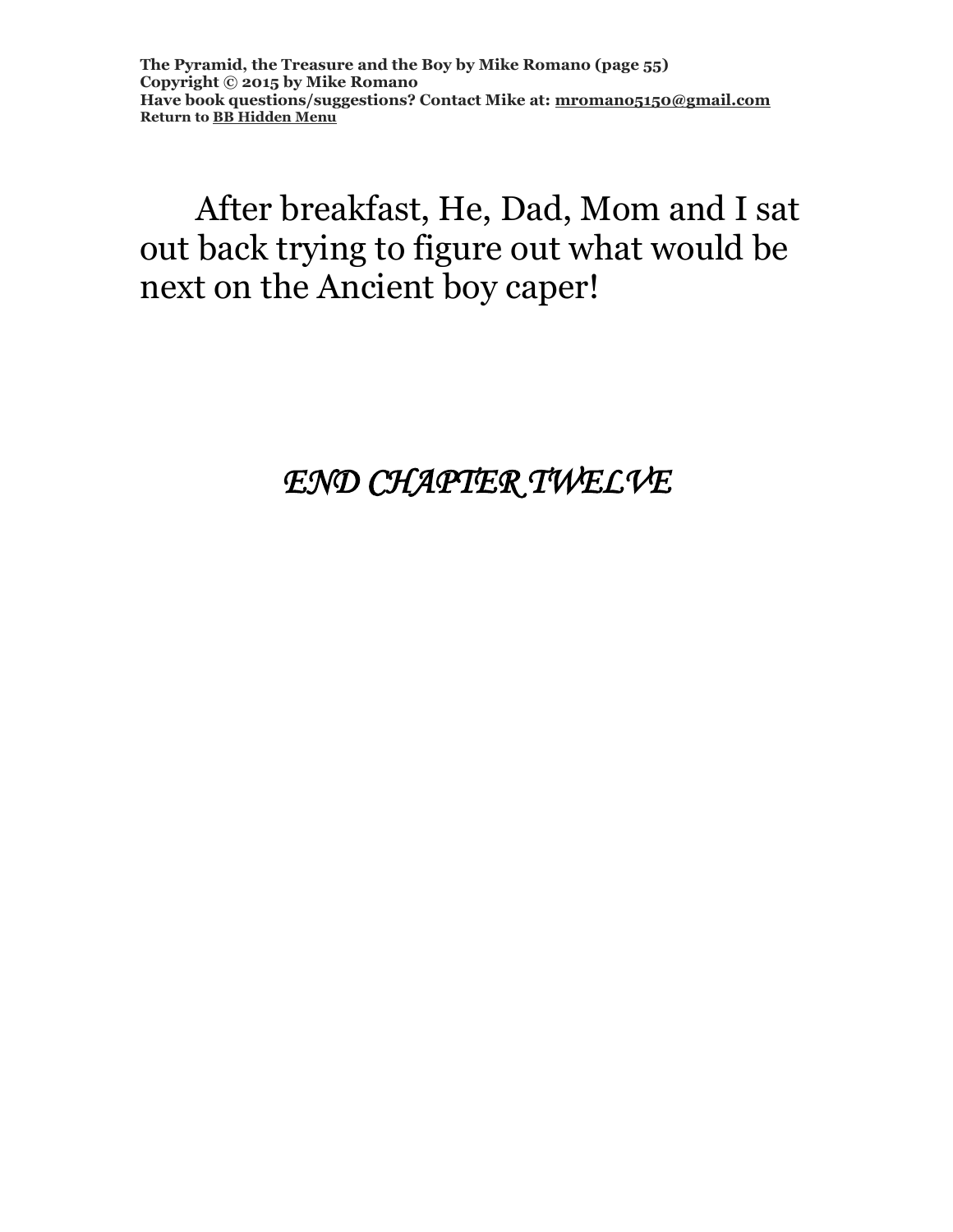**The Pyramid, the Treasure and the Boy by Mike Romano (page 56) Copyright © 2015 by Mike Romano Have book questions/suggestions? Contact Mike at: [mromano5150@gmail.com](mailto:mromano5150@gmail.com) Return t[o BB Hidden Menu](https://www.bartlettbiographies.com/hidden-menu)**

> *CHAPTER THIRTEEN What Do You Do With Half a Ton Of Gold and Jewels Away from Prying Eyes*

"So, Dad, Ahmose is a young man, well a several thousand year old young man, and is "Now" going to live a regular life." "How do we get his belongings and you know what I mean...here from there without a huge truck and help?"

"A bit at a time my dear," Dad said.

That day went by uneventfully, with a yelled out word from Ahmose, cause I taught him to use the headphones and he didn't know we could hear him saying new things every so often, a bit loudly, but happy.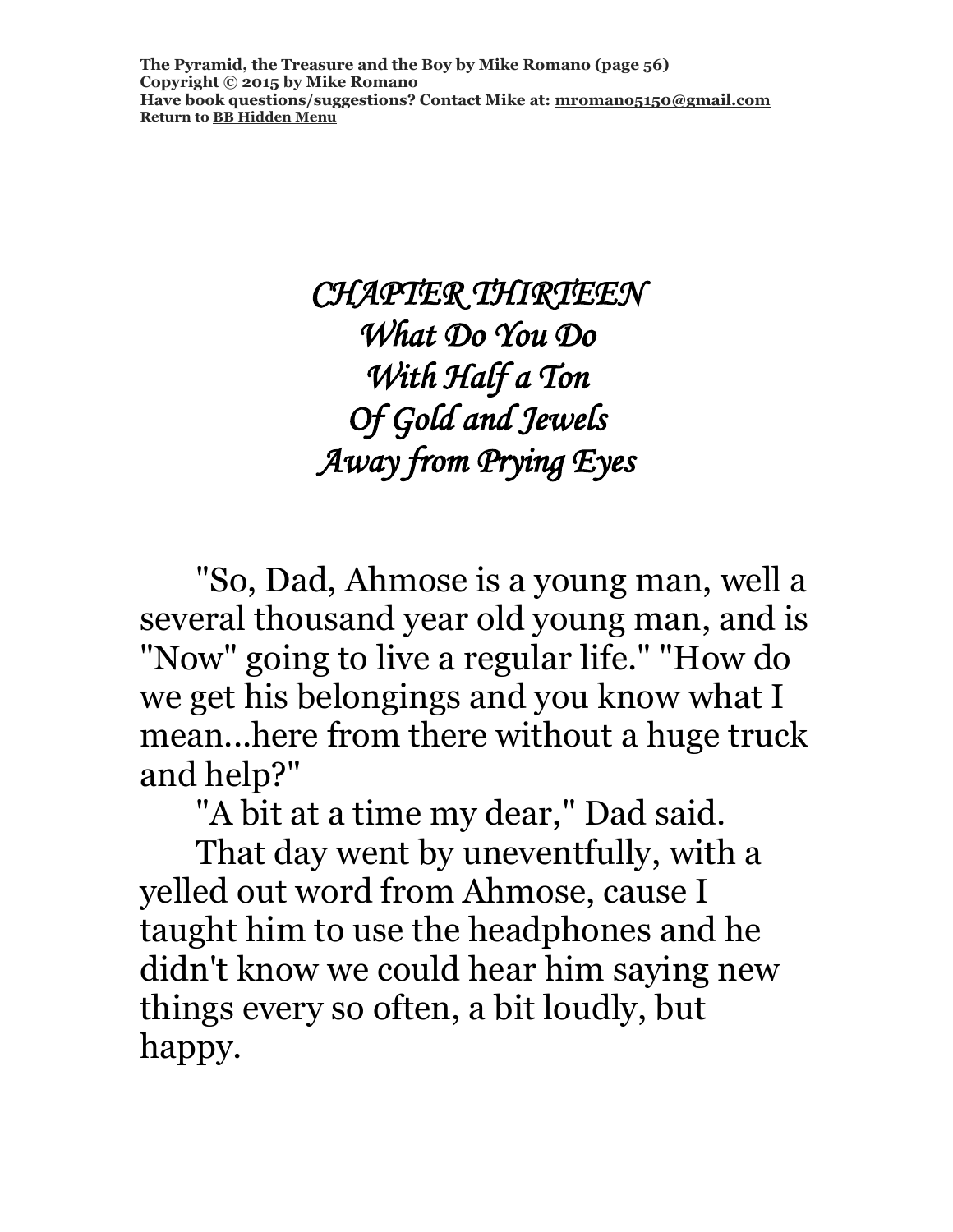That night, Dad borrowed a small pick up and a tarp from the school's yard and we, all three went back.

Having the foresight to bring sacks, we took just enough to lay on the bed floor of the truck without sticking up, covered it with a tarp then took it home.

Pulling to the back door, we were almost completely unseen, well…almost.

Seems like hunting antiquities anywhere is done by both good and bad people.

The ones who were watching us weren't of the good kind. I was wondering where the heck they all came from!

This time they came to the front door and knocked. Can't be bad guys unless they are getting super bold.

Mom answered as we were unloading in back, and the showed badges from the Egyptian antiquities department.

When Dad and I got to the front, we asked what they wished, freaked out by who and when they came.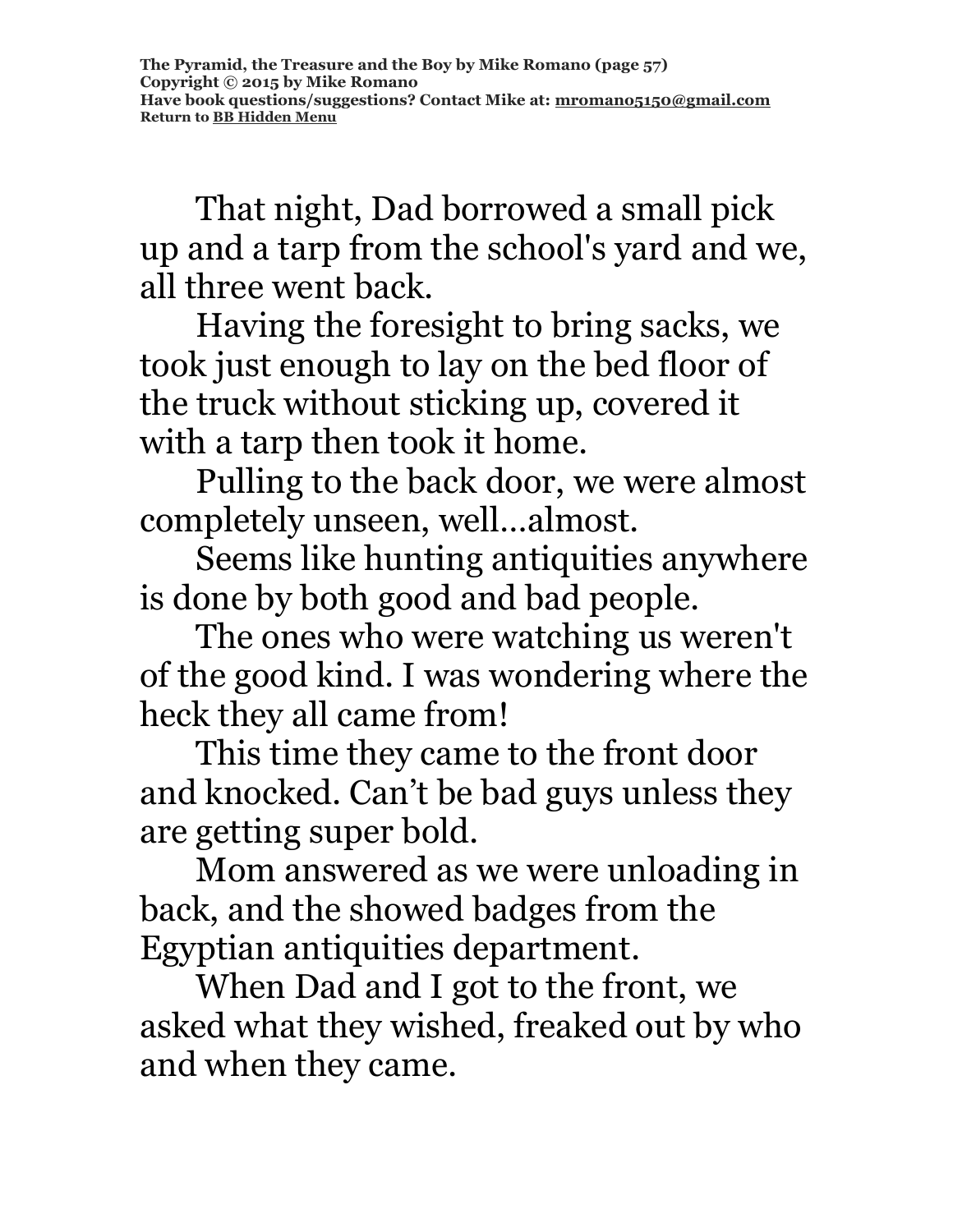"We heard you have been accosted buy several groups of, shall we say, less than desirable citizens as of late," the smaller one said.

Dad nodded yes.

The government branch handling these things spoke with your University asking if you may need some unmarked cars stay by your house for awhile to make you and your family feel more secure?"

Just him saying that made Dad and I feel more secure that they weren't checking "Us" out.

"We appreciate it so much but won't be needing any protection as we have nothing for them," Dad said, which was the truth as there was nothing for them. It was all for Ahmose, ha, ha!

One more trip that night and Ahmose was huffing and puffing from carrying and perhaps the remnants of the sickness, but had plenty enough breath to ask, "What's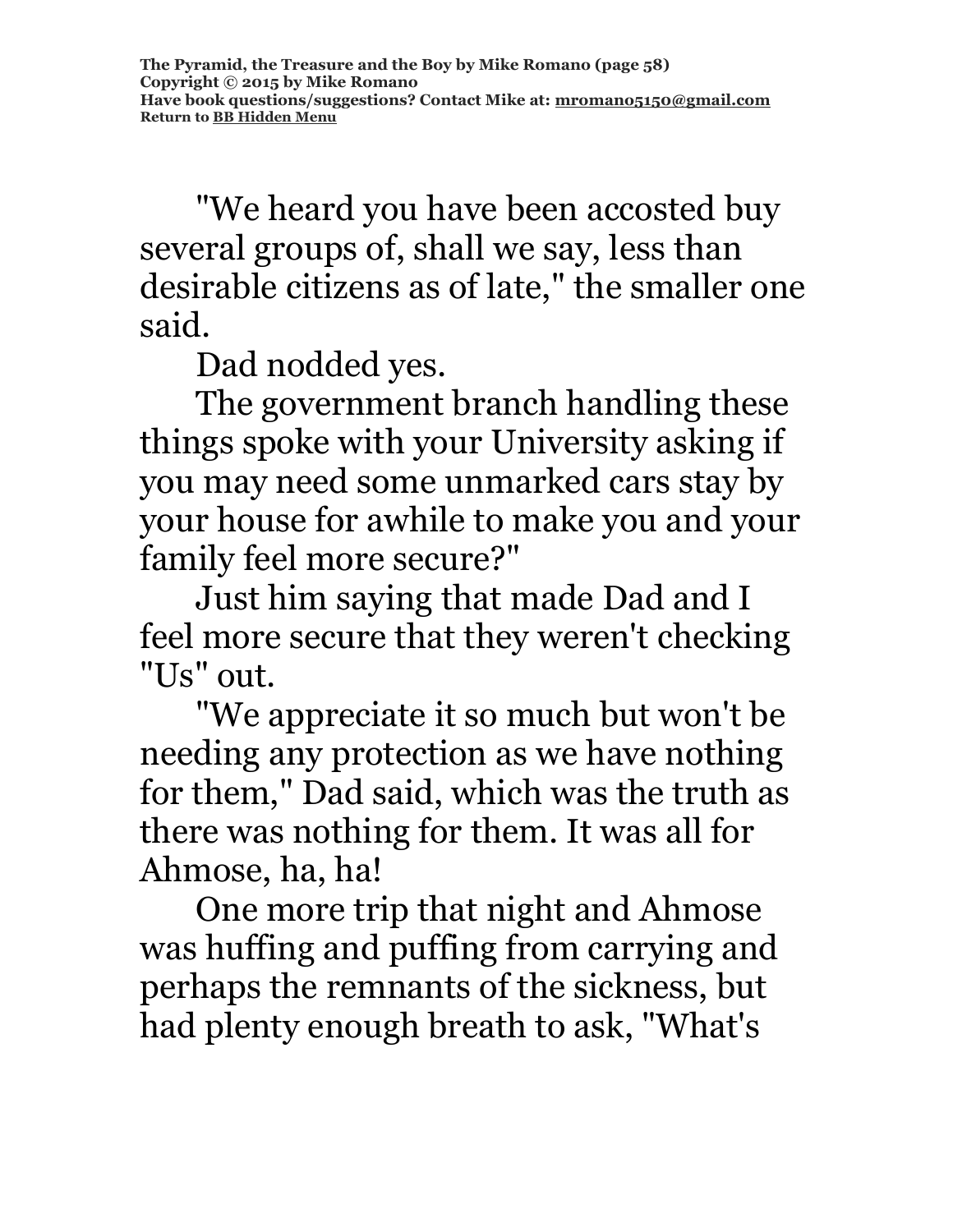for this evening's meal? A smile was on his face.

"Well," Mom said, smiling directly at him, "Meatloaf!"

"I have "NO" idea what that may be but already I am excited," He said with anticipation.

At the table, he watched me stuff my cloth napkin in my shirt, as not to drool too much on my shirt, doing the same.

I squirted catsup on my meat loaf, asking him if he wanted some to which he gleefully shook his head yes, and into the meat pile we dove.

The first scoop into his mouth made his eyes light up like slot machines when Mom hit the jackpot that time in Las Vegas.

All seemed well with the world and we ate, laughed and I introduced Ahmose to television. This was more fun, watching him walk around the T.V. trying to see where the little people were than was the show itself! *END CHAPTER THIRTEEN*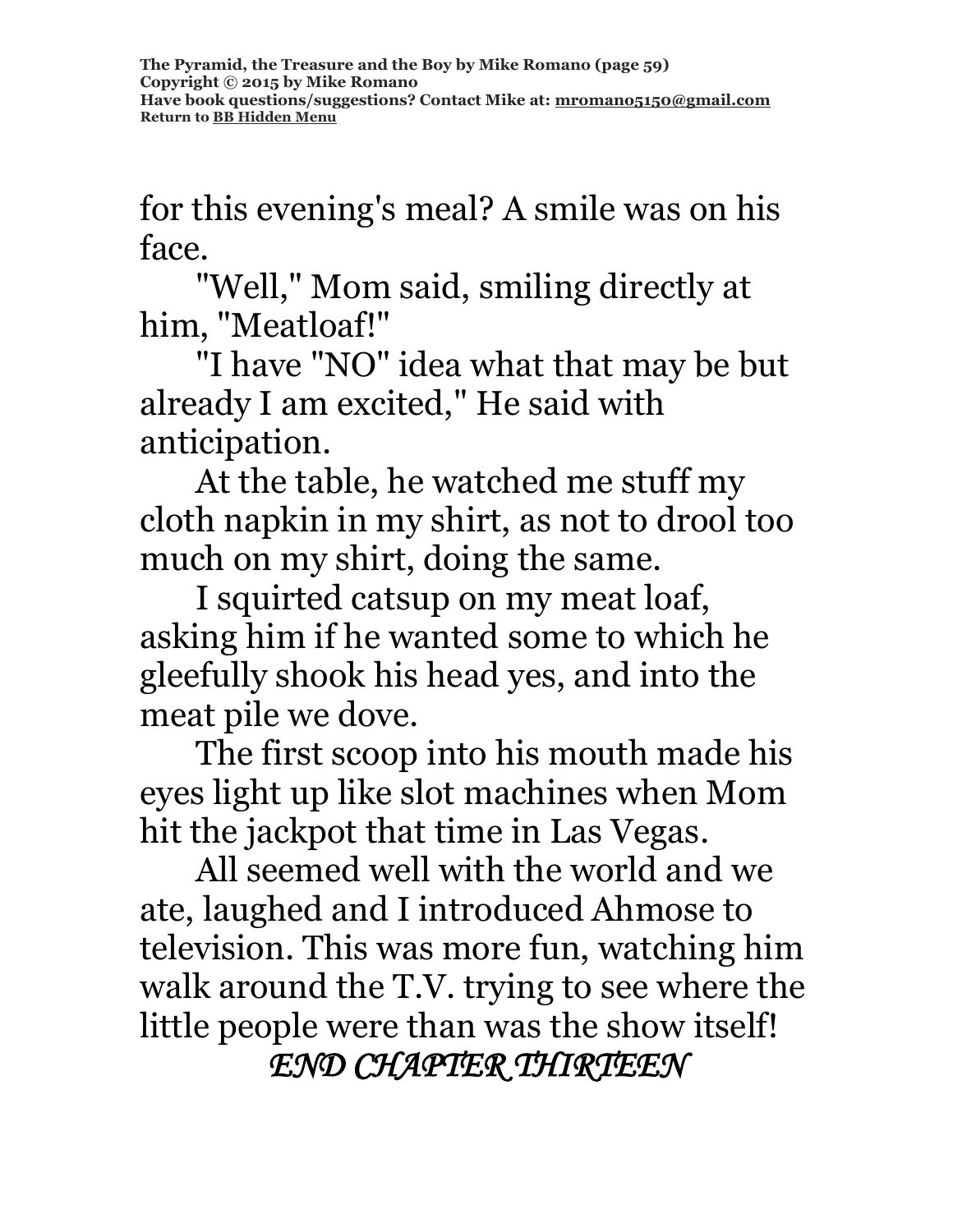**The Pyramid, the Treasure and the Boy by Mike Romano (page 60) Copyright © 2015 by Mike Romano Have book questions/suggestions? Contact Mike at: [mromano5150@gmail.com](mailto:mromano5150@gmail.com) Return t[o BB Hidden Menu](https://www.bartlettbiographies.com/hidden-menu)**

### *CHAPTER FOURTEEN Now That We've Got Him.... What Do We Do With Him?*

After seven more nights and as many back aches, we finally got Ahmose's treasure home and also a serious amount of fruits and vegetables. Which in reality is a more improbable, finding grand vegetables and luscious fruits than finding antiquities in Egypt, even though there are a massive amount of them!

Finally, we brought Mom into the work room to show her what we had transported. Glad there was a chair close, cause she just plopped right down into it, with her hands to the sides of her face, not saying anything but "Omigosh" over and over again. "They surely are all "That" Mom, "I said to her with a smile.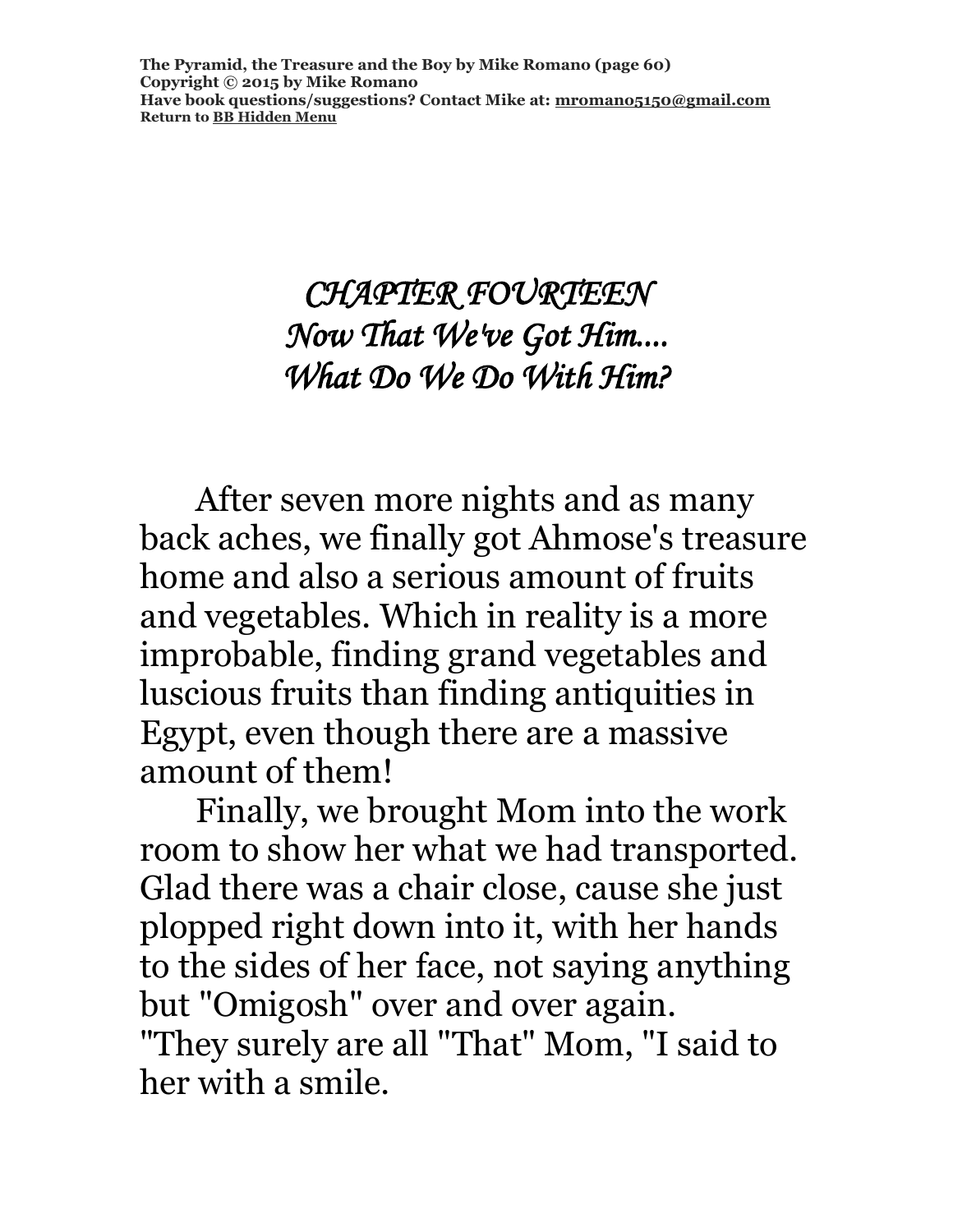Ahmose is the only son of the eighteenth wife of the Pharaoh, and as you see, it does have its perks!

Mom could only shake her head up and down, speechless.

We all went into the living room for several reasons. One to discuss what to do with this, double millennia old "Boy" and to introduce him to "Chocolate chip coolies and Ice cold milk."

First ...the cookies.

Handing him a big, warm chewy delight, with the other hand grasping firmly onto a glass of chilled milk. I with mine, chewed then drank.

He bit into it and chewed. His eyes almost spun around, then he took a slurp of chilled milk. Down he plopped into the chair like Mom when she saw all the treasure.

In English he said, "Don't know." "Like much!"

Had to stop him at sixth cookie explaining a stomach ache to him in ancient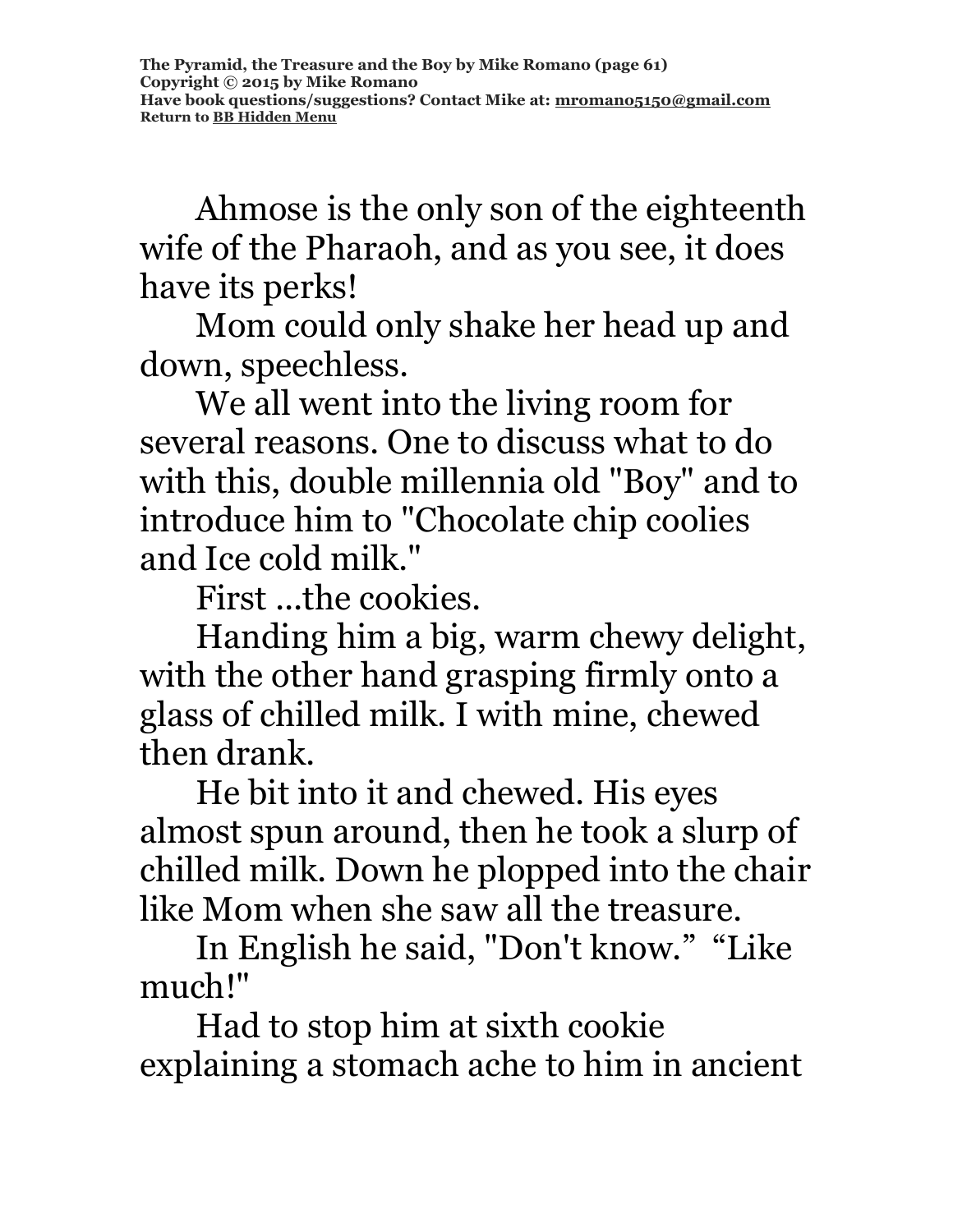and getting plump with too much of everything.

 Guess he understood cause he smiled but did steal another cookie when he thought I wasn't watching.

Dad said that in order to either look after him here or back home in the United States, someone needs to help us high up in the government that would see the need to keep this a secret.

Dad's long time friend and college room mate was now the right ear of the Egyptian president.

We phoned asking for a meeting to speak with my daughter and myself.

The very next day we sat waiting in his outer office for him to be done with a meeting.

As his office door opened, and he escorted a group of people out, we were noticed and a nice smile came across his and my Dad's face.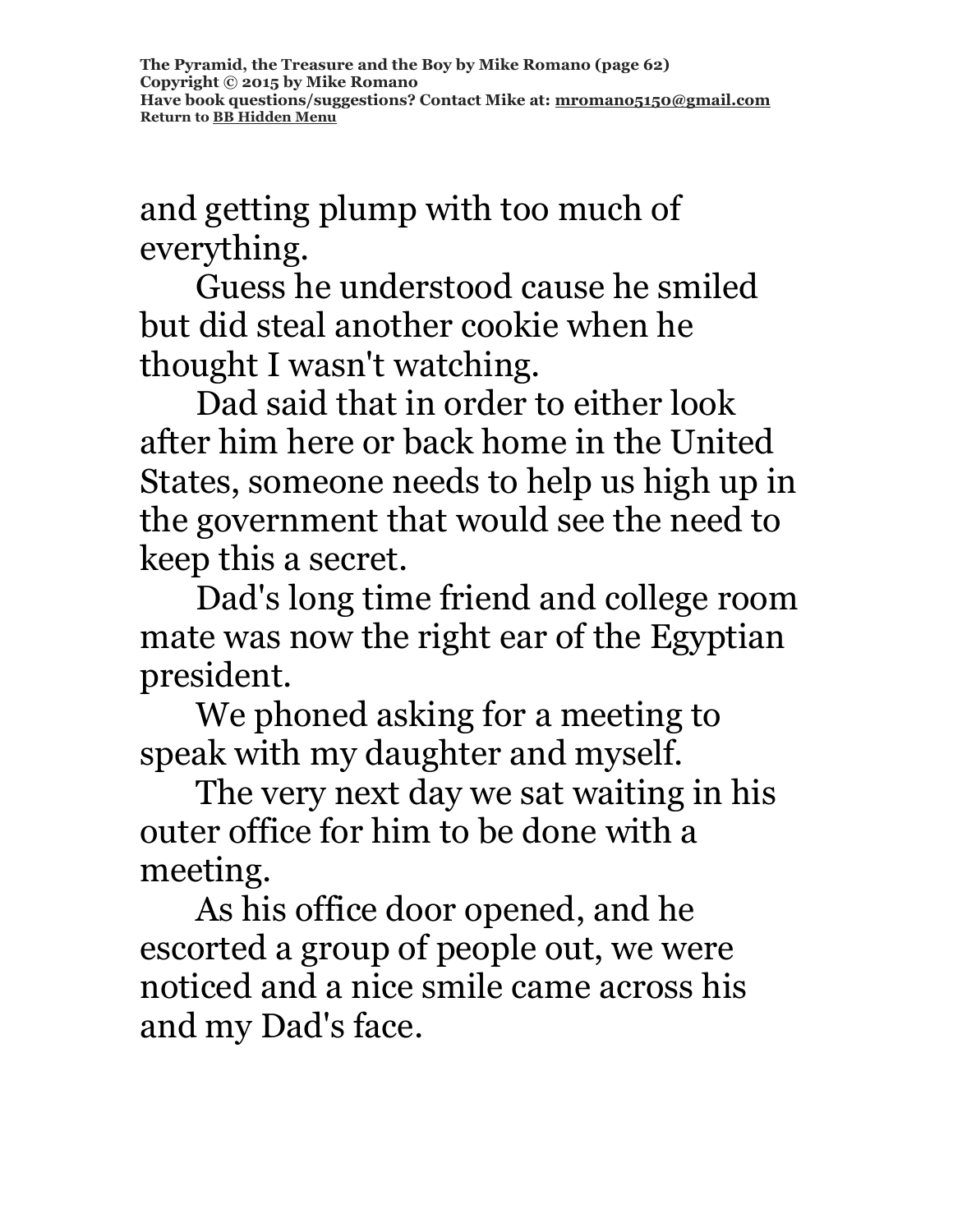Waving us in, Dad whispered to me, "This could either go good....or very, very badly." I clenched his hand as we entered.

Clasping my Dad's hand, they hugged and said how long he has missed him.

"Mike, we need to visit on a regular basis!"

Dad said, "Hori, it looks like we may just be doing that!"

Hori asked us to have a seat and tell him how he may be of service to his oldest and most honorable friend.

"O.K. here goes. Dad started with the phrase, "I need you to know, what I am about to tell you is the complete truth, and here…" handing him a solid, jewel encrusted statue of Ahmose's father the Pharaoh.

Halfway through, his secretary interrupted, to where Hori snapped, "Clean my schedule for the rest of the day. I am not in for anyone!!"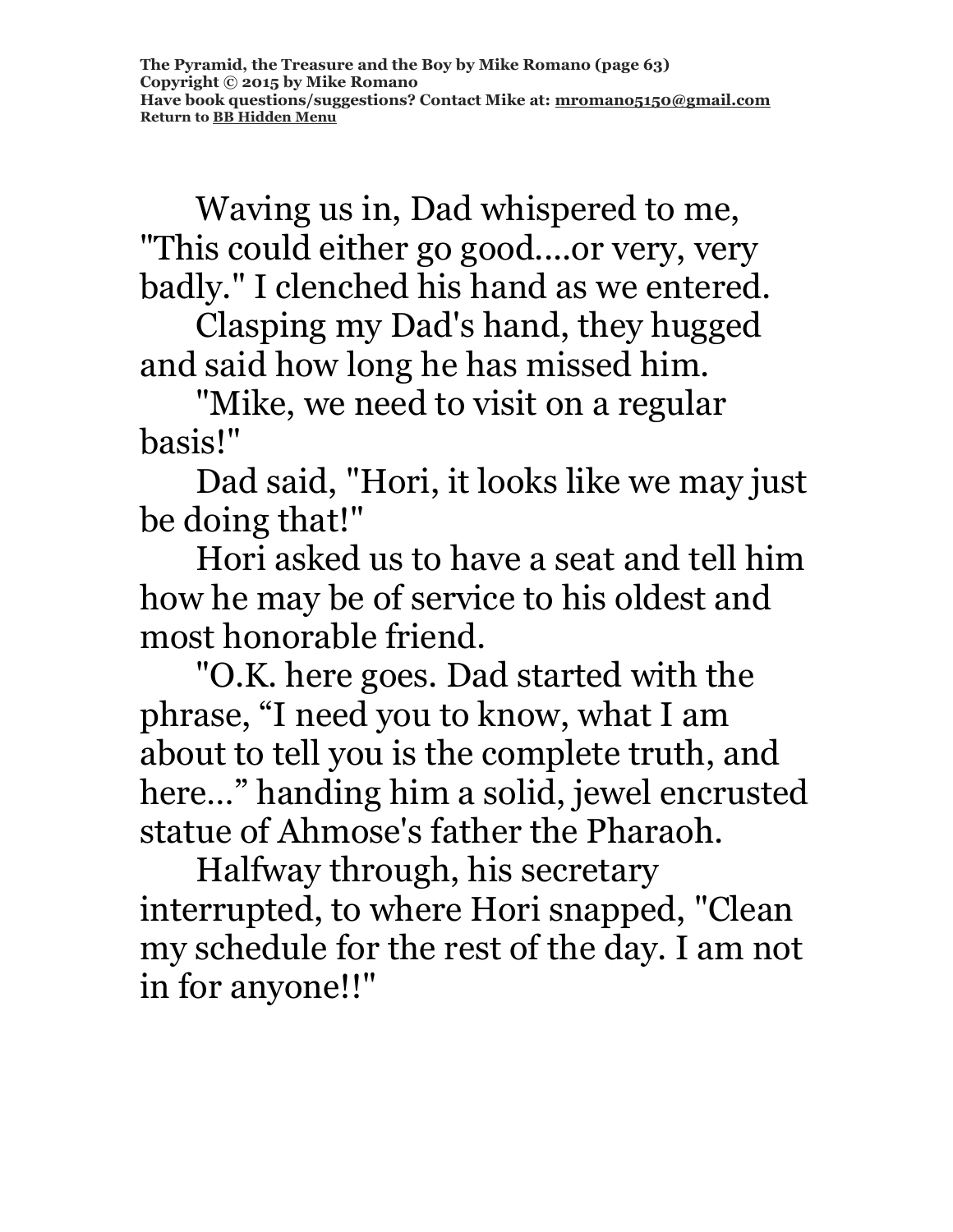At that point Dad and I knew he was in. Finishing the story, at which Hori took his twenty seventh look at the statue and slumped back in his seat just said an American word that summed it all up...."Wow!"

If we could leave now, we would like to take you to his home these two plus millennia, then home to meet the young, ahhhh, old boy.

All Hori could do was barely shake his head and up we stood to leave. His secretary attempted to ask him a question, but in a sort of a trance, he waved her off saying he would be out the rest of the day.

Preferring to ride in our car, it took a few minutes to convince his body guards "Not" to come with or follow. I could see the not so trusting in their eyes. Hori told them he lived with Dad for five years and is as his brother.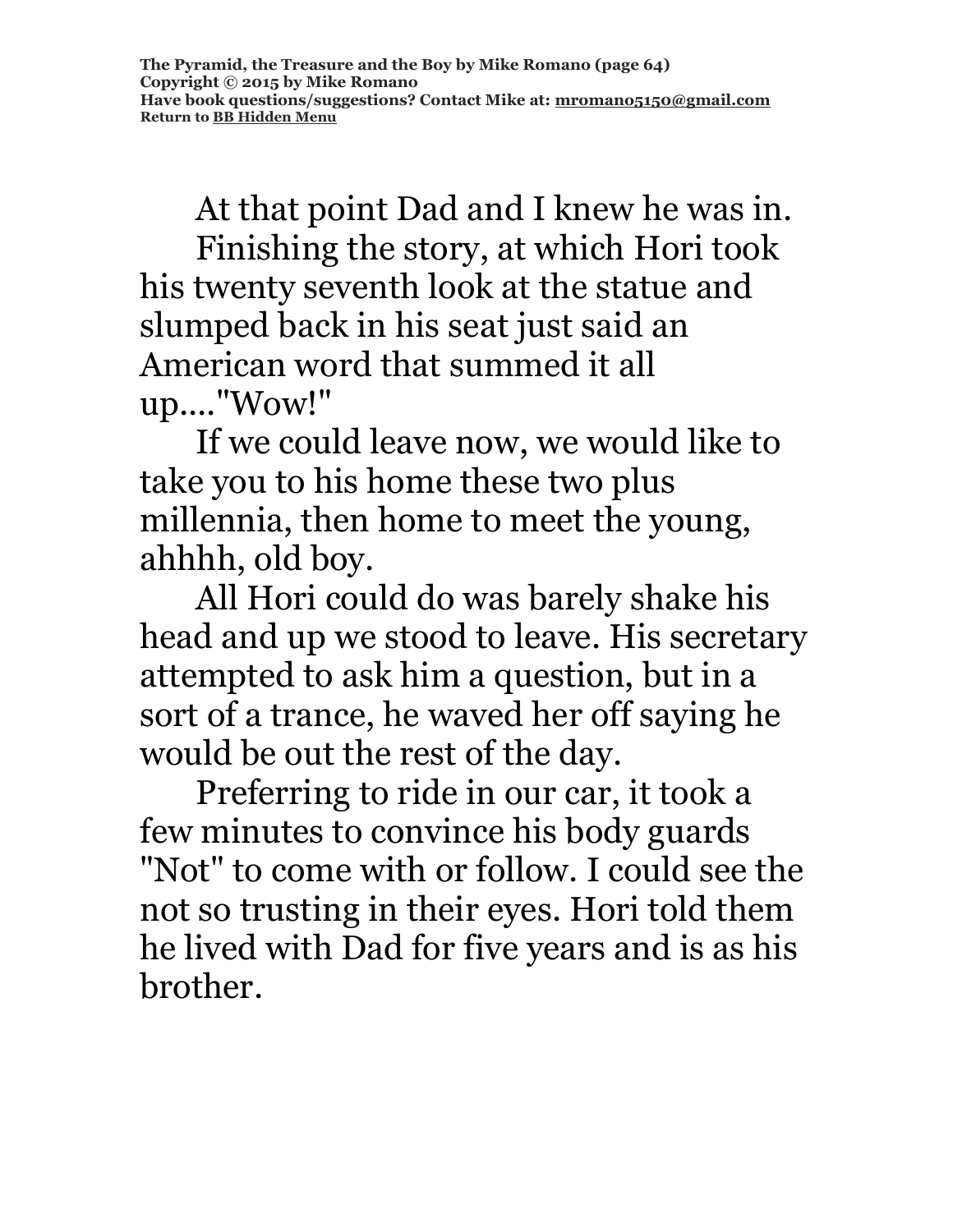**The Pyramid, the Treasure and the Boy by Mike Romano (page 65) Copyright © 2015 by Mike Romano Have book questions/suggestions? Contact Mike at: [mromano5150@gmail.com](mailto:mromano5150@gmail.com) Return t[o BB Hidden Menu](https://www.bartlettbiographies.com/hidden-menu)**

With that, off we went with me, Dad and a still stupefied high ranking Egyptian official.

#### *END CHAPTER FOURTEEN*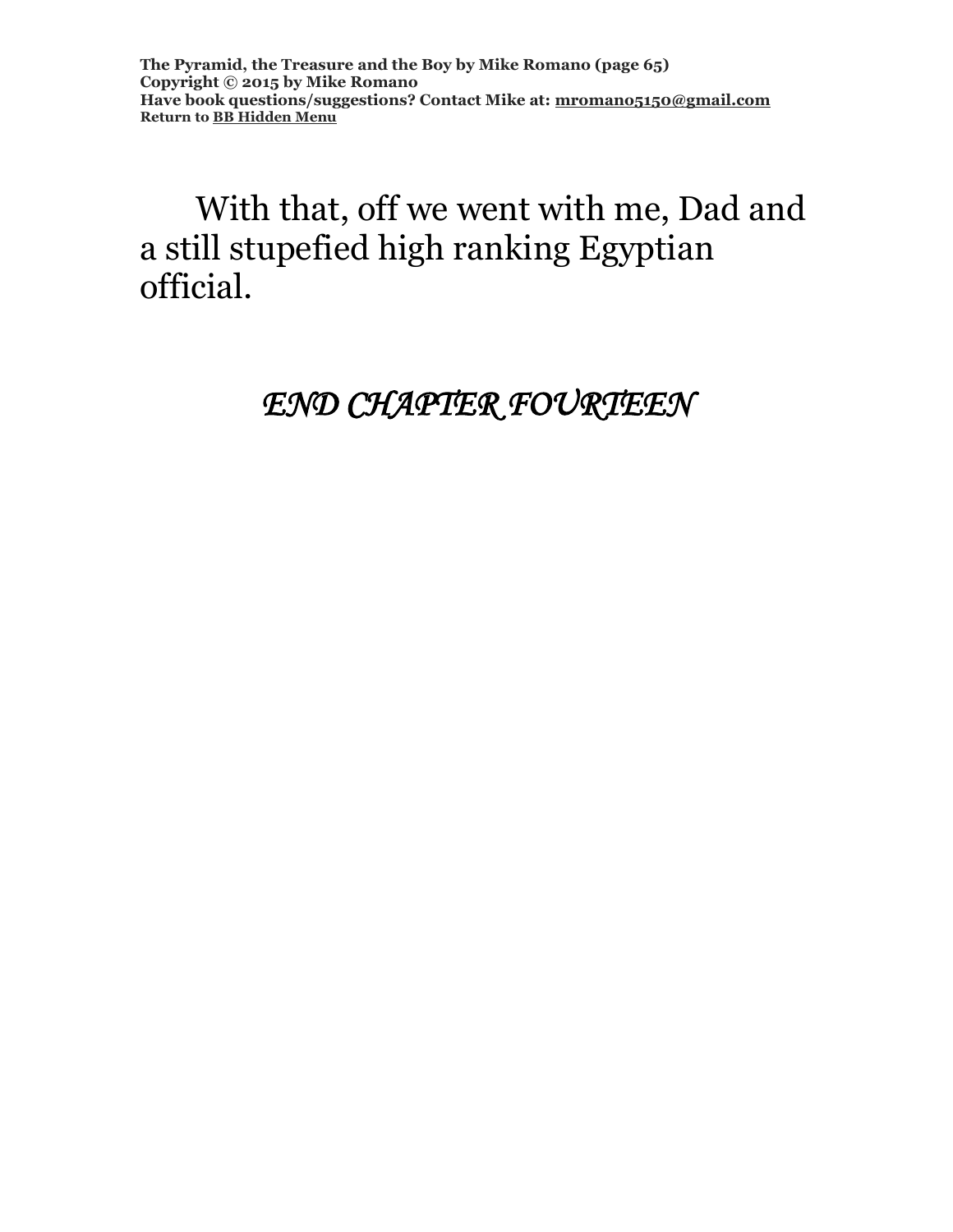**The Pyramid, the Treasure and the Boy by Mike Romano (page 66) Copyright © 2015 by Mike Romano Have book questions/suggestions? Contact Mike at: [mromano5150@gmail.com](mailto:mromano5150@gmail.com) Return t[o BB Hidden Menu](https://www.bartlettbiographies.com/hidden-menu)**

## *CHAPTER FIFTEEN I Would Like to Introduce to My Very Best Friend.*

As we walked up the stairs to the front door, Hori reached up to knock but Mom opened it first. Seeing the close to hysterical look in his eyes, she stepped aside to allow a full view of our amazing guest.

There was Ahmose, smiling quite largely, holding out his hand, as taught, still wearing his garments from the ancient world just to give the full experience of what was to be the thrill of a lifetime.

Frozen in his tracks, Ahmose walks up taking Hori's half outstretched hand and shakes it vigorously.

In pretty good English, said. "Pleased to meet you." Then Hori sat right down on the chair I slid under him.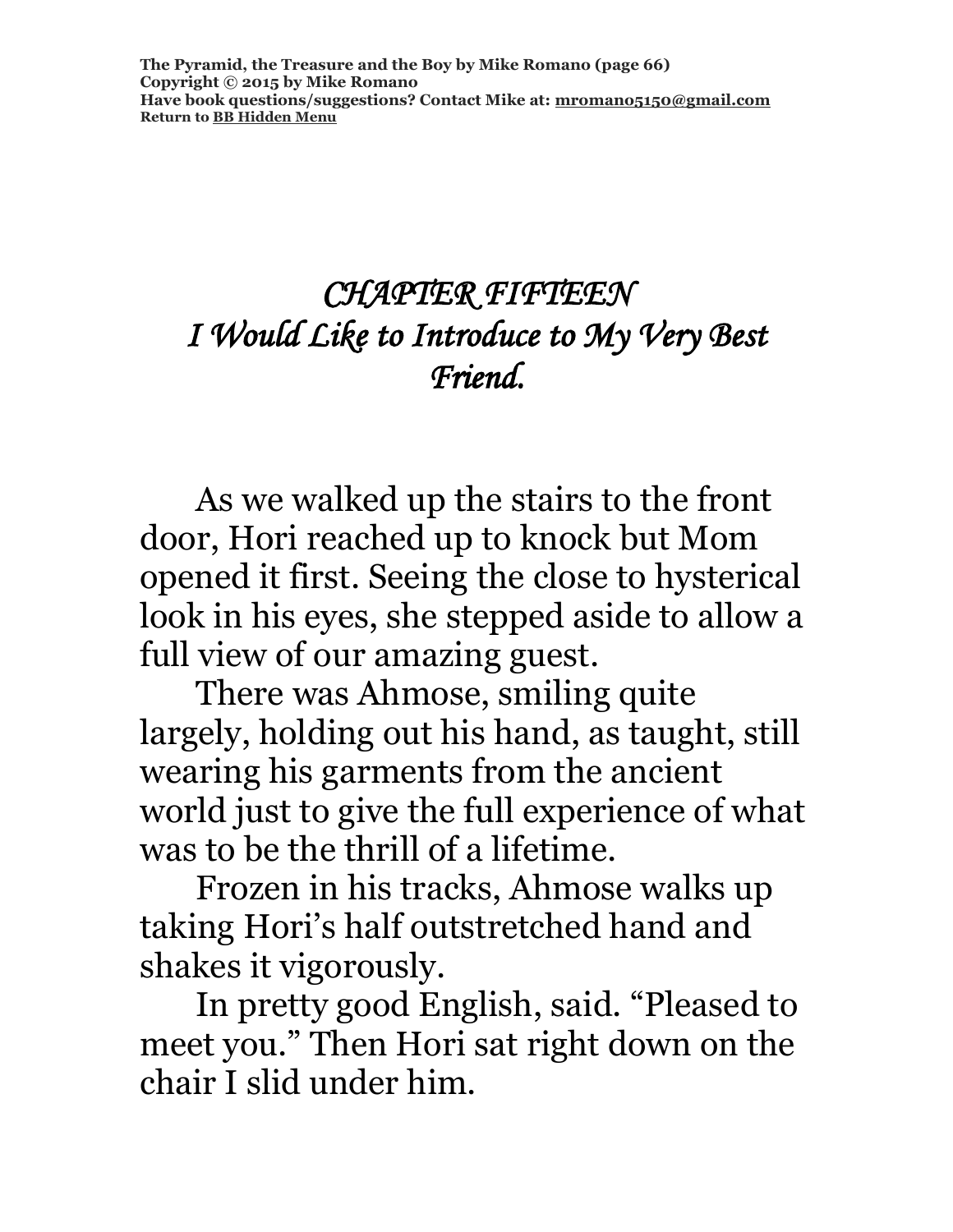He spoke quite good ancient Egyptian to our special guest and off they went into a thirty minute conversation of which both were smiling through, thank goodness.

Finally, looking back at us, Dad nodded, and Dori said, "This is the greatest day of my life, and repeated it to Ahmose in his tongue so he'd understand the largeness of this occurrence.

He also said that he had only a few "Many thousands" of questions to ask him, then smiled. Ahmose did too.

We had talked through lunch and almost through dinner, till Mom brought out a plate of southern "Mommy Fried Chicken" as we called it since, well, as far back as I can remember, and Ahmose's head spun in the direction of the Fried Chicken smell like a mysterious spell calling to him. Hori caught it too and stopped talking, got up and in a daze, followed Ahmose to the dining room.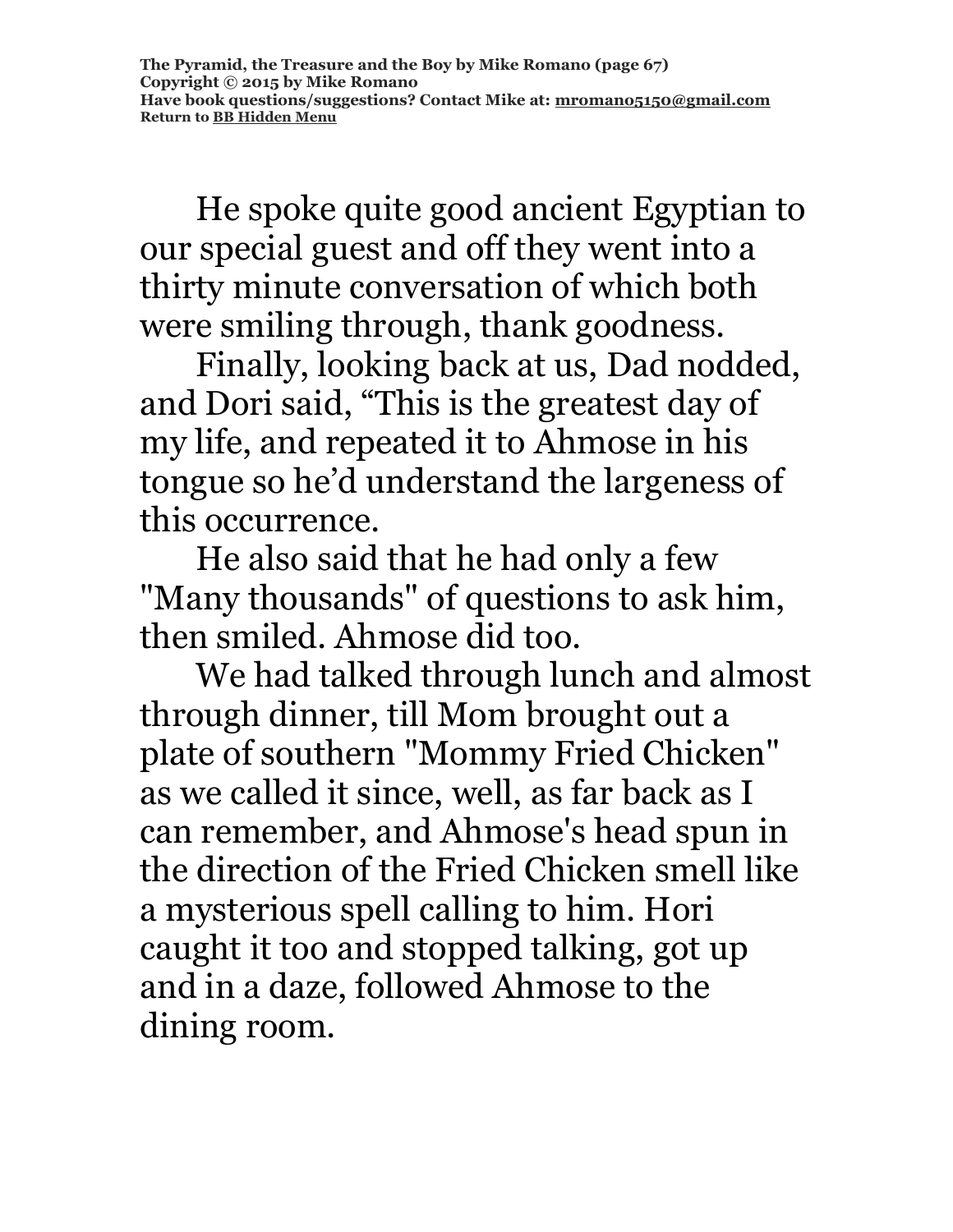After Mom's special call to eat did its job, we sat back on the couch rubbing our stomachs. Ahmose did it too. Guess they pigged out even back then.

"For now, Michael, may he live with you," Hori asked?

"Of course," Dad and I said together.

The only problem is that we shall go back to America at Summer's end, then what," we asked.

Everybody thought about till, finally, Mom said, "Let's worry about that a bit farther into Summer and for now we can simply adjust this lad to our time.

We all agreed, even Ahmose when I translated for him.

Before the evening was over, Ahmose excused himself for a moment and left the room.

Coming back moments later, he had a statue of his father, gold with stunning jewels the size of my open hand and handed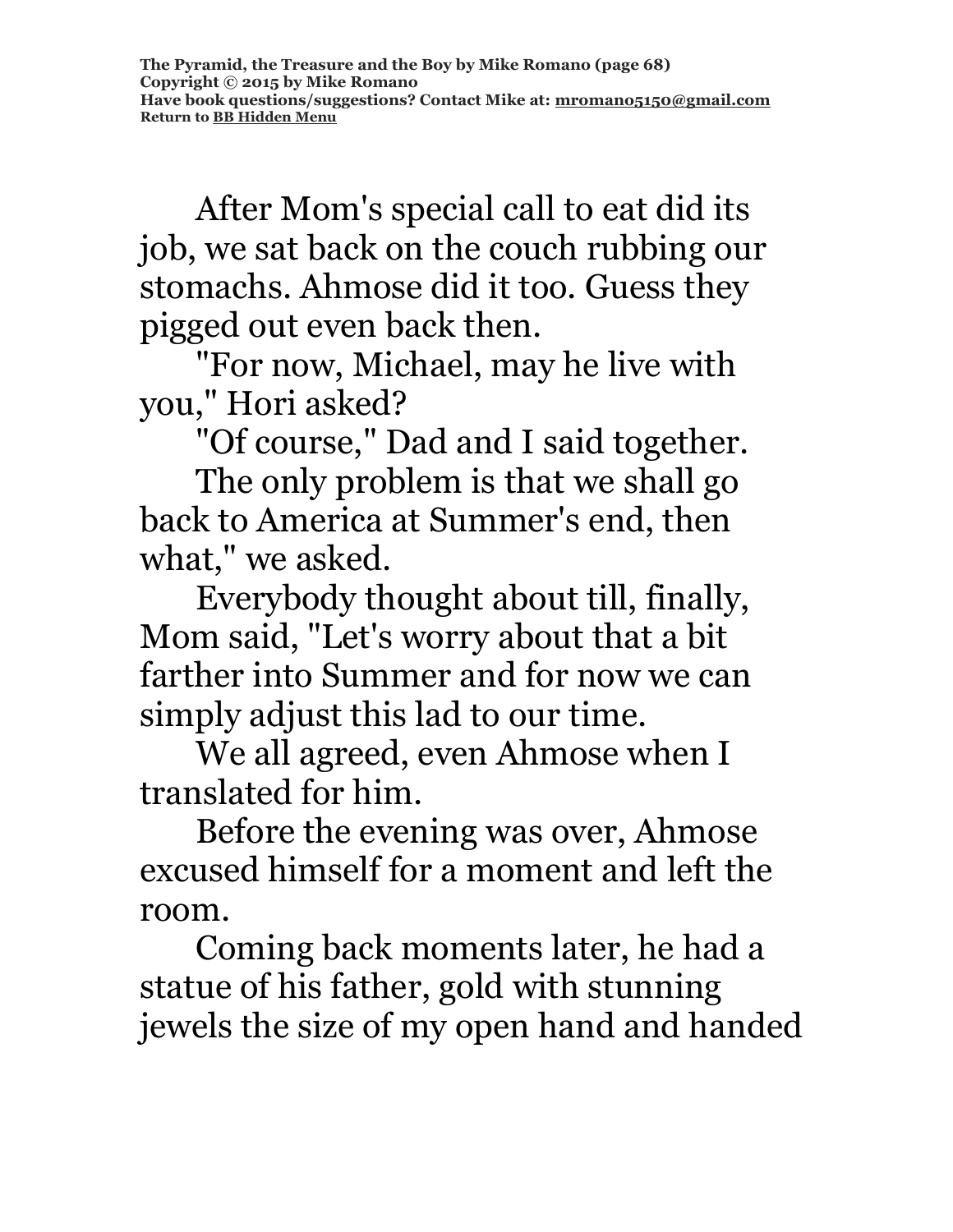**The Pyramid, the Treasure and the Boy by Mike Romano (page 69) Copyright © 2015 by Mike Romano Have book questions/suggestions? Contact Mike at: [mromano5150@gmail.com](mailto:mromano5150@gmail.com) Return t[o BB Hidden Menu](https://www.bartlettbiographies.com/hidden-menu)**

it to Hori saying in English, "Thank you much."

Mom almost cried and Hori was so pleased he almost shook Ahmose's hand off.

That night after all was quiet and I was in bed, I heard a faint knock on my door.

It was my two thousand year old new brother and he just wanted someone to talk to, as his Mom was long ago gone and he said, "My life just found new meaning with you and your parents." "I am greatly in your debt, please accept my humble gratitude."

He sat near my bed in the big arm chair, holding my hand till I guess we both fell asleep, as we woke up to Mom's pancake smell at the same time with the "Yummy Smile" on our faces.

*END CHAPTER FIFTEEN*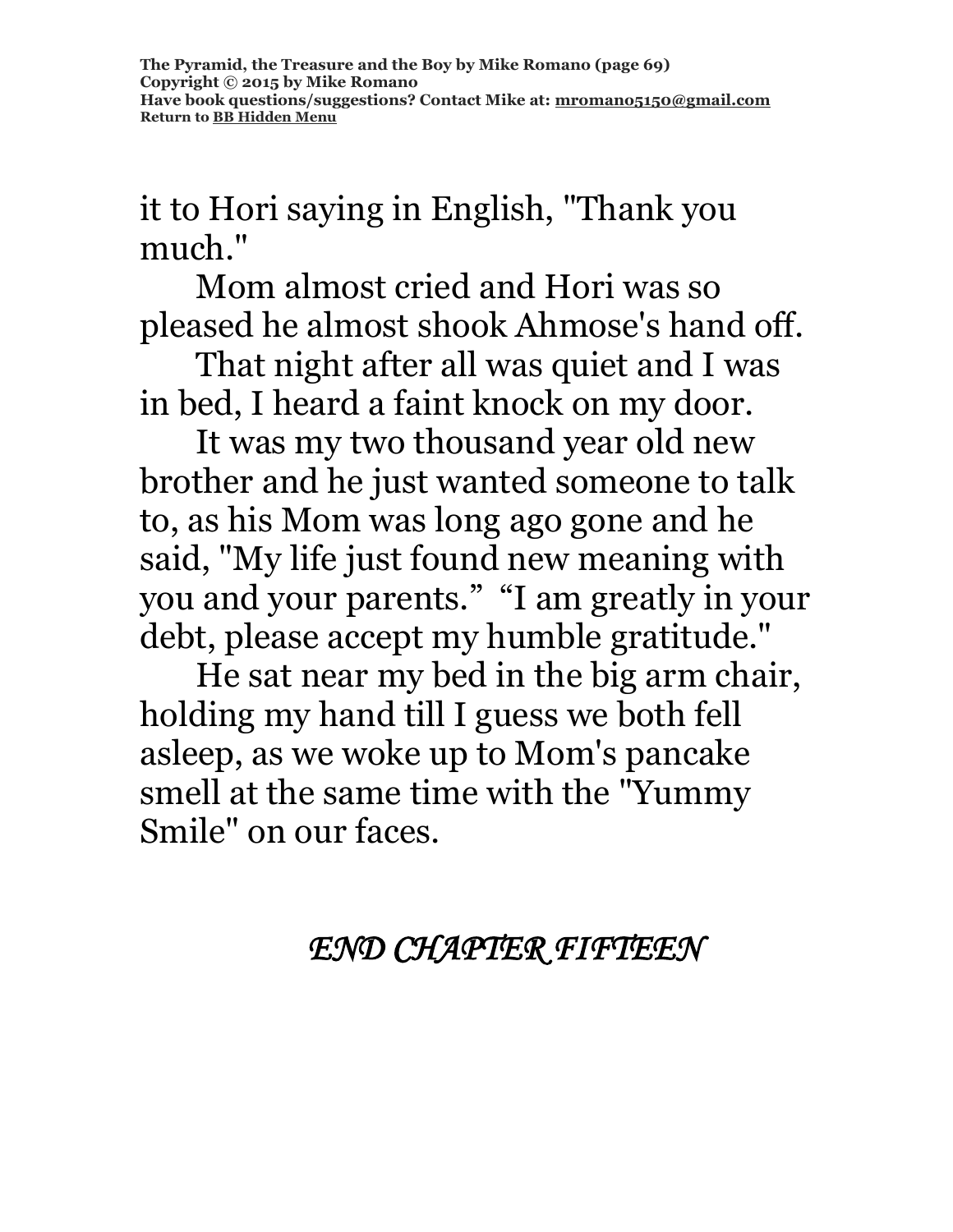**The Pyramid, the Treasure and the Boy by Mike Romano (page 70) Copyright © 2015 by Mike Romano Have book questions/suggestions? Contact Mike at: [mromano5150@gmail.com](mailto:mromano5150@gmail.com) Return t[o BB Hidden Menu](https://www.bartlettbiographies.com/hidden-menu)**

## *CHAPTER SIXTEEN Nothing Like Bad News To Start the Day*

It's nine p.m. home. Dad said, "Shush, it's the college, but six in the morning here. What could they want?

Looking up at Mom and, he I said, "The Dean of Boys had a heart attack ... I'm the assistant, and that it was the Head of the University was on the other end of the phone, and by the look of Dad's face, it wasn't too very good news.

After only a few short minutes he hung up then sat in the kitchen, holding his cup of coffee quite tightly.

"Must take over Monday morning," He said

"But it's already Thursday Dad," I bleated like a stuck sheep!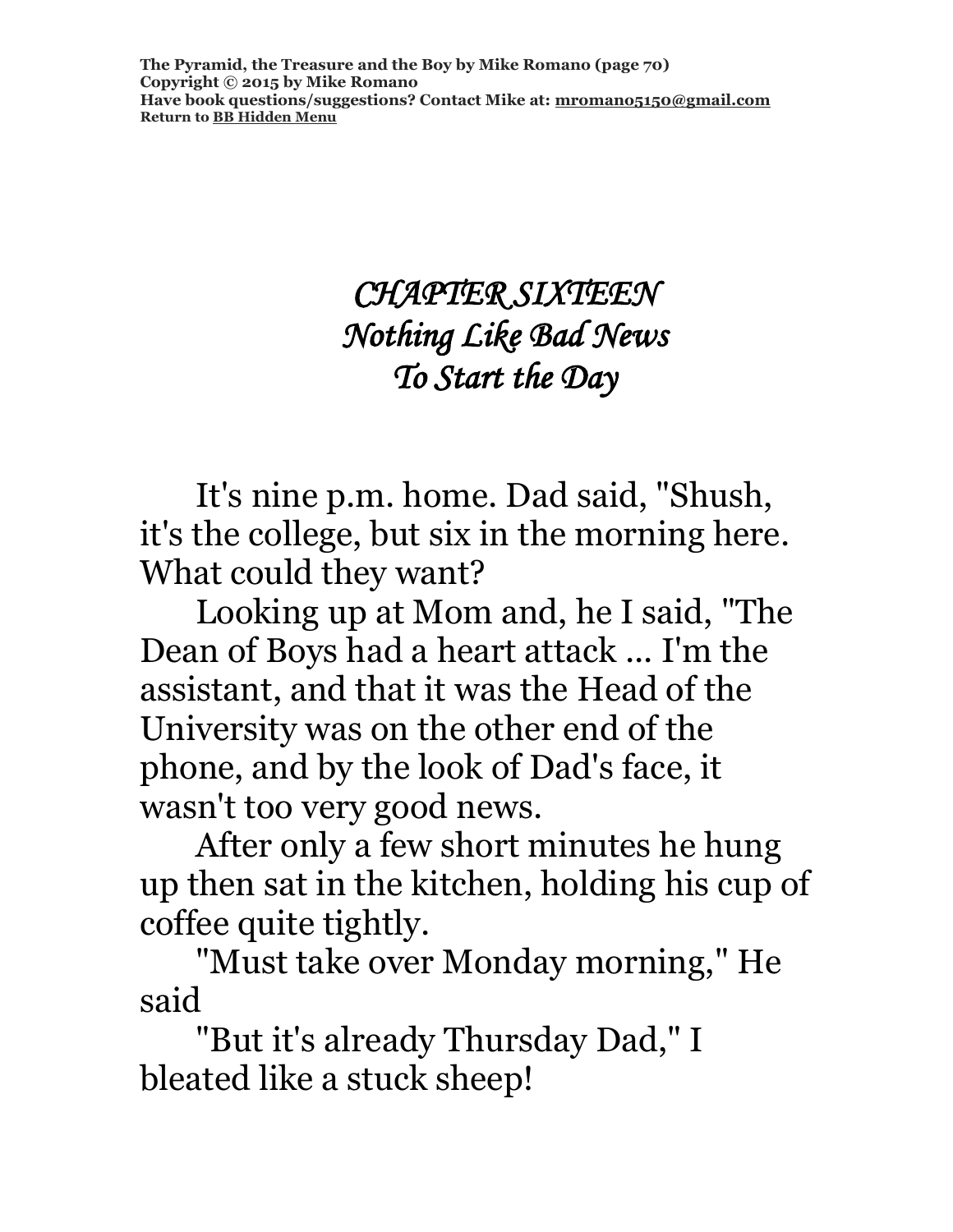"What will we do with Ahmose? Thank all the Gods he didn't completely understand...although he did know something was amiss.

Dad called Hori first thing, explaining what transpired. I could almost hear his bottom plop into his seat!

"I have an idea," Hori asked Dad, "May I impose myself to upon house for tonight's dinner?"

"I'll be waiting out front," Dad said!

Dad went outside to pace, long before dinner, then up drove Hori, all alone, no body guards, no chauffer.

He flew out of the car, slammed the door in haste then quick walked up to Dad.

Shaking hands, walking in to the office, I could hear Hani say, "I have set into motion, a "Plan."

"It's gotta be a great one," Dad responded

Listening from outside the door, I could Hori speak of special permission if both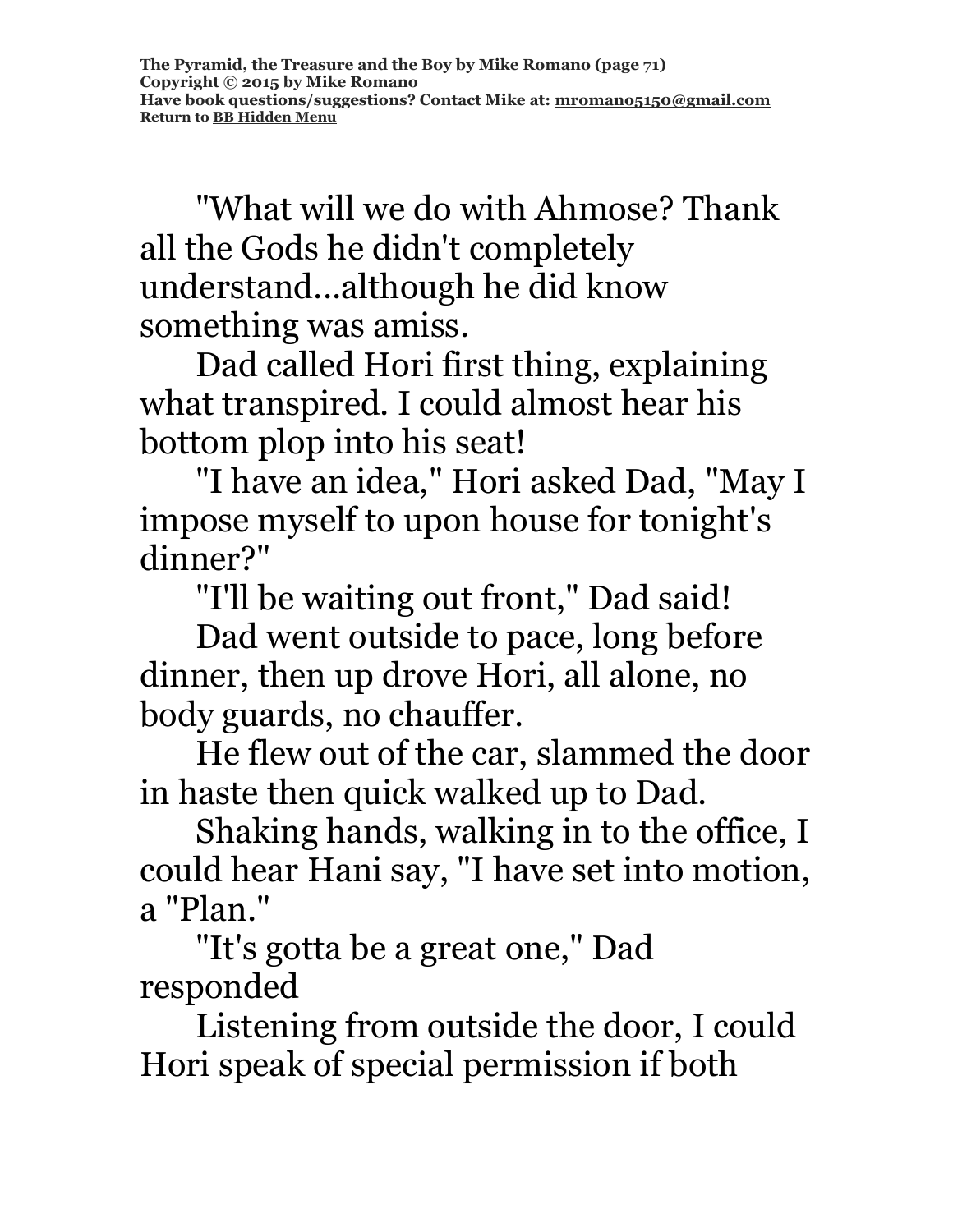parents of a youth were killed and their only relatives lived in another country.

"How could we "Ever" pull this off", Pop half yelled, the other half cried?

"My office is, somehow, in charge of this process, "Hori said, a smirk on his face.

Dad sat back down, kindly called for Mom asking for two glasses of their best Port wine.

Sitting next to each other heavily breathing, they clinked their wine glasses and drank a toast.

Needing to explain all this to Ahmose to see if he would even allow any of this gave us all an uneasy time trying the right time to bring it up.

Later that evening, Mom made a double batch of her chocolate chip cookies of which Ahmose immediately smelled, smiled and waited.

To be sure he fully understood the hugeness of what we were about to ask, I pumped him full of cookies and ice cold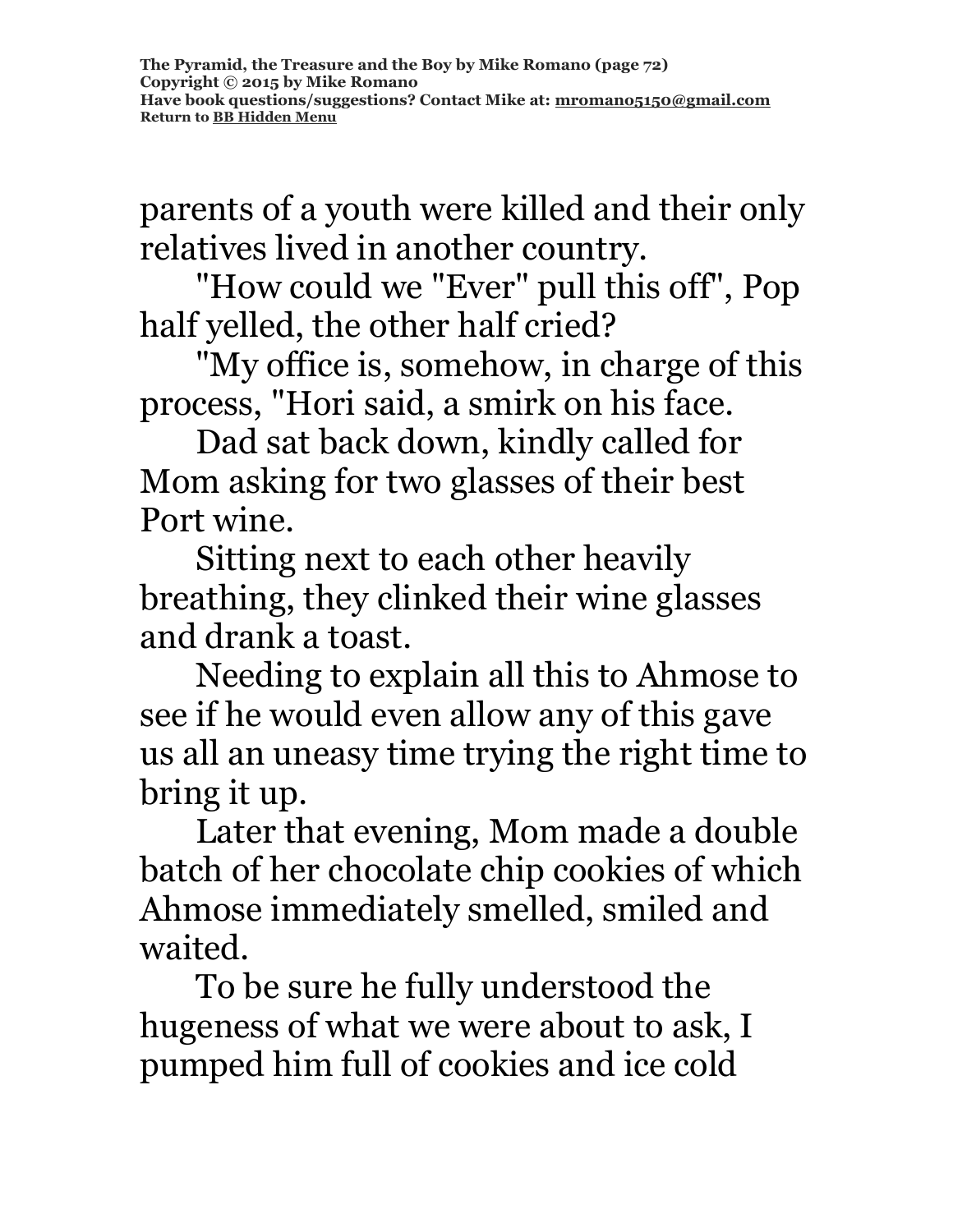milk. Completely stuffed with goodies, Dad and Hori thought it would be better for "Me" to tell him.

Sitting him next to me, handing another chocolate chip and topping off his glass of milk, began to talk.

While I was explaining, I could see him holding back smiles and a laugh.

"What is so funny Ahmose." I slowly said to him in the ancient tongue.

"I understood there would be something hard to speak on when you gave me all the, ... and he said, "Chocolate Chip cookies" in English!"

We both laughed as Dad and Hori couldn't hear us from across the room but smiled also.

"I understand things don't always go as thought or wished, but I trust you and the Father that saved my life. I will go with you anywhere."

Looking at him closely and playing with his hair, to his wonder, I said both in his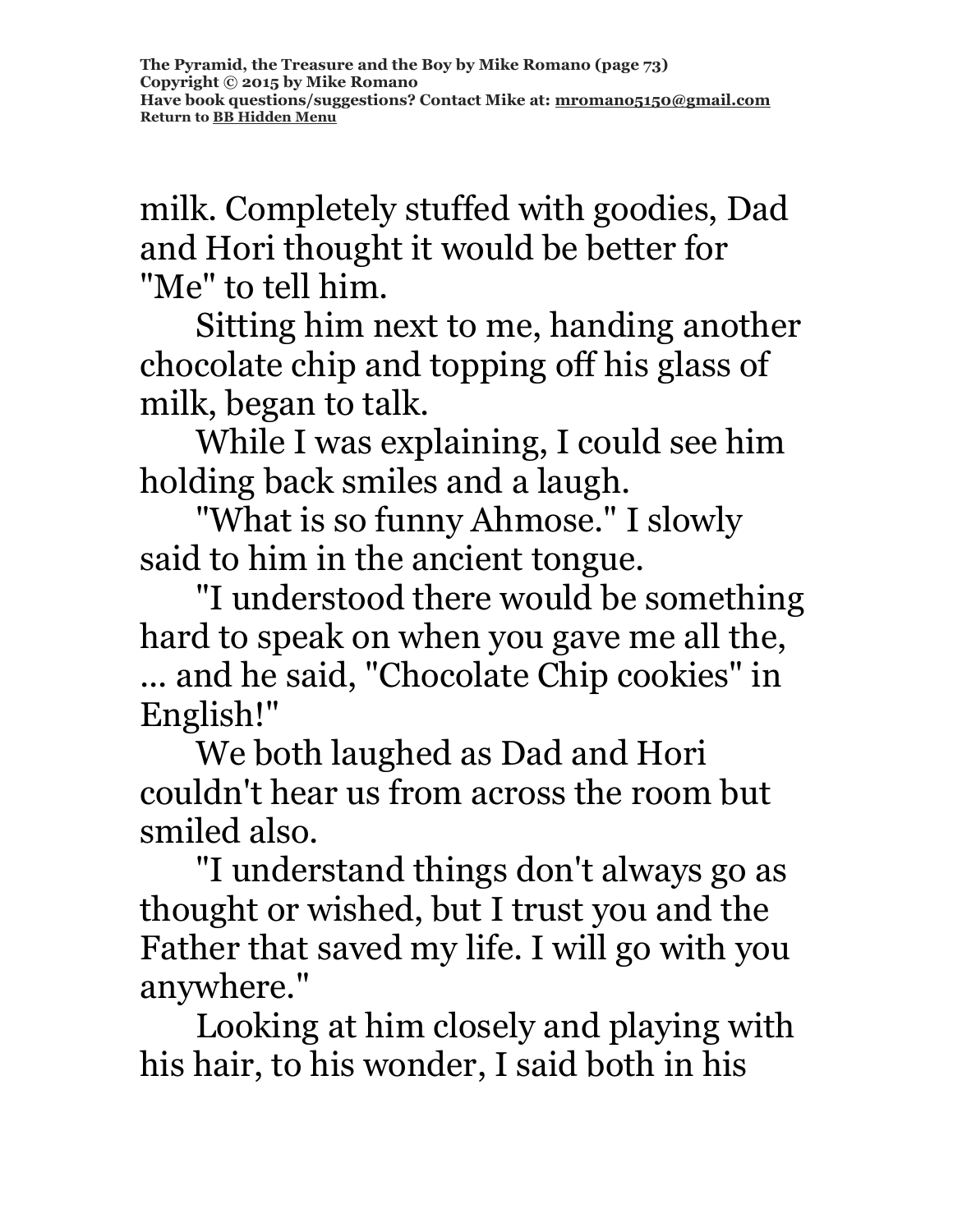**The Pyramid, the Treasure and the Boy by Mike Romano (page 74) Copyright © 2015 by Mike Romano Have book questions/suggestions? Contact Mike at: [mromano5150@gmail.com](mailto:mromano5150@gmail.com) Return t[o BB Hidden Menu](https://www.bartlettbiographies.com/hidden-menu)**

language and ours, "Gonna have do something with that hair and buy him new clothes. Yep, a twenty first century makeover."

Not knowing what I meant, he looked at Dad and they looked at me with an "Omigosh, what have we done" stare.

Tomorrow, you and I go shopping!

*END CHAPTER SIXTEEN*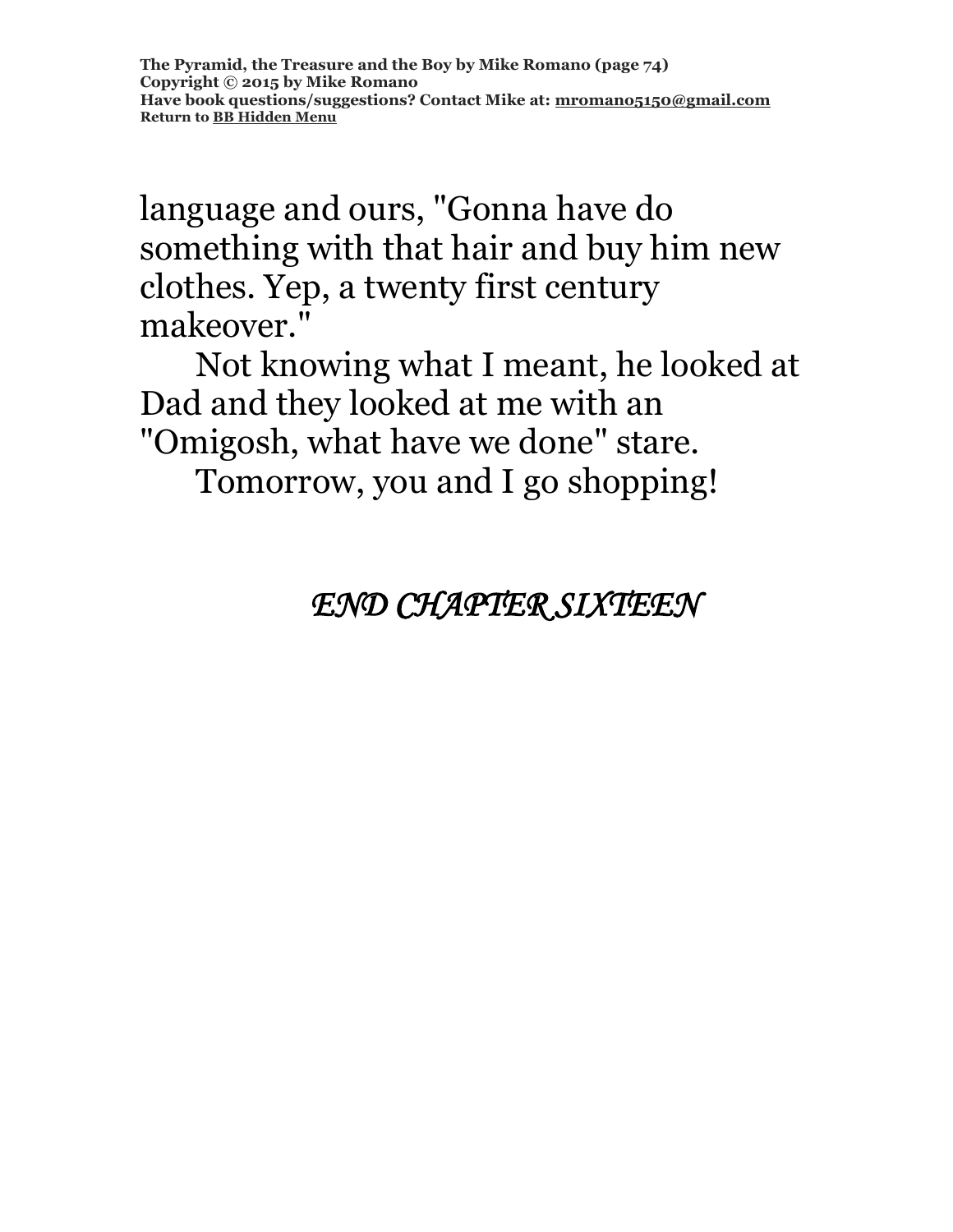**The Pyramid, the Treasure and the Boy by Mike Romano (page 75) Copyright © 2015 by Mike Romano Have book questions/suggestions? Contact Mike at: [mromano5150@gmail.com](mailto:mromano5150@gmail.com) Return t[o BB Hidden Menu](https://www.bartlettbiographies.com/hidden-menu)**

### *CHAPTER SEVENTEEN Dragged Into Our Century He Was!*

After all the craziness was done here, Hori went home to start early in the morning as we had to. He to get a passport and I had two days to update Amose's look!

Up at seven and showered, a new idea for our two thousand year old guest, but he took to it like a baby duck to water. Had to call to him after forty five minutes. Finally, I flushed the toilet and turned on the water in the kitchen, he screamed and jumped right out. (the flush changes temperature lots)

"Done huh?" I said smiling. I am pretty sure he knew I had the shower power and better not mess with me.

Mom drove us to the sort of mall. Looking first for shirts. We went through twenty shirts, settling on four. Then the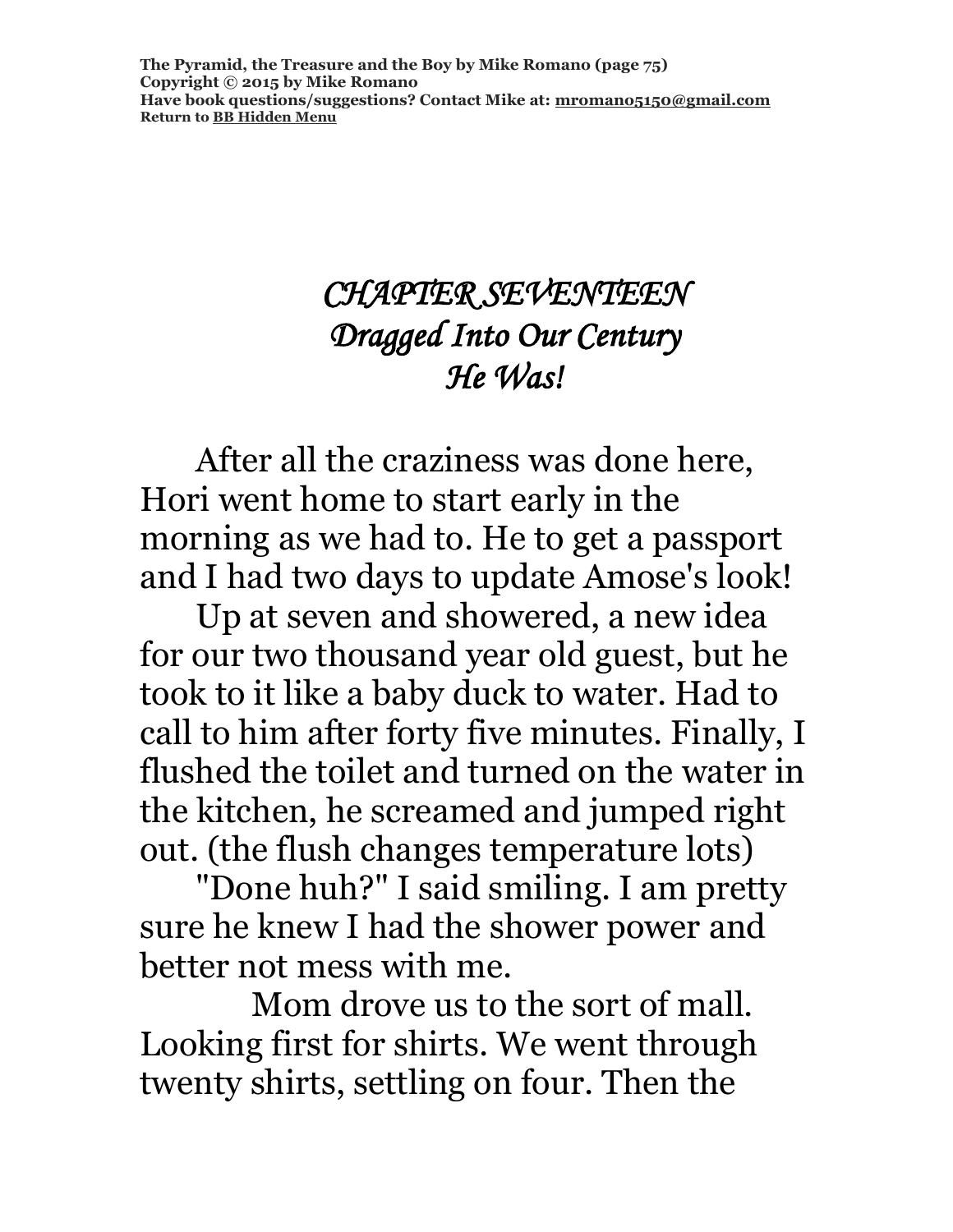pants...a totally new concept not well received by him, but I told him that no good bakery would let him in without them on!

His love for chocolate chips over shadowed most everything. I pulled two from my pocket and we picked four different pants right quick.

Underwear, another foreign concept, I picked. Shoes confused him but he thought they felt nice so two pair and off to Mom for a ride home to have a fashion show for Mom, Dad and now back by popular demand... Hori.

Walking from his bedroom to the office, where we all sat, he sauntered in like Mr. Cool with each change.

Mom clapped, Dad and Hori smiled while I giggled like a monkey.

Ahmose thought this to be a fun day, Yep...he was gonna fit fine.

After the initial shock of the "New and Improved" Ahmose wore off, we set to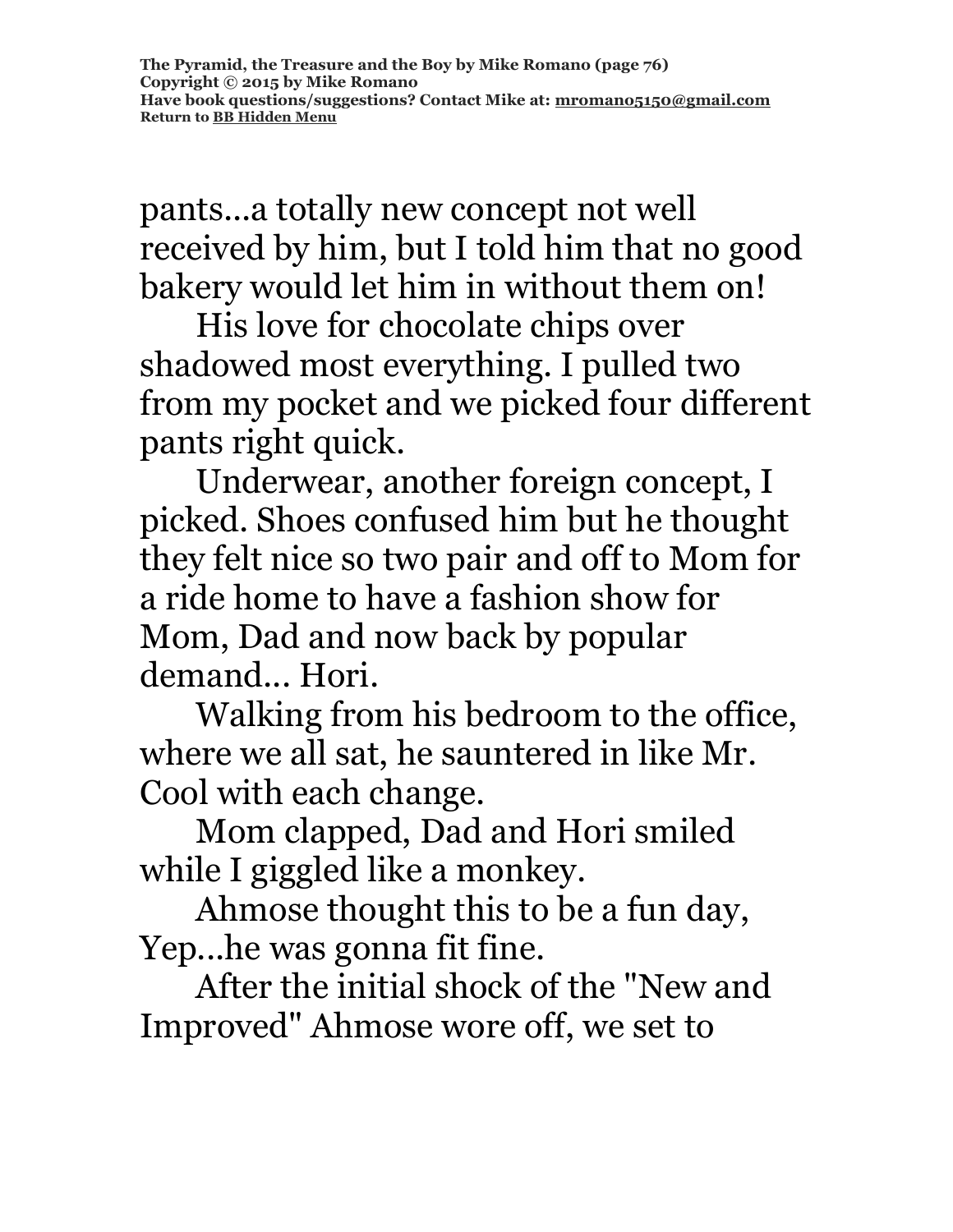hatching a plan how to get his treasure back to the United States.

Hori spoke first saying he had pondered this last night and could get two wooden chests for College property sealed, nailed and marked exempt to inspection for shipment direct to Dad's office back home.

We all shook our heads, all except Ahmose, who was still admiring himself in the long hall mirror.

Mom brought up an interesting thought "Don't you think you should explain "How" we are getting Him to the U.S., as he has no idea what a plane is.

Oh yeah, I shook my head, grabbed his hand, till by the mirror and yanked him to the computer room to try to upgrade his brain hard drive into the 21st century.

I started all the way back with the Write Brothers, which made him react like "Witch Craft"!

Boy. if that makes him squirm, wait till we get to rockets!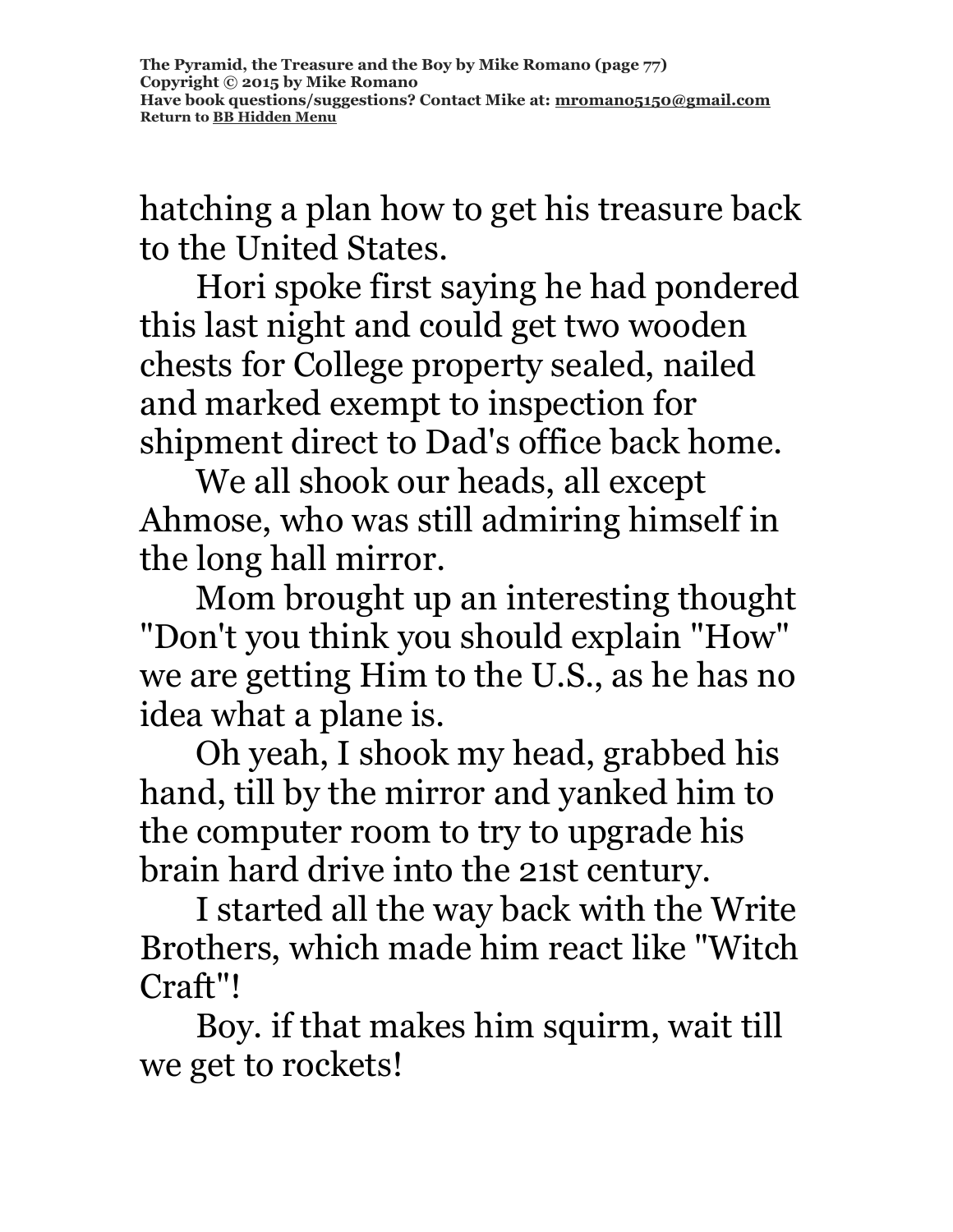Three hours, and several complimentary plates of Mom's Chocolate Chip Cookies. and I swear, over a quart of milk, he looked at me saying. "I'm ready." "But will need some cookies!"

I smiled, nodded yes and both of us went for a walk

"Is the U. of S. as nice as here," he asked?

"Everywhere is as nice as you make it," was all I could answer. This seemed to calm him even more.

#### *END CHAPTER SEVENTEEN*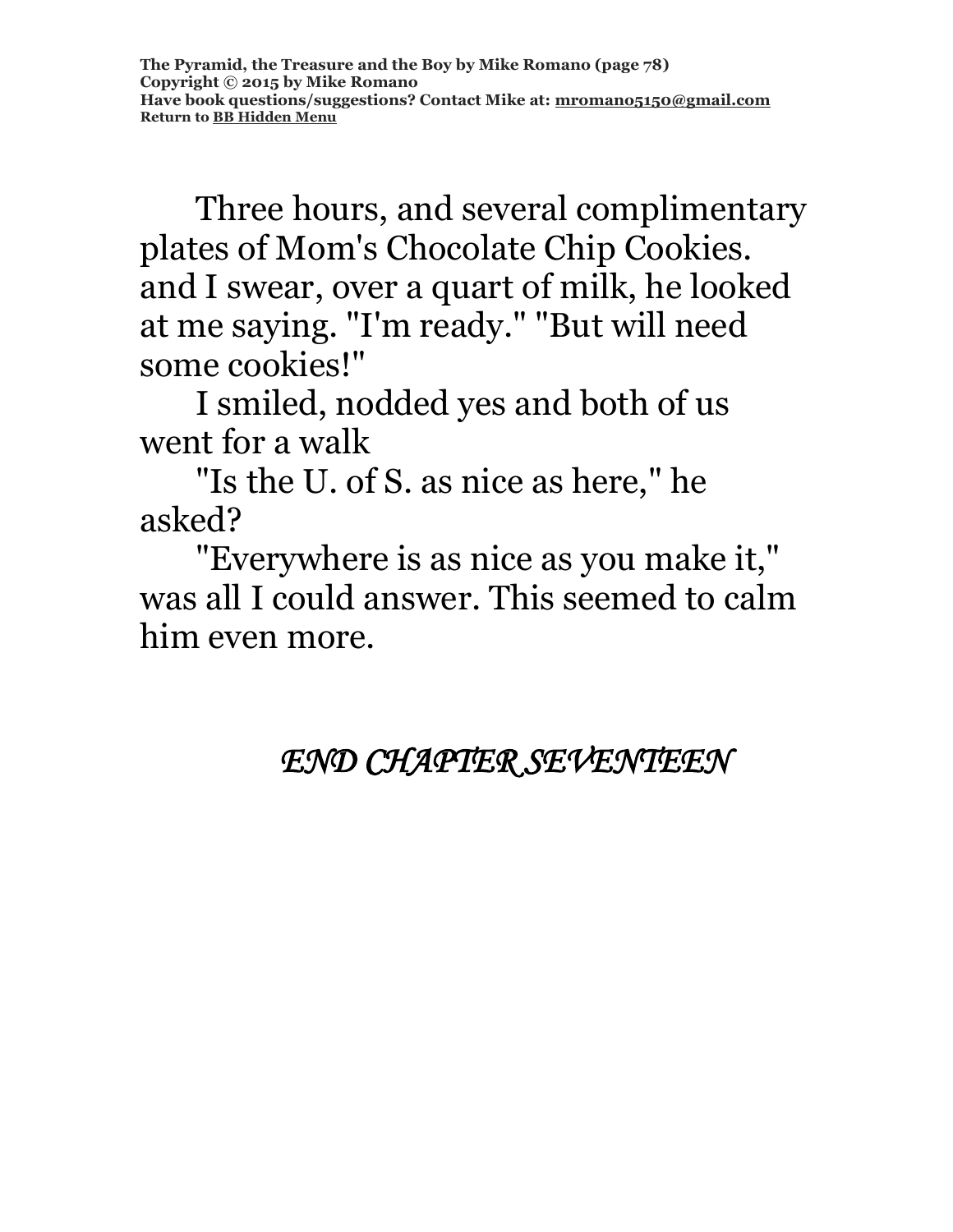**The Pyramid, the Treasure and the Boy by Mike Romano (page 79) Copyright © 2015 by Mike Romano Have book questions/suggestions? Contact Mike at: [mromano5150@gmail.com](mailto:mromano5150@gmail.com) Return t[o BB Hidden Menu](https://www.bartlettbiographies.com/hidden-menu)**

### *CHAPTER EIGHTEEN Off We Go, Into The Wild Blue Yonder!*

With a "Man sized" bag of cookies and a Government permitted large "squeezie" of cold milk, Ahmose walked down the long tube to the plane. Thank goodness they were first class tickets, so he wouldn't feel so claustrophobic. Into the seats we went, and into his mouth a "whole" cookie went!

All seemed well till the captain spoke over the intercom...something completely alien to him, sounding like the gods, adding to which was the roar of the engines!

I stuffed two chocolate chip cookies in his hand, one in his mouth and gave him the surprise milk squeezie of milk, which seemed to make him so happy, he momentarily forgot the noises.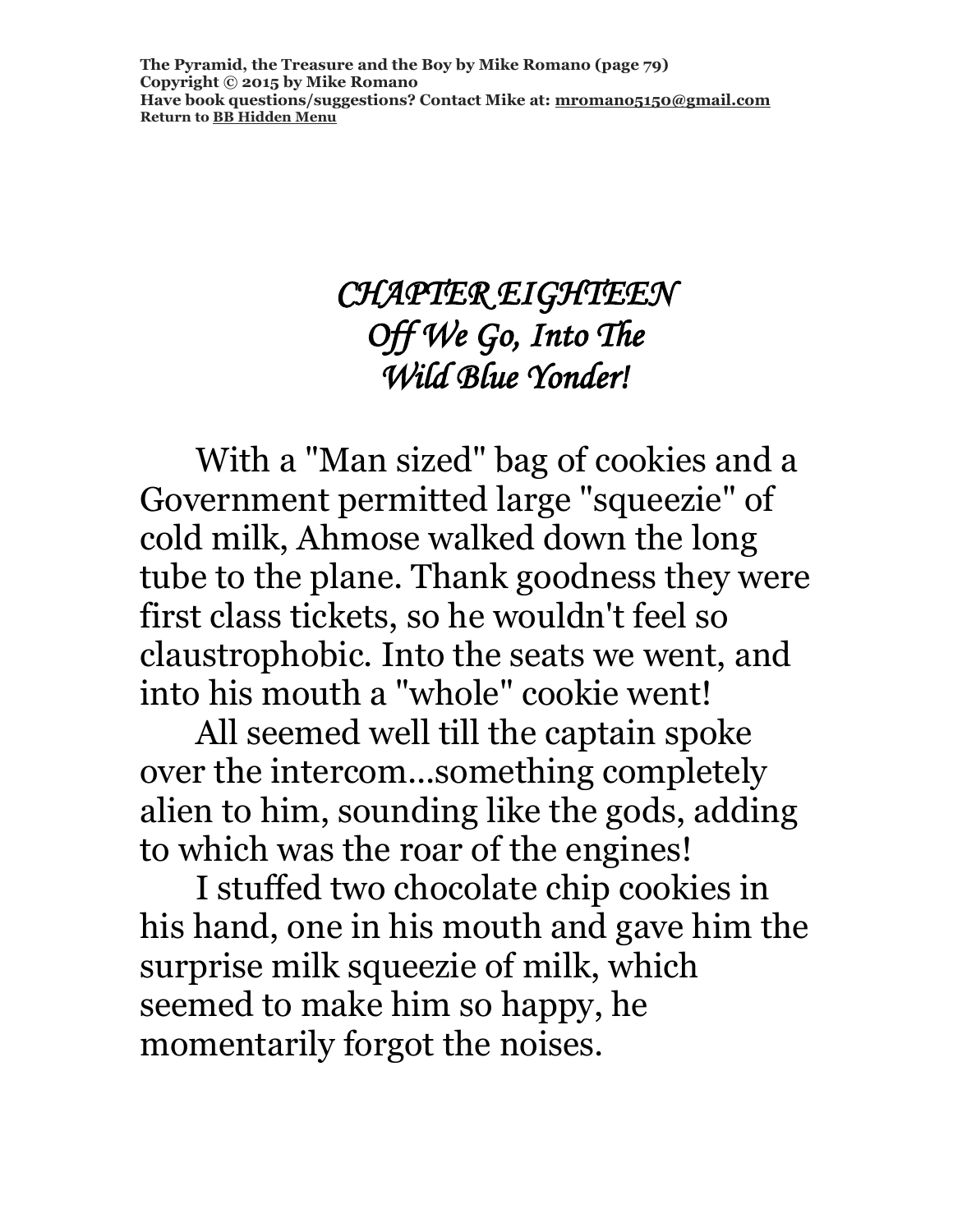Then there was the rush!!! Take off which pushes you pretty much back into your seat, oh, and add to it the ground outside the window, moving fast!!

This seemed to excite him...in a good way.

Dad looked at him saying, "He might like the raceway near home," with some jest in his voice.

As we rose through the clouds, Ahmose turned to me saying, with half a cookie in his mouth, "This is what I say in so many of my dreams...puffy sky and shapes of white."

He seemed truly at peace with the situation. Let's see how he handles the airport home with a thousand times more people ...and then there's the freeway!

He was amused by the flight attendants walking up and down the aisles offering all kinds of snacks, drinks and foods in first class. Taking some of everything he seemed even…happy.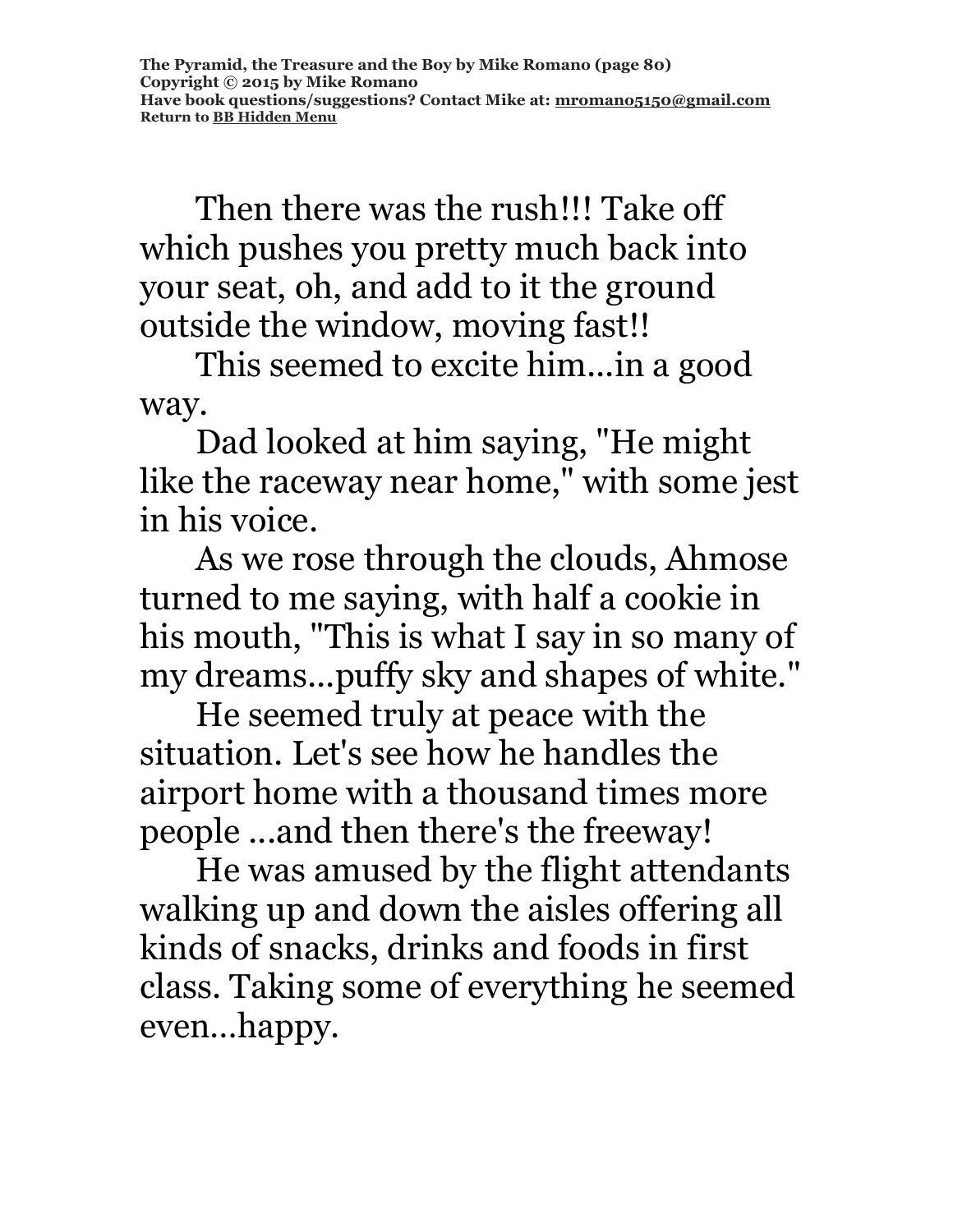After several hours of stuffing himself, he simply fell off to sleep.

I guess I did too, cause Ahmose woke me up just before landing.

Both of us looked out of the side windows watching the ground speed by, enjoying the rush.

He was a 21st century guy all the time.

As we got off and went to the special place where commercial boxes were taken off, I could hear the off loaders talking to themselves asking, "What the heck are in these boxes, "Lead?" Little did they know!

The school had a big van waiting for us with a man holding a sign.

The boxes were loaded, we were too and off we went.

Still, Ahmose seemed to be in a great mood.

"I have to ask you, how can you move so far from home, after those many, many years and be this happy?"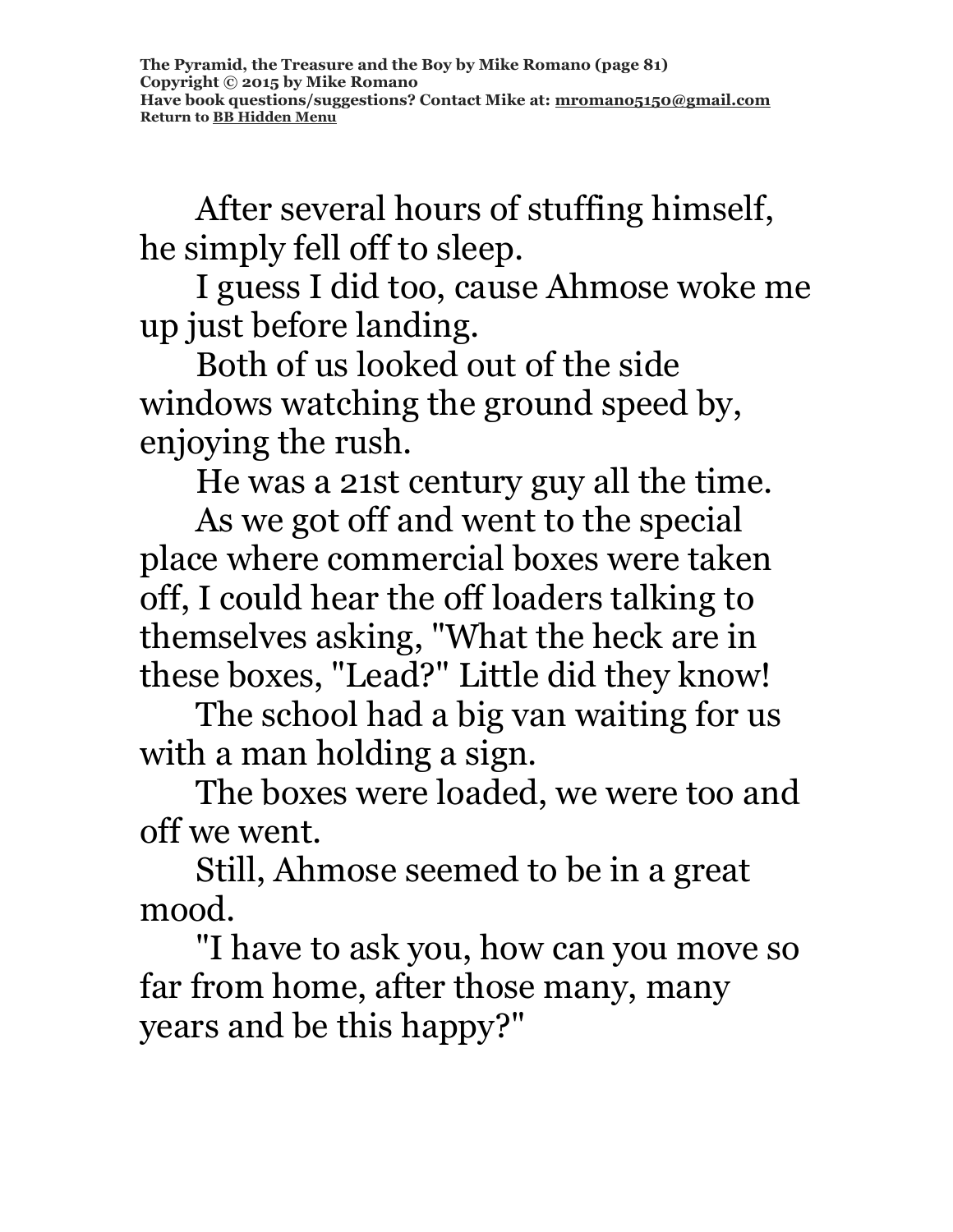"It is as if a captive bird, wings clipped, grew them back and was able to fly high and far, that is how I feel," he said with his eyes up to the clouds.

I looked, feeling so good at that point.

There were football players waiting at our home as requested to off load the "Lead" feeling boxes.

Up two of them started to lift these guys were the front line and pretty darn big.

The box didn't budge. Then four strained leaving all six to take in each case.

We had serious goodies in the kitchen Mom was making for them when they were done. As they walked into the kitchen, the smells instantly made them forget about all strains as the hand to mouth motion took over as the quantity of goodies on six plates quickly was reduces to about one or two pieces left.

Fed and happy, they were on their way as we stood in the front room welcoming Ahmose to his new home.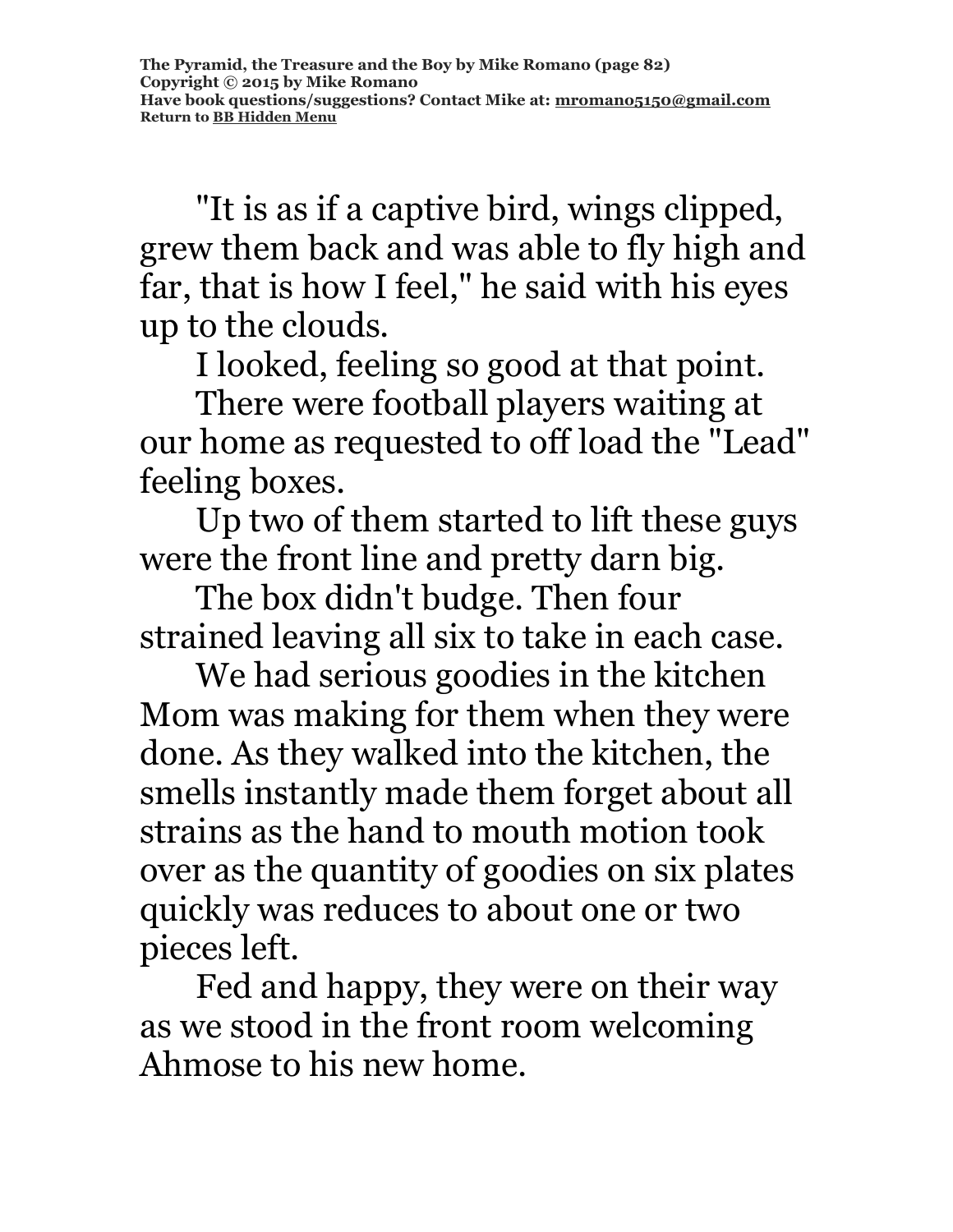Looking around, I suggested we go out back to our huge expanse of a yard, to give him the feeling of freedom.

The tapes he wore when he slept teaching him English, compounded with the tapes online I showed him how to use, his words were sounding better, and he was stringing sentences strangely well.

Outside, we looked up at what was now the night sky, seeing what he similar to what he saw for these thousands of years, alone with only his thoughts.

"Ahmose...tomorrow, we shall see the college and all the thousands of students there who will be so happy to meet you."

This seemed to perk him up as we went back to his room, where a fresh made bed, half a dozen of Mom's chocolate cookies and two glasses of ice cold milk.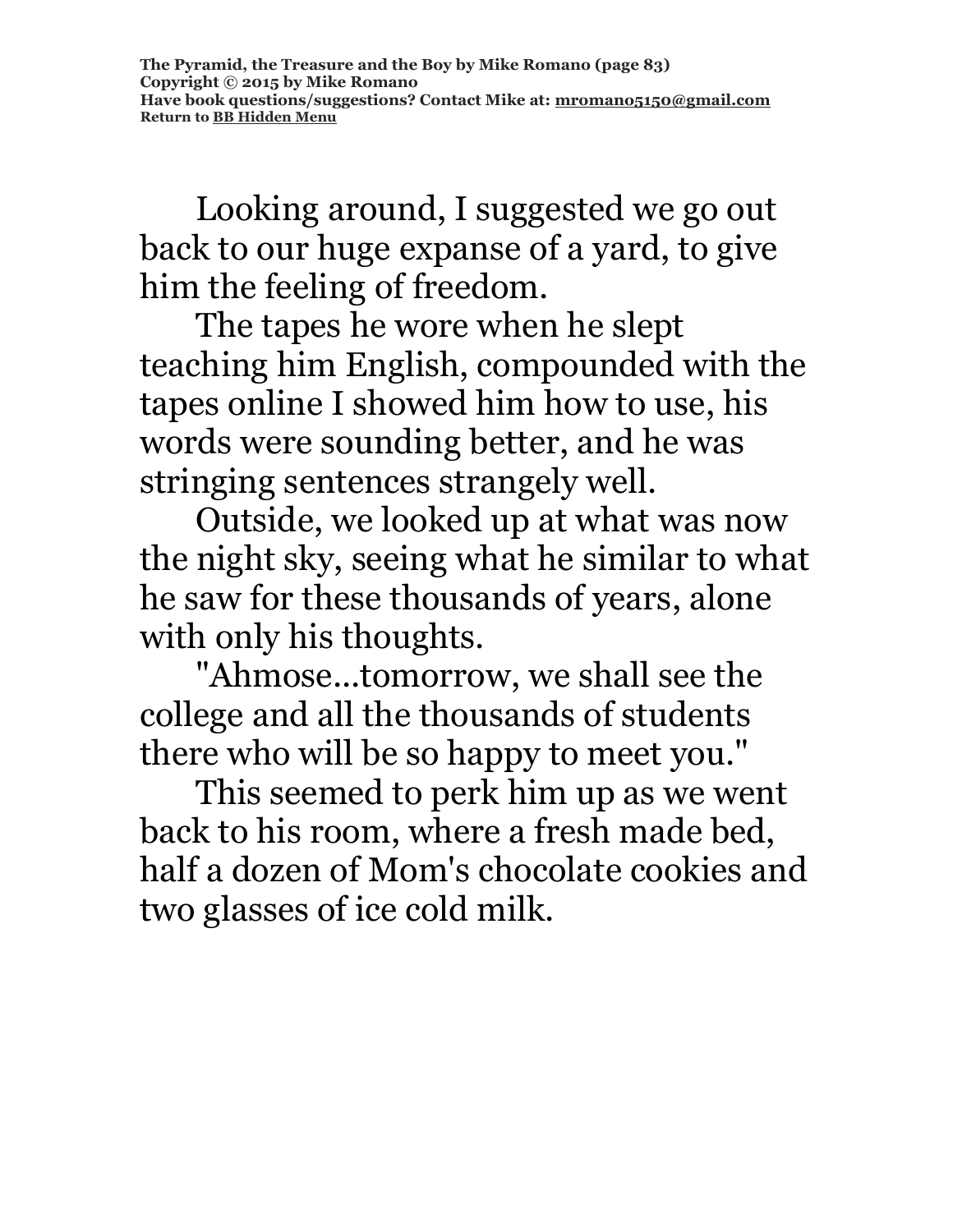**The Pyramid, the Treasure and the Boy by Mike Romano (page 84) Copyright © 2015 by Mike Romano Have book questions/suggestions? Contact Mike at: [mromano5150@gmail.com](mailto:mromano5150@gmail.com) Return t[o BB Hidden Menu](https://www.bartlettbiographies.com/hidden-menu)**

I got a glass of milk and "One" cookie before Ahmose slipped into bed. He seemed much happier now, so I kissed him on the forehead and shut the lamp, leaving the door half open to his sleepy smile.

*END CHAPTER EIGHTEEN*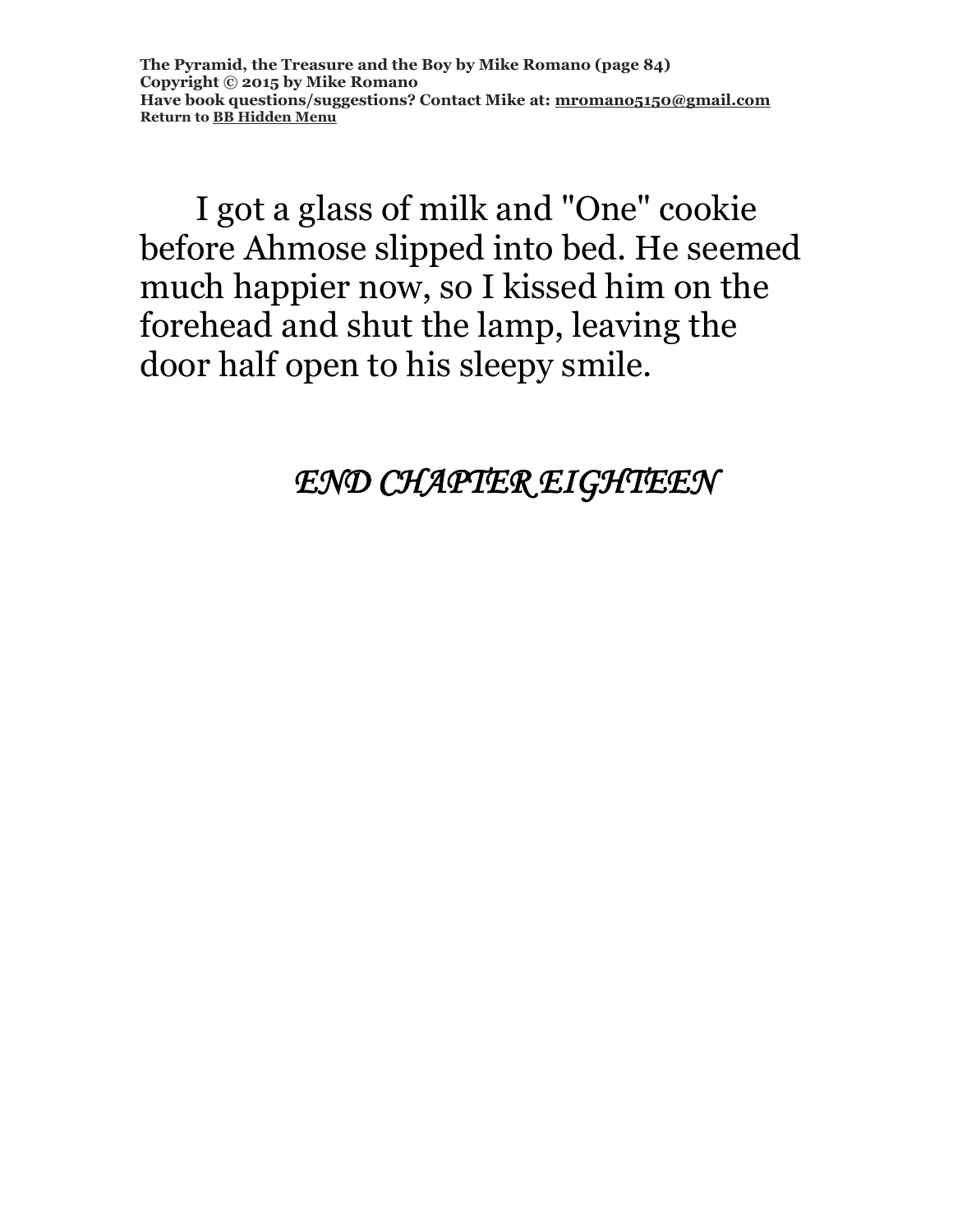**The Pyramid, the Treasure and the Boy by Mike Romano (page 85) Copyright © 2015 by Mike Romano Have book questions/suggestions? Contact Mike at: [mromano5150@gmail.com](mailto:mromano5150@gmail.com) Return t[o BB Hidden Menu](https://www.bartlettbiographies.com/hidden-menu)**

## *CHAPTER NINETEEN School Was Something Ahmose Should Be Teaching!*

Walking onto the campus seemed to excite him as there were many, although new, Egyptian statues and symbols in and by the Archeology department.

Inside, we walked by a room, in which several scholars from around the world, were attempting to translate a huge tablet in an archaic written hand. Ahmose passes by, looked and backed up.

He spoke to me in the ancient tongue, translating it to me easily, as I told the professors what it all said word for word.

Their eyes shot back and forth from the tablet to me to Ahmose then back to each other. Almost in disbelief but sooooo happy and overly impressed with "Their" newest,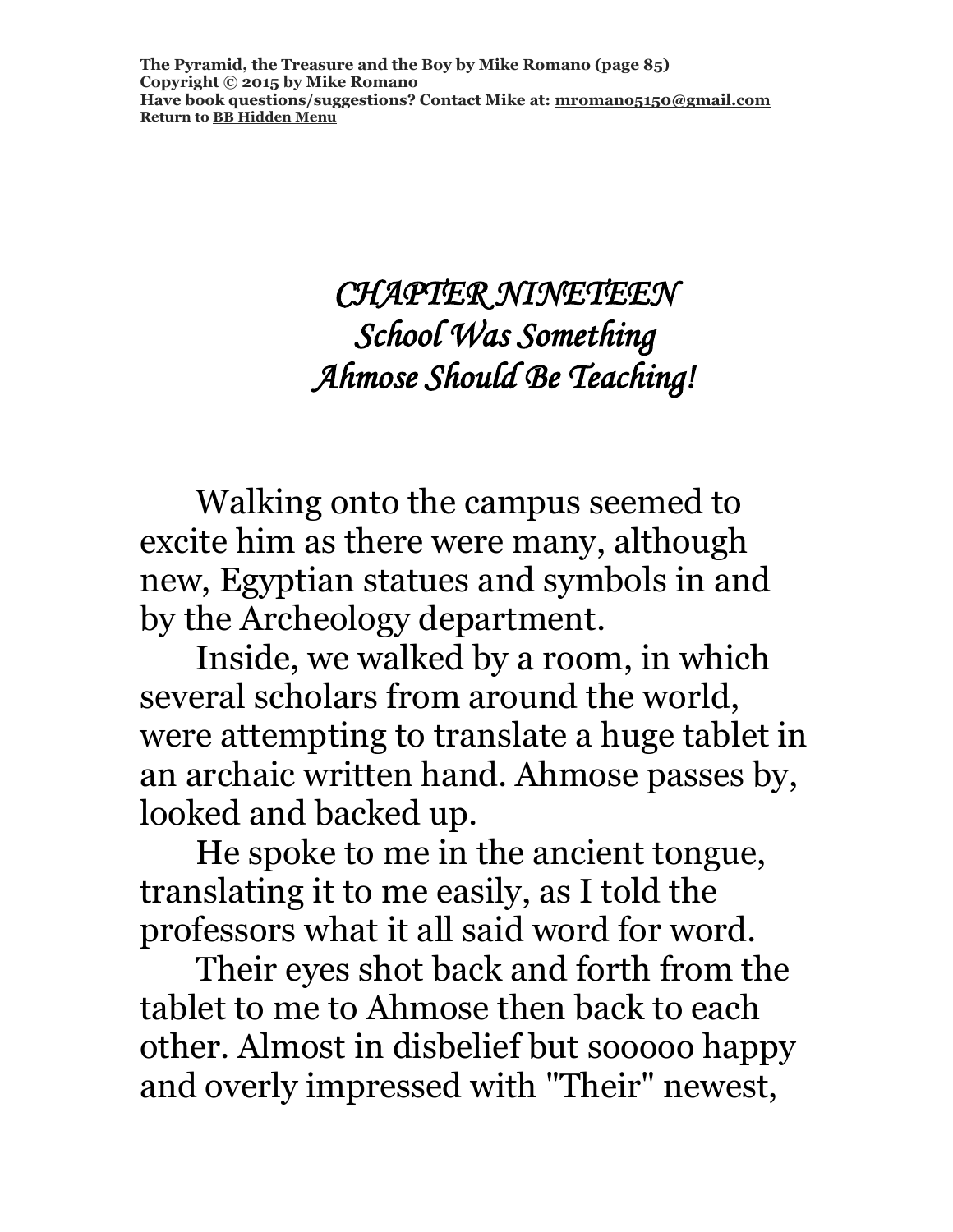**The Pyramid, the Treasure and the Boy by Mike Romano (page 86) Copyright © 2015 by Mike Romano Have book questions/suggestions? Contact Mike at: [mromano5150@gmail.com](mailto:mromano5150@gmail.com) Return t[o BB Hidden Menu](https://www.bartlettbiographies.com/hidden-menu)**

they believed, newest member, grabbed Ahmose, pulling him into the room, pointing at everything.

He looked at me laughing till I explained that he was just a visiting distant relative.

"Oh...but we "Must" have him. There is so much he can help us with!!!"

"Tell you what...write down or photograph your questionable words and email them to me and he will look at them daily, o.k.?

With a grumble and some "darns," they lowered their heads nodding semi approval.

Off we were, again, towards Dad's lab.

"What do you think so far, Ahmose", I asked.

"A wondrous compilation of knowledge that can help all kind," he answered.

Dad welcomed us with a kiss for me, and a hand shake hug for Ahmose but as was as intensely stuck on a translation like the other bunch.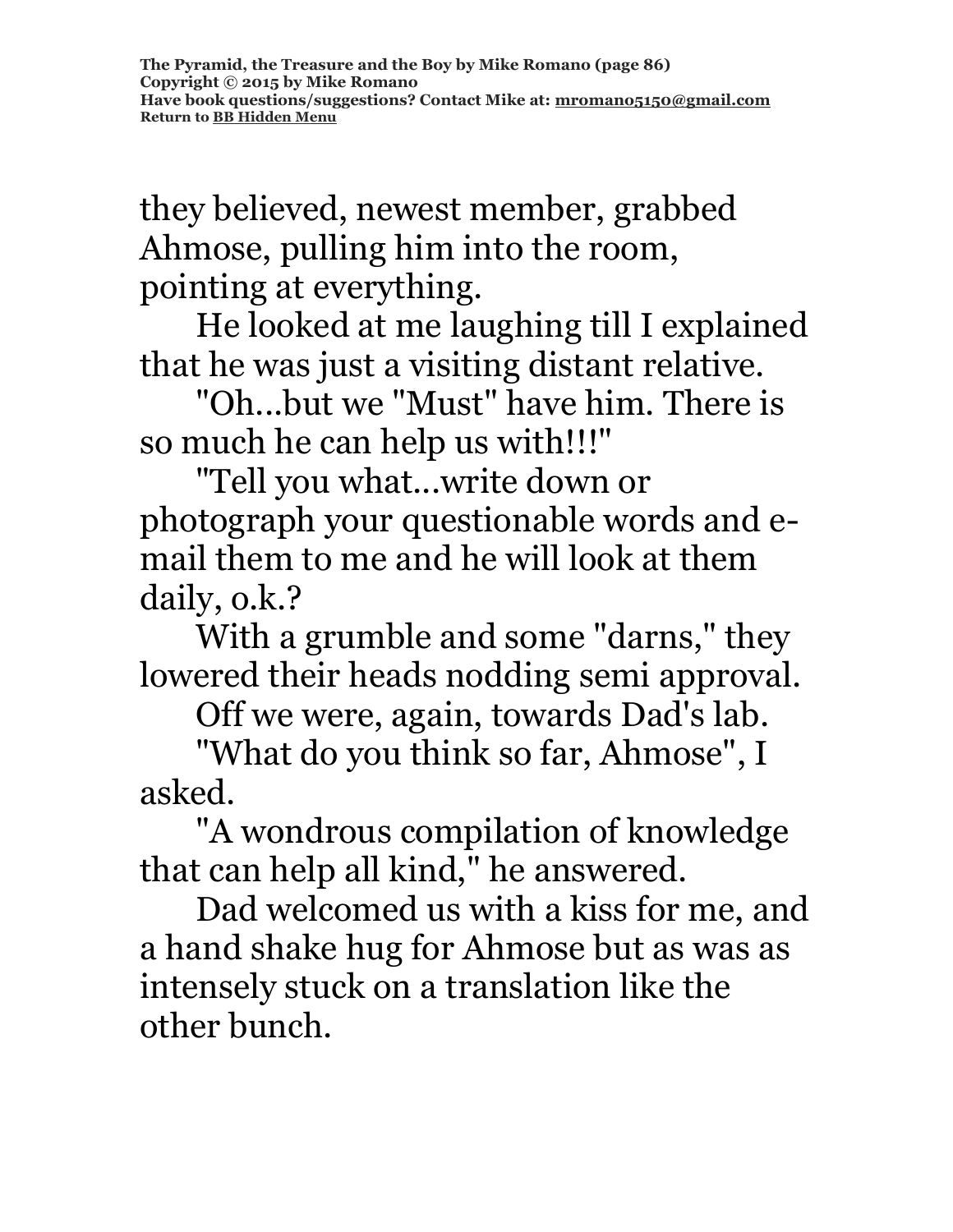Ahmose saw his scratchings figuring Dad was in a rut.

Looking over the very ancient writings on the brittle papyri, he started to spout out sentenced I could understand.

Dad looked at me with these huge eyes, smiling at the answer.

Ahmose shook his head saying, "Food making." "Ha, ha"

Dad asked, "He means a "Recipe?!"

"Guess so Dad," I said with a grin.

Throughout the day, we wandered, helped and got six job offers, ending up back at Dad's for schools end. Thank goodness for the dozen and a half cookies Mom packed for us, along with a grand thermos of chilled milk, as Ahmose did not like the smell emanating from the lunch hall.

On the way home, He said in quite good English, "This change...umm, good. I like here and the people are smart, I truly like this."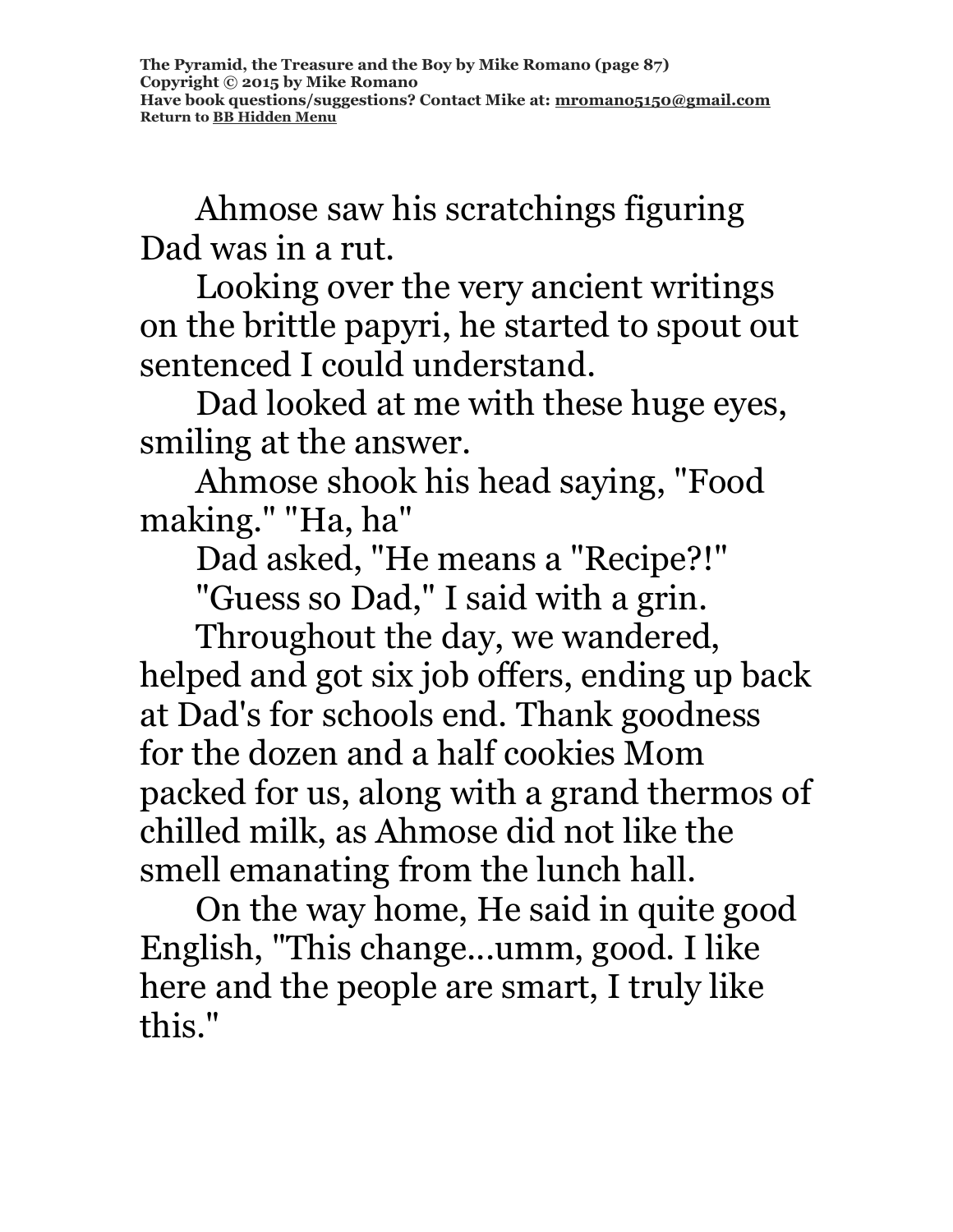As we drove into the garage, He asked if someday he may be able to ride one of these things, "You mean, "Drive" the car?"

In English, "Yes...Drive...the ...car."

I looked as him, smiled saying, "Not a problem," in English and ancient.

This answer received a wide and happy smile as "He" shouted, "Mom, What's for dinner," in perfect English?

I looked at Mom, and all three of us laughed.

#### *END CHAPTER NINETEEN*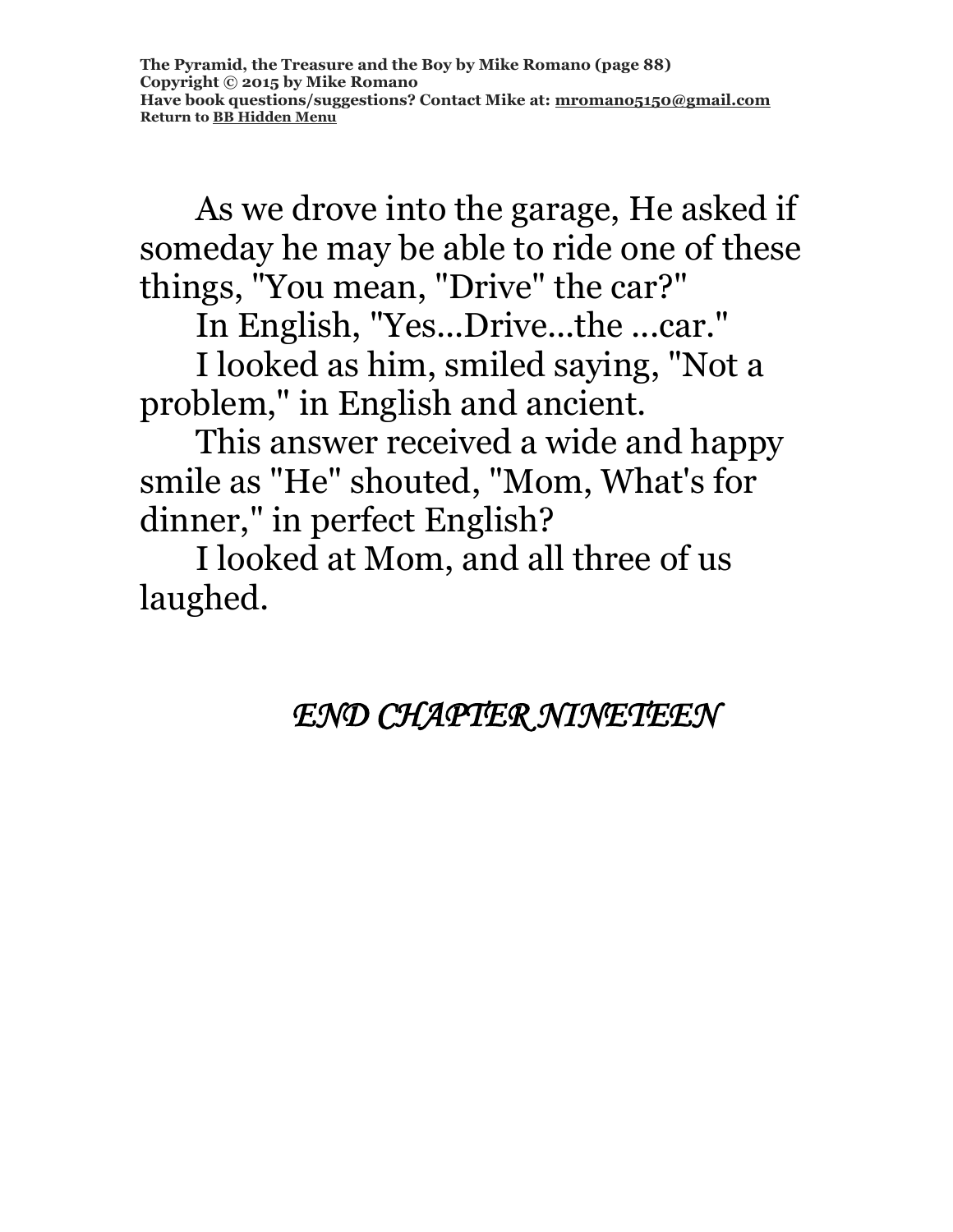# *CHAPTER TWENTY The Treasure of Ahmose*

After the sixth month with us...our merry visitor's English was sounding more like a born here rather than a snuck here person

The best part is that what he learned in English sounded exactly perfect, no accent as the tapes were repeated by Ahmose repeatedly into the tape player we got him.

The understanding of the family unit we can credit to his Mom as he had a love that was ultimate in his thoughts and life. We were his family and he and we liked it that way.

One day, I remembered the boxes locked up in the read room of the garage. Half a ton, or so, of gold and jewels sitting there with no purpose what so ever.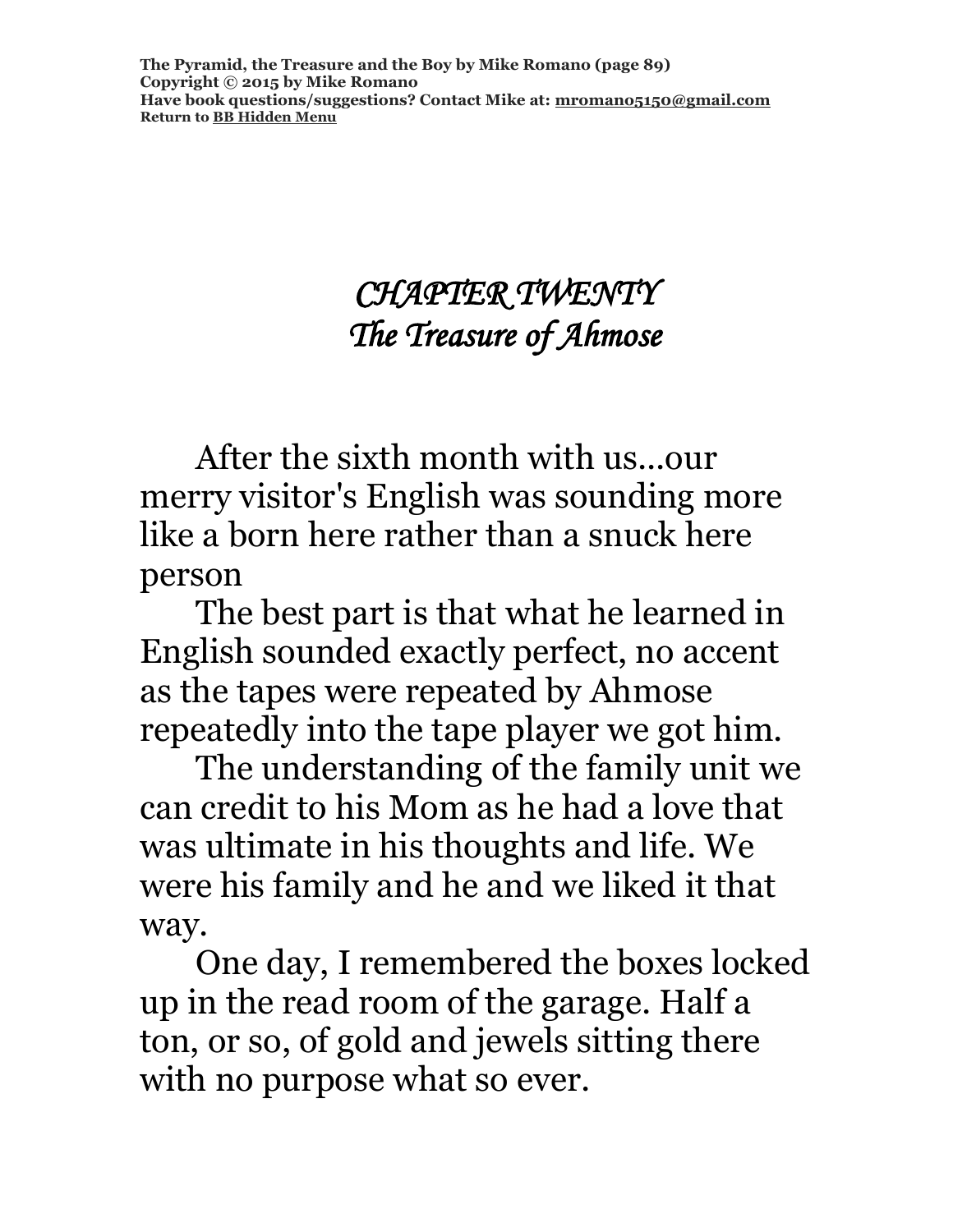After dinner that night, I asked Ahmose if there were any special pieces in the boxes he liked the most. His answer shocked me.

"One...two, maybe three, that's all," he said.

"What do you think of selling the other pieces, over time, and start a place to feed children and seniors who haven't enough to eat," I asked a bit nervously?"

He turned with wide eyes as if holding back a tear, saying, "I have had many nights without sleep, wondering what to do with the treasure." "I need so little and there are those who need much but have little." "Let's do it!"

I jumped from my seat starting to bounce like the monkey girl my Dad called me as a kid. Ahmose jumped up and joined me.

Mon came in to see what the ruckus was all about. We told her, and she joined in, till Ahmose said, "Perhaps this calls for some hot cookies?"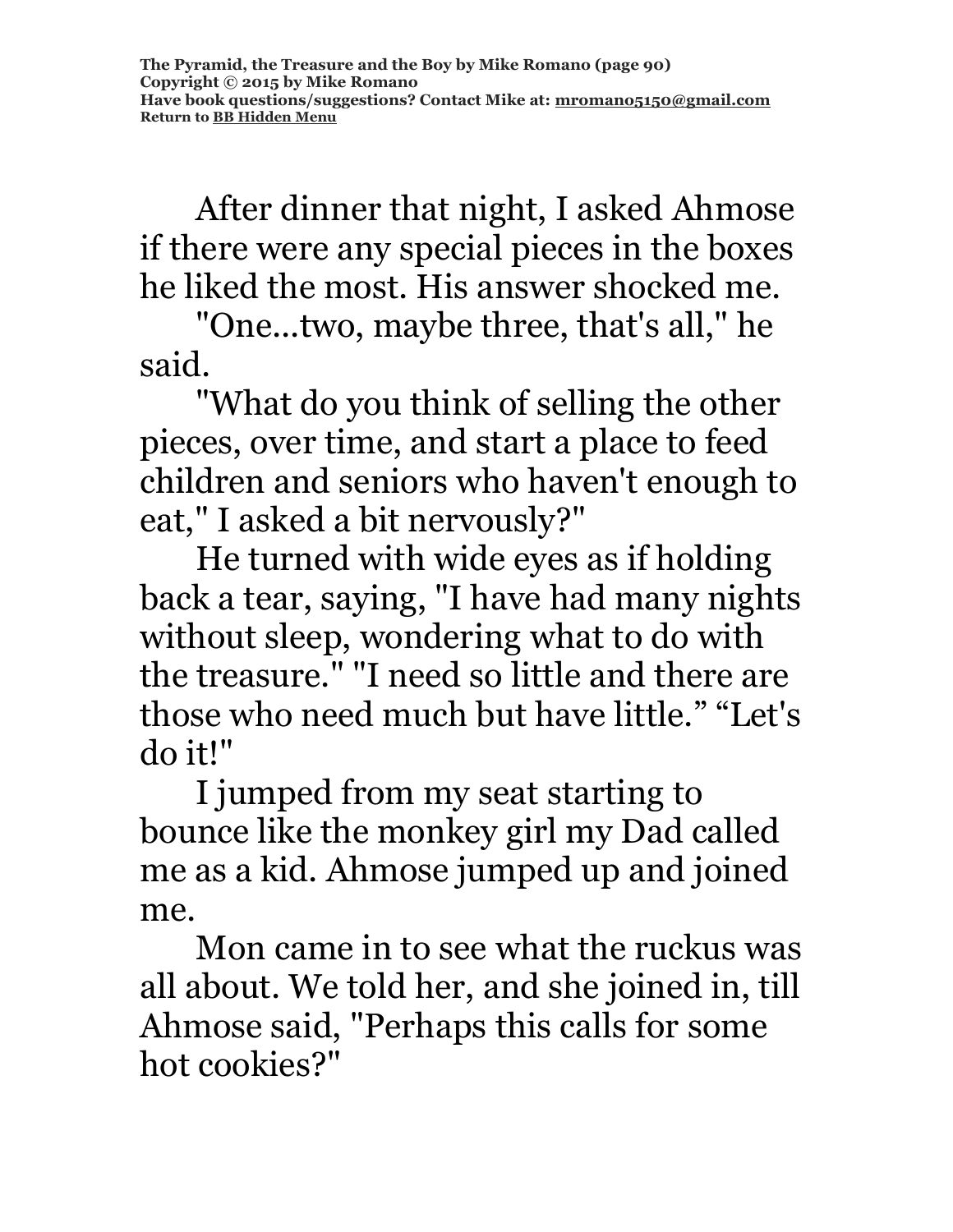Mom said, "It sure does!!" We went and got Dad all intent in his home laboratory and told him.

His smile and group hug were all we needed.

After an intense round of cookies, we brainstormed at where, who and how we would start.

This would become an even greater undertaking than we had ever expected!

Dad said that the cataloguing and photographing of each piece to find their importance, would allow us to see how and to whom to sell them.

A pretty huge task ...but we're soooo ready!

In the morning, Mom, Dad, Ahmose and I unloaded the cases into a closed garage, with curtained windows and locked doors.

Boy, there was sure a buncha loads of things, all glaring the reflection of the bright lights needed to photo them all.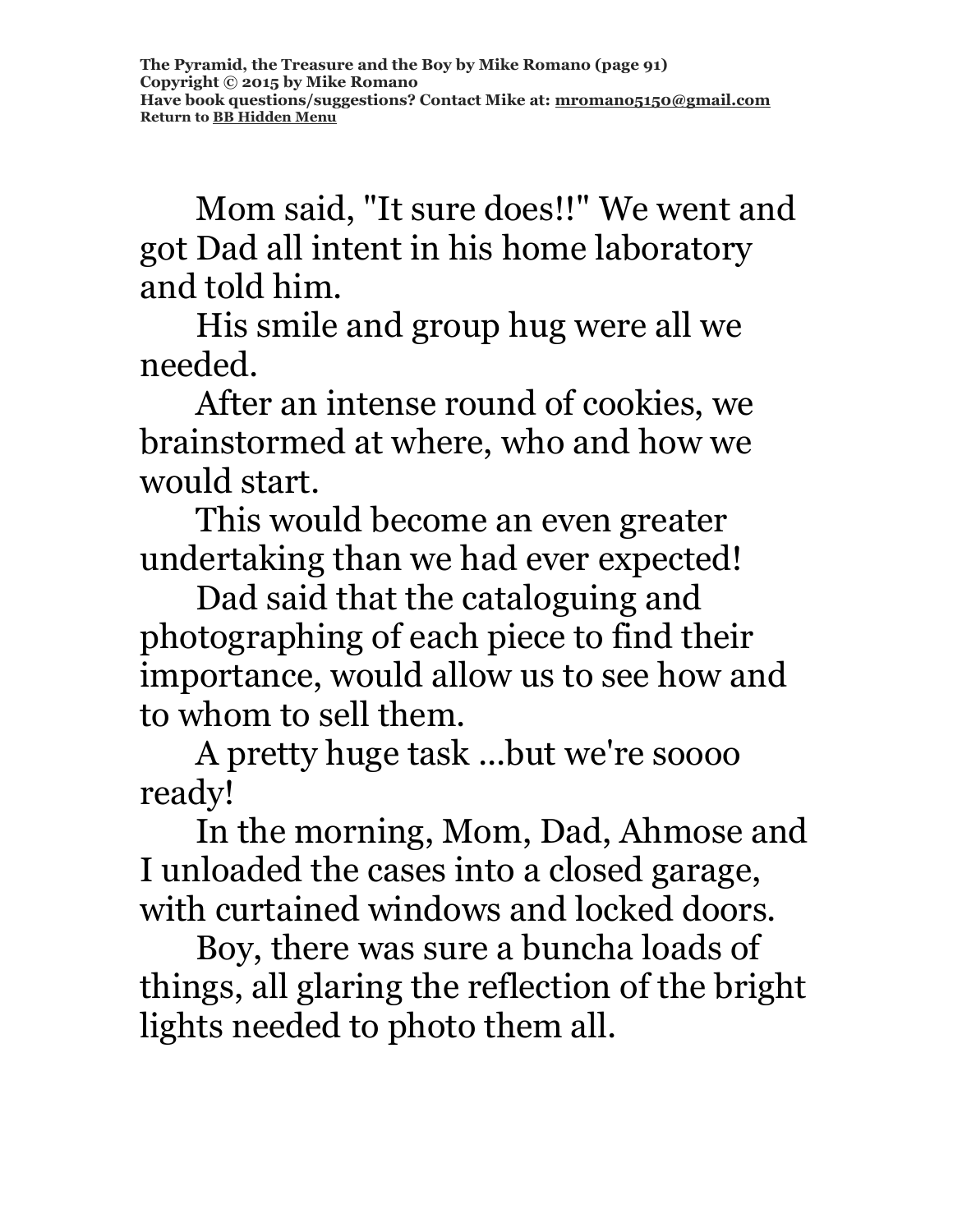Some being spectacular pieces, would go on that side...the lesser ones, in the sell immediately area.

"These jewel bags are for quick money as they give to little or no historical importance but will bring "Huge Money", Dad said.

Within six days, there were five piles in the garage. One for great beauty, another, historical content, third was showing the period, fourth questionable and "Five"...for immediate sale.

Dad and Ahmose plopped down on the bench in the garage wiping their brows.

"What a bunch of "girls", I'm still fresh and ready to go, till it hit me and sat right down beside them.

Looking at each other and giving a "Good Job" nod, we knew we were ready.

# *END CHAPTER TWENTY*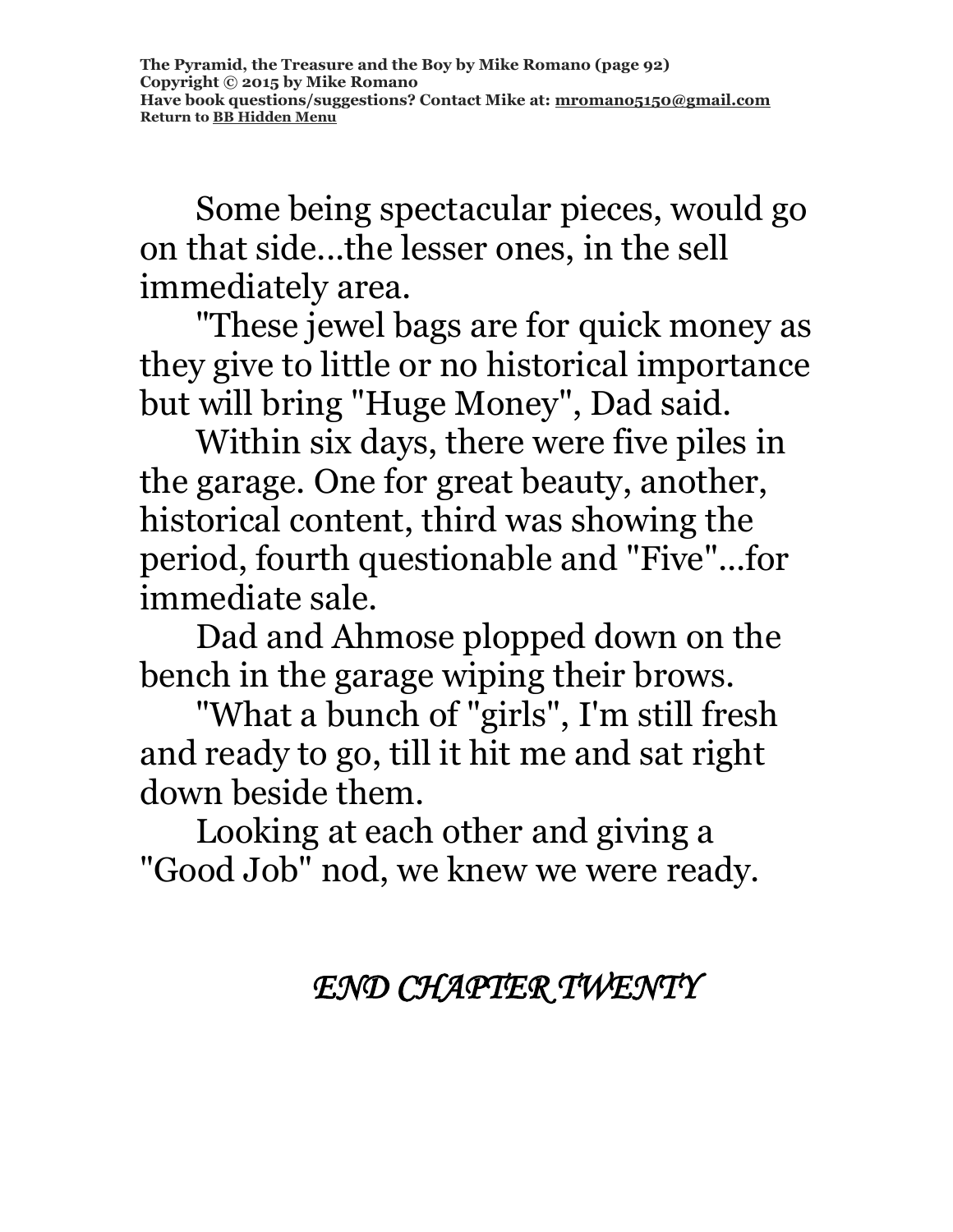**The Pyramid, the Treasure and the Boy by Mike Romano (page 93) Copyright © 2015 by Mike Romano Have book questions/suggestions? Contact Mike at: [mromano5150@gmail.com](mailto:mromano5150@gmail.com) Return t[o BB Hidden Menu](https://www.bartlettbiographies.com/hidden-menu)**

## *CHAPTER TWENTY ONE Who Would Have Known, Selling Two Thousand Year Old Treasure, Would Be So Hard?*

With the first piece we tried to sell, a small statue with minor jewels, the questions flew. Where? How? When? So, we quickly left to rethink.

Many of Dad's friends are collectors, but Dad knew it was to be off the books if Ahmose's secret was to remain intact

Ahmose came up with a brilliant idea, with each purchase, the buyer would get "three free translations" of ancient text they may be having gotten nowhere with.

Believe it or not, "This" was a great game changer and many Egyptologists clambered (were loudly happy) to come to the quietly held auction at our home.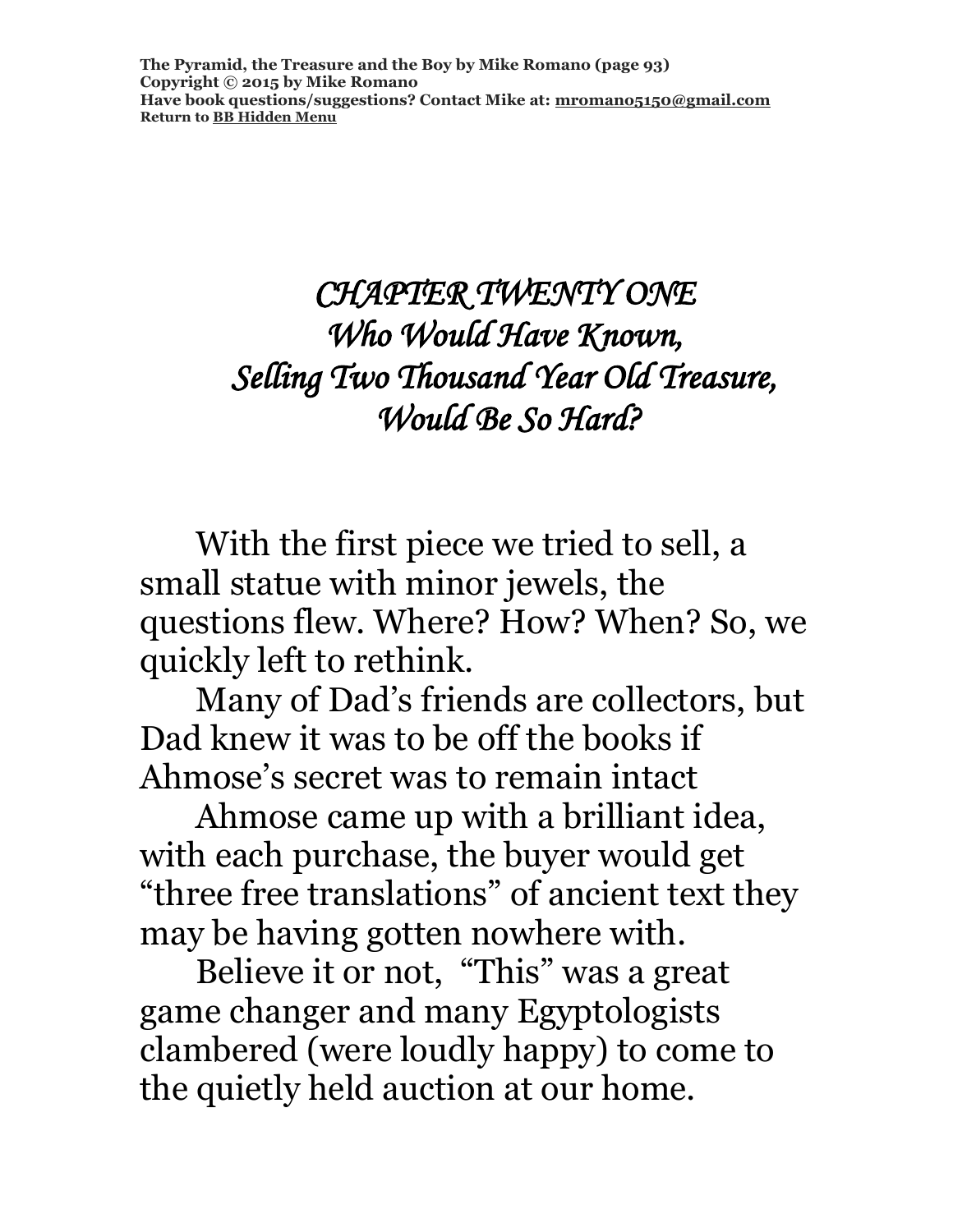Dad, me and Ahmose cleaned out the large storage room out back, setting it up very great looking, I may add, and fancily impressive area for such a grand endeavor.

The soiree' (Fancy old party!) was a week from Friday, the day after tomorrow.

We covered all the fold up chairs, so they'd look expensive, got fancy covers for the multi sized tables and piled every mirror we could buy, around, to reflect the spotlight's off the gold and jewels.

Well…the night of the auction came.

I could not believe the turnout. Must have been seventy five folks there. Had to carry out three couches!

The air was electric. Also smelled of Mom's chocolate chip cookies as she made about two hundred of them, placing them on her best crystal plates, bowls and flats, all around. Almost had to tie Ahmose up!

Mom snuck up behind him and gave hem his own dozen on a paper plate.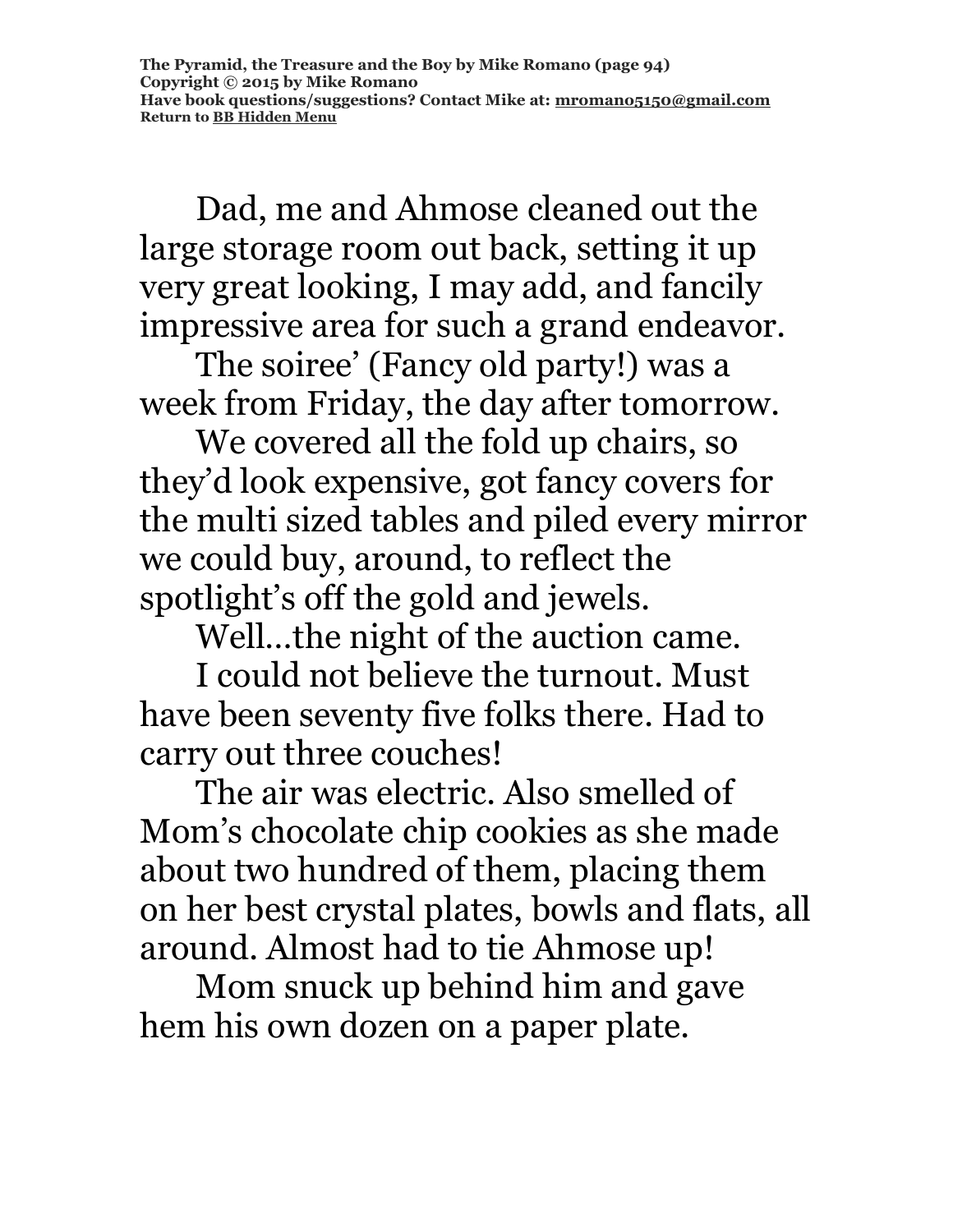Then, as the people sat down, after carefully looking everything over, Dad got up.

Pointing his gavel at the first item was all I remembered. It got "Crazy" after that… the tables stood bare, and boxes, brought by the buyers, were being rolled out to their vehicles by their help.

Now, they all stay down in their seats quietly, which scared me for a moment, till the leader, I suppose, spoke.

"How do we know that this "Interpreter" is the savior you claim him to be?"

"Dad looked at him saying. "Anyone bring some article with them?"

They seemed to huddle for a moment, then the leader handed Dad a parchment of and ancient fashion.

I brought Ahmose out, handing him the piece. Immediately, he began to read it in English…not too bad English either.

All the professors went nuts!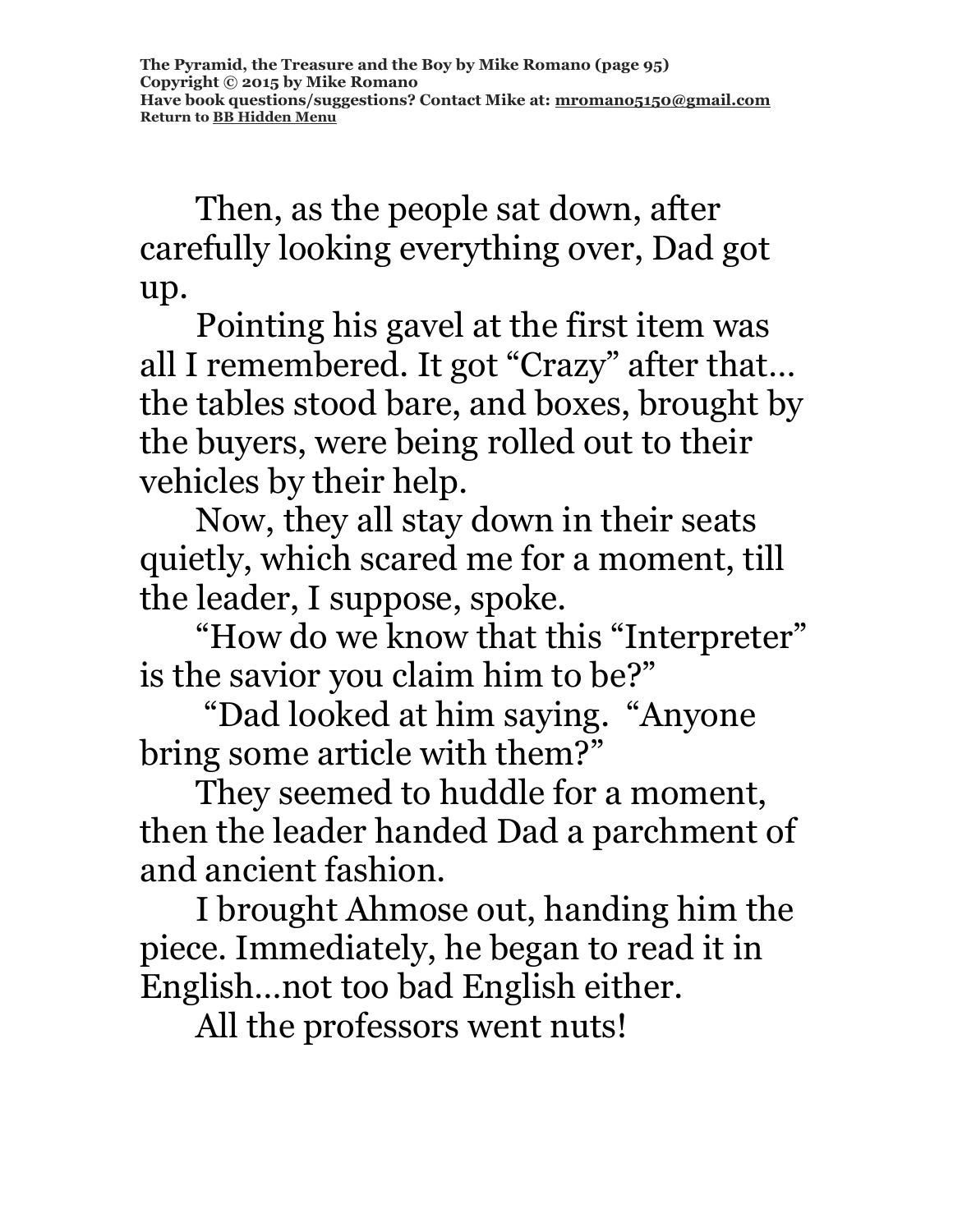"We will take the three articles, and he said said, nothing larger that your open hand."

Things started flying up almost by themselves!

An hour or so later, and many, many cookies sacrifices, Ahmose was finished.

Everything was gone, statues, objects of antiquity a bunch and darn sure "all" the cookies!

Left were two piles. A grand one of large money checks….and an even larger one of business cards and folded papers begging Ahmose to tell then his fee to translate.

We looked at all the money, and future money and just screamed then laughed.

Mom walked into the three of us just being big kids and held up the remaining plate of cookies. Ahmose ran into the kitchen for a pitcher of cold milk to finish off a spectacular evening.

After counting, Dad told Ahmose that he'd never have to worry again, and the sale